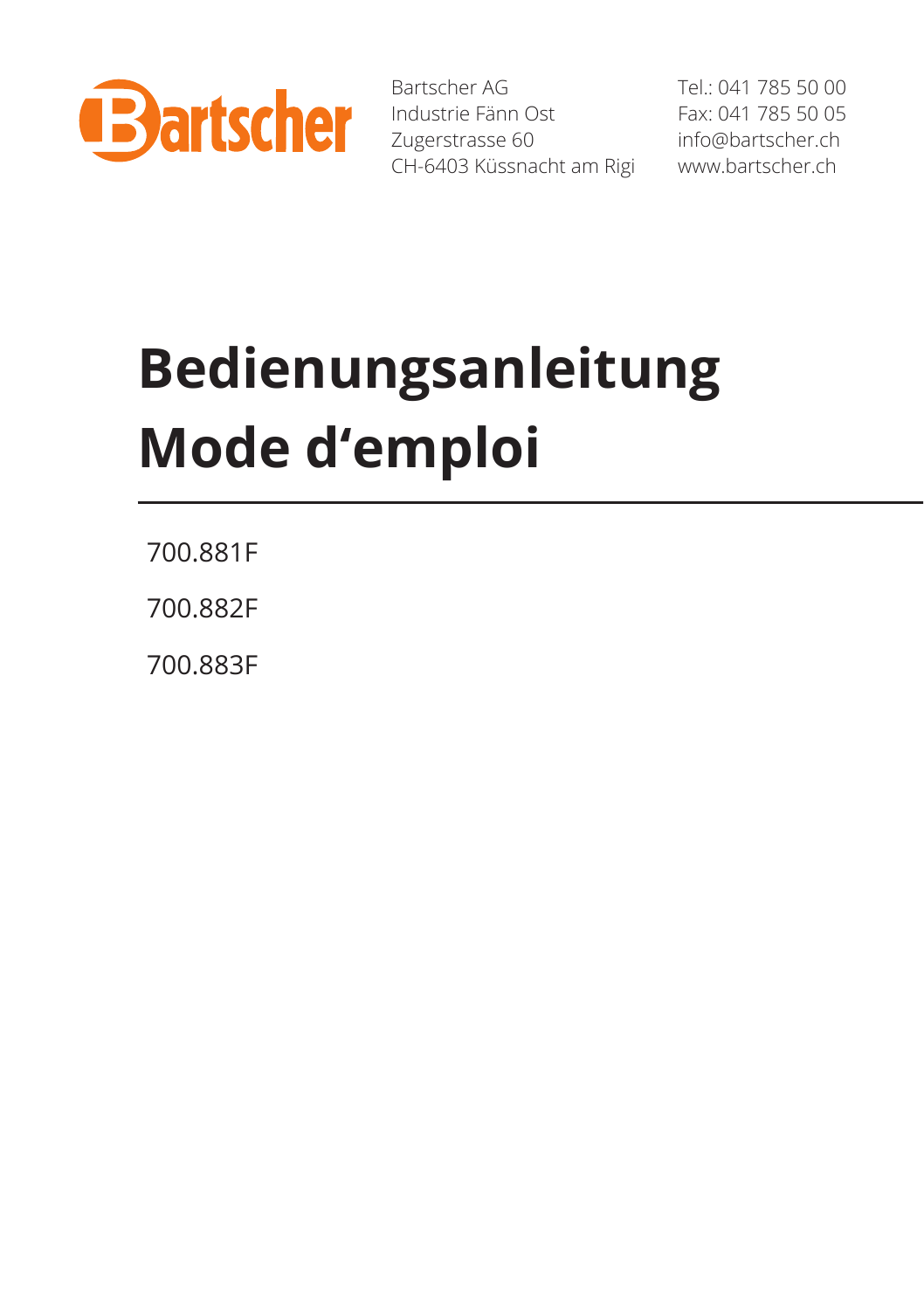## **Back Bar Chiller**

**Instruction manual**







**Barkoeler Handleiding**



**Armoire réfrigérante Mode d'emploi**



**Getränkekühlschrank** DE **Bedienungsanleitung**



**Vetrina refrigerata bar Manuale di istruzioni**



**Frigorífico de Barra Trasera Manual de instrucciones**



**Bancada refrigerada Manual de instruções**

## **PLEASE READ THE OPERATION MANUAL BEFORE USING. SAVE THIS MANUAL FOR LATER USE.**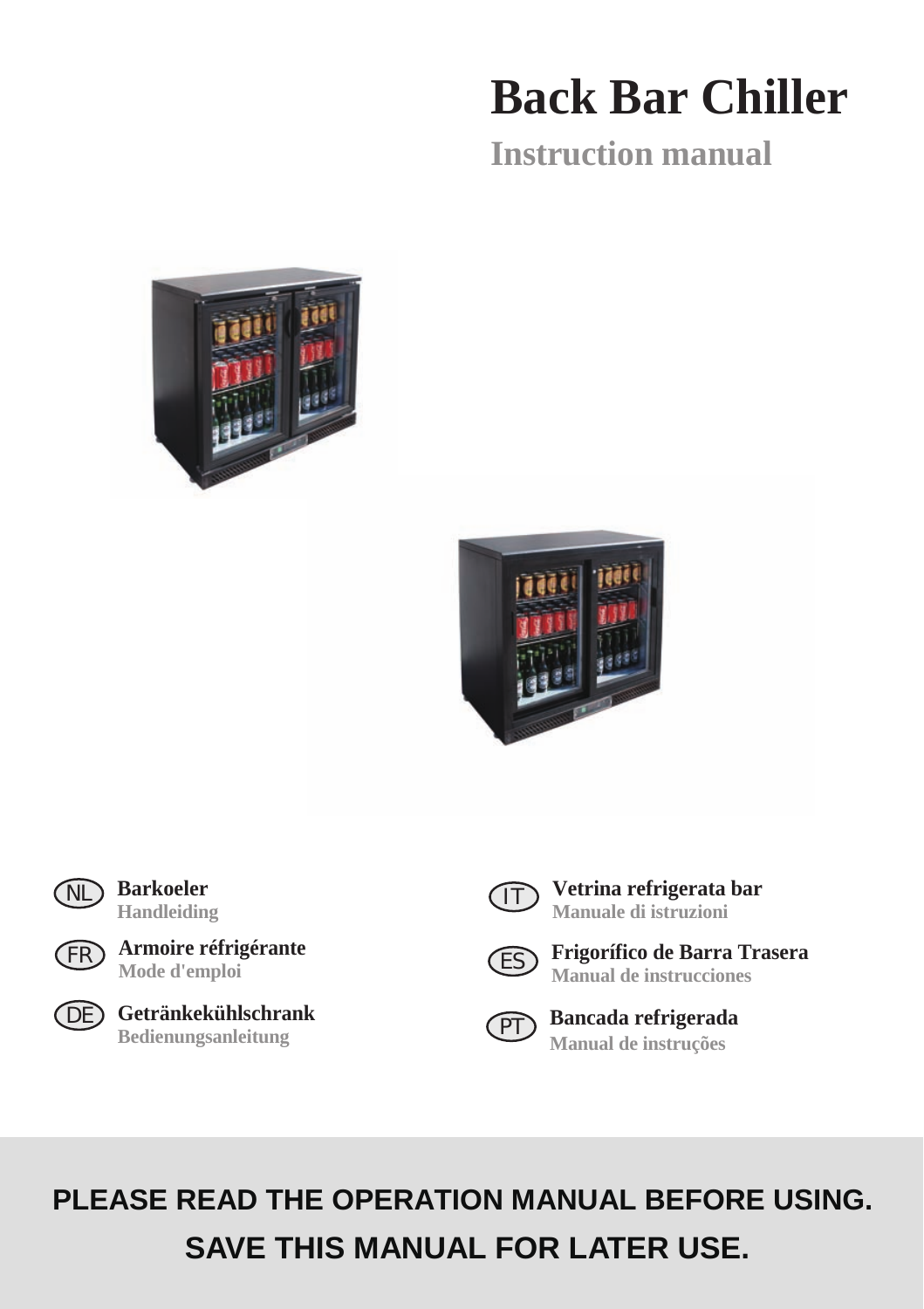

### **Safety Tips**

- Position on a flat, stable surface.
- A service agent/qualified technician should carry out installation and any repairs if required. Do not remove any components or service panels on this product.
- Consult Local and National Standards to comply with the following:
	- Health and Safety at Work Legislation
	- BS EN Codes of Practice
	- Fire Precautions
	- IEE Wiring Regulations
	- Building Regulations
- DO NOT immerse in water, or use steam/jet washers to clean the unit.
- DO NOT cover the appliance when it is operating.
- DO NOT store food in the appliance.
- DO NOT use electrical appliances inside the appliance.
- Always carry, store and handle the appliance in a vertical position.
- Never tilt the appliance more than 45° from the vertical.
- Not suitable for outdoor use.
- Keep all packaging away from children. Dispose of the packaging in accordance with the regulations of local authorities.
- If the power cord is damaged, it must be replaced by a agent or a recommended qualified technician in order to avoid a hazard.
- This appliance is not intended for use by persons (including children) with reduced physical, sensory or mental capabilites, or lack of experience or knowledge, unless they have been given supervision or instruction concerning use of the appliance by a person responsible for their safety.
- Children should be supervised to ensure that they do not play with the appliance.

### **Introduction**

Please take a few moments to carefully read through this manual. Correct maintenance and operation of this machine will provide the best possible performance from your POLAR product.

### **Pack Contents**

The following is included:

#### **ALL MODELS**

- **Back Bar Chiller**
- Key
- Instruction manual

Plus..

#### **1 DOOR MODEL**

- 2 adjustable shelves
- **2 DOOR MODEL**
- 4 adjustable shelves

#### **3 DOOR MODEL**

• 6 adjustable shelves

Prides itself on quality and service, ensuring that at the time of packaging the contents are supplied fully functional and free of damage.

Should you find any damage as a result of transit, please contact your dealer immediately.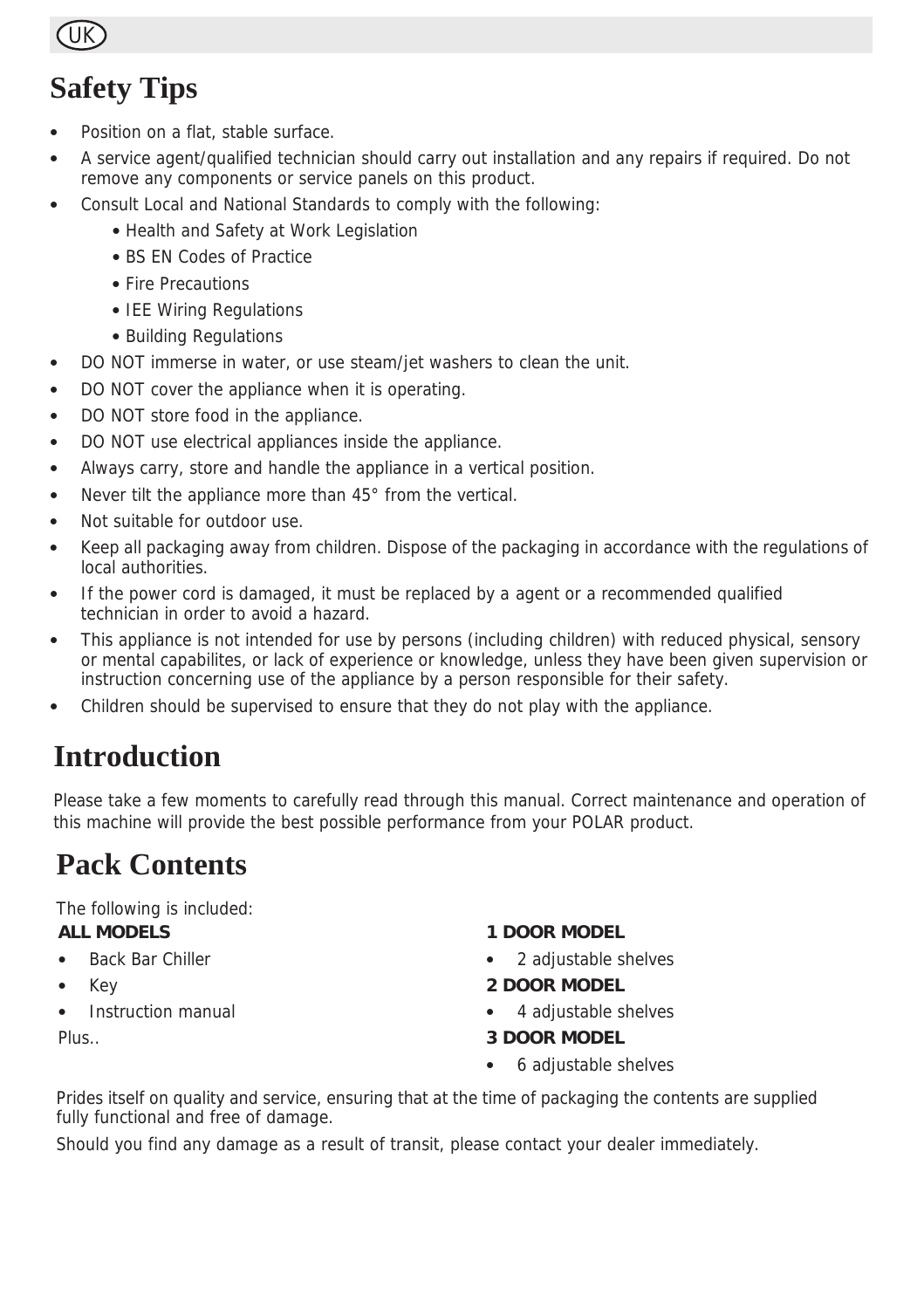### UK

### **Installation**

 $\wedge$ 

**Note: If the unit has not been stored or moved in an upright position, let it stand upright for approximately 12 hours before operation. If in doubt allow to stand.**

- **1.** Remove the appliance from the packaging and the protective film from all surfaces.
- **2.** Avoid positioning the appliance in direct sunlight or damp areas.
- **3.** Insert the slide-out shelf/shelves at the desired levels
- **4.** If necessary, adjust the screw feet of the appliance to make it level.

**Note: Before using the appliance for the first time, clean the shelves and interior with**   $\wedge$ **soapy water.**

### **Operation**

#### **Control Panel**

The control panel is located below the doors on the front of the appliance.

#### **Turn On**

- **1.** Close the door of the appliance.
- **2.** Connect the appliance to a mains power supply..

**Note: The Cooling Light is illuminated when the appliance is chilling the interior cabinet.**  $\bigwedge$ 

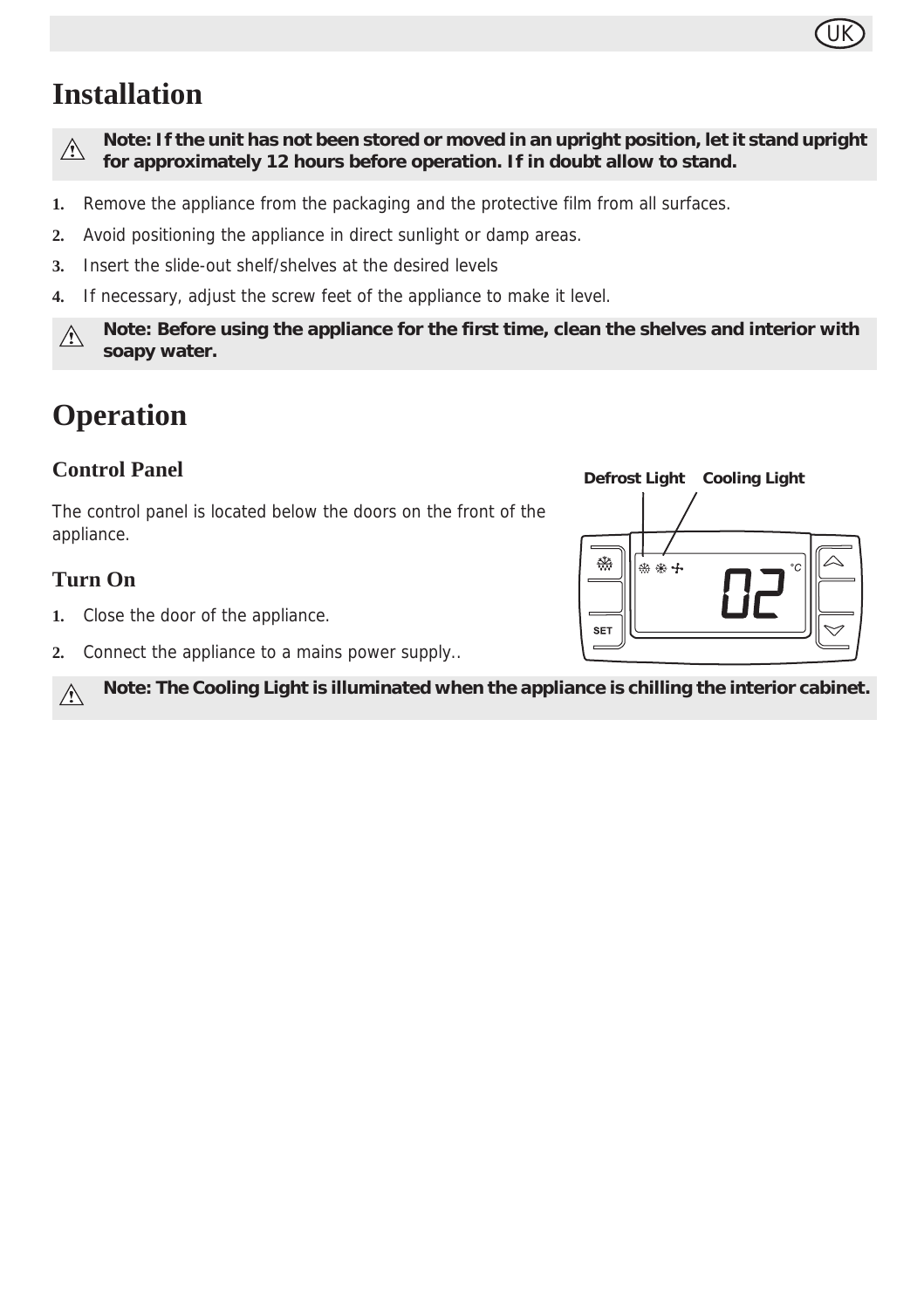

#### **To Change the Operating Temperature**

The default operating temperature is  $2 \text{ }^{\circ}$ C. To display the operating temperature (set point), press and  $immediately$  release the  $s$ <sub>ET</sub> button.

To change the operating temperature;

- **1.** Press and Hold the  $\boxed{\text{ser}}$  button for 2 seconds, the "°C" will start to flash.
- **2.** Press the  $\textcircled{A}$  or  $\textcircled{F}$  buttons to change the temperature.
- **3.** Press the **SET** button to store the temperature.

#### **Manual Defrost**

Back Bar Chillers feature an automatic defrost. However, should the appliance require an additional defrost period press and hold the  $\sqrt[k]{\ }$  button for 2 seconds.

Automatic defrost cycles are every 6 hours and last 20 minutes (factory defaults).



**Note: If a manual defrost is started this resets the automatic defrost timer. During defrost periods the Defrost light is illuminated.**

### **Cleaning, Care & Maintenance**

- Switch off and disconnect from the power supply before cleaning.
- Clean the interior of the appliance as often as possible.
- Do not use abrasive cleaning agents. These can leave harmful residues.
- Always wipe dry after cleaning.
- Agent or qualified technician must carry out repairs if required.

#### **Cleaning the Condenser**

Periodically cleaning the condenser can extend the life of the appliance. The condenser is located at the back of the appliance.



**Note: Use a soft brush or vacuum cleaner to clean the fins of the condenser, taking care not to damage the fins.**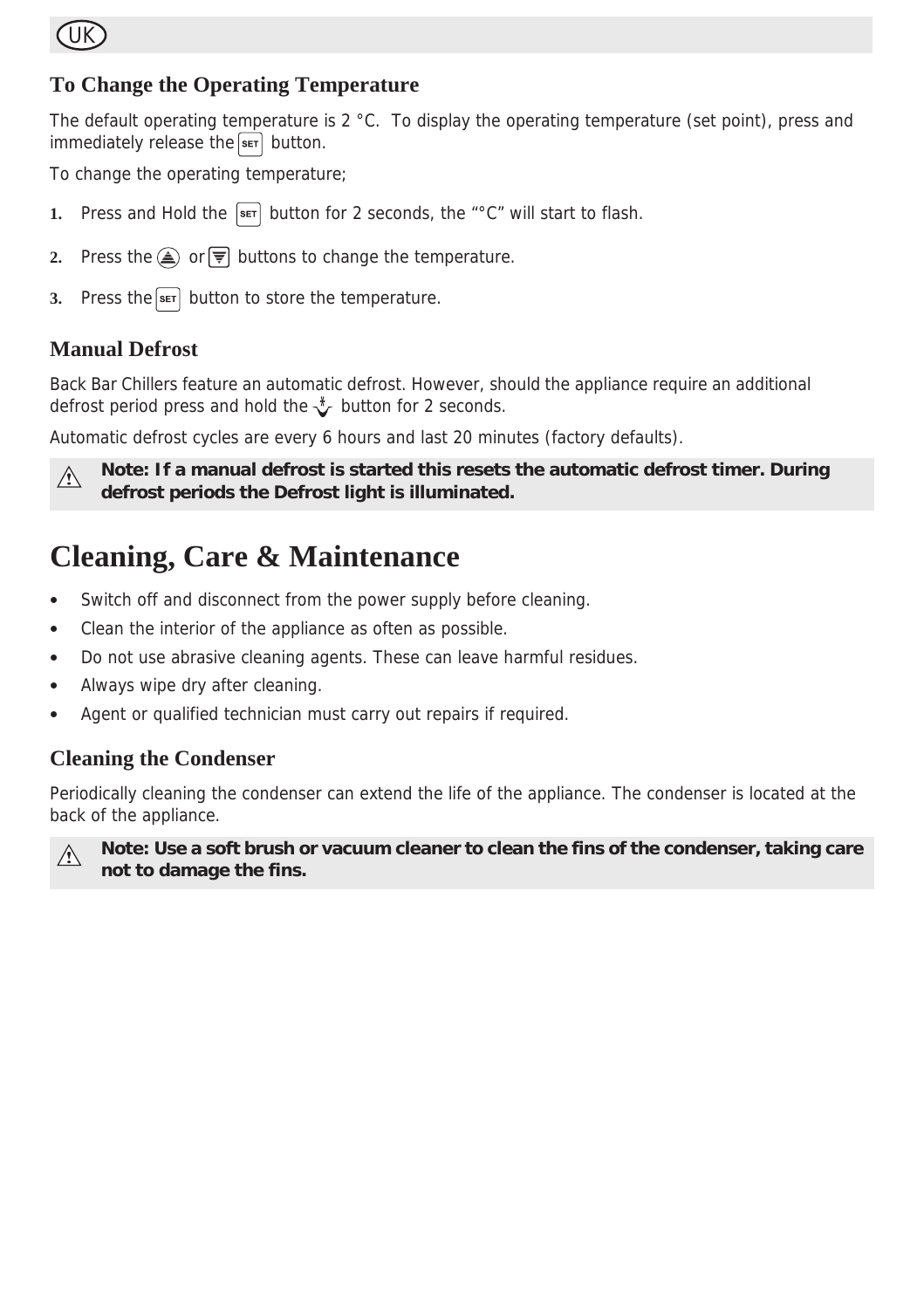

### **Troubleshooting**

If your appliance develops a fault, please check the following table before making a call to the Helpline.

| Fault                                         | <b>Probable Cause</b>                                                                           | Action                                                         |  |  |
|-----------------------------------------------|-------------------------------------------------------------------------------------------------|----------------------------------------------------------------|--|--|
| The appliance is not                          | The unit is not switched on                                                                     | Check the unit is plugged in correctly and switched on         |  |  |
| working                                       | Plug and lead are damaged                                                                       | Call agent or qualified Technician                             |  |  |
|                                               | Fuse in the plug has blown                                                                      | Replace the fuse                                               |  |  |
|                                               | Power supply                                                                                    | Check power supply                                             |  |  |
|                                               | Internal wiring fault                                                                           | Call agent or qualified Technician                             |  |  |
| The appliance turns                           | Condenser blocked with dust                                                                     | Clean Condenser                                                |  |  |
| on, but the<br>temperature is too<br>high/low | Doors are not shut properly                                                                     | Check doors are shut and seals are not damaged                 |  |  |
|                                               | Appliance is located near a heat source<br>or air flow to the condenser is being<br>interrupted | Move the appliance to a more suitable location                 |  |  |
|                                               | Ambient temperature is too high                                                                 | Increase ventilation or move appliance to a cooler<br>position |  |  |
|                                               | Insufficient airflow to the fans                                                                | Remove any blockages to the fans                               |  |  |
|                                               | Appliance is overloaded                                                                         | Reduce the amount stored in the appliance                      |  |  |
|                                               | Factory default parameters adjusted                                                             | Call agent or qualified Technician                             |  |  |
| The appliance is<br>unusually loud            | The appliance is touching a neighbouring<br>object                                              | Check installation position and change if necessary            |  |  |
|                                               | The appliance has not been installed in a<br>level or stable position                           | Check installation position and change if necessary            |  |  |

### **Technical Specifications**

| <b>Model</b>   | Voltage   | Power | Current | Temperature<br>Range           | Capacity<br>(litres) | Refrigerant | <b>Dimensions</b><br>$H \times W \times D$ (mm) | Weight<br>(kg) |
|----------------|-----------|-------|---------|--------------------------------|----------------------|-------------|-------------------------------------------------|----------------|
| <b>SC150G</b>  | 230V 50Hz | 160W  | 1.1A    | $2^{\circ}$ C to $8^{\circ}$ C | 140                  | R134a 140g  | 925 x 600 x 540                                 | 54             |
| <b>SC250G</b>  | 230V 50Hz | 280W  | 1.8A    | $2^{\circ}$ C to $8^{\circ}$ C | 223                  | R134a 140g  | 925 x 920 x 540                                 | 75             |
| SC315G         | 230V 50Hz | 315W  | 1.9A    | $2^{\circ}$ C to $8^{\circ}$ C | 335                  | R134a 150g  | 925 x 1350 x 540                                | 95             |
| <b>SC150SD</b> | 230V 50Hz | 160W  | 1.1A    | $2^{\circ}$ C to $8^{\circ}$ C | 140                  | R134a 140g  | 925 x 600 x 535                                 | 54             |
| <b>SC250SD</b> | 230V 50Hz | 280W  | 1.8A    | $2^{\circ}$ C to $8^{\circ}$ C | 223                  | R134a 140g  | 925 x 920 x 535                                 | 95             |
| SC315SD        | 230V 50Hz | 315W  | 1.9A    | $2^{\circ}$ C to $8^{\circ}$ C | 335                  | R134a 150g  | 925 x 1350 x 535                                | 91             |
| <b>SC148G</b>  | 230V 50Hz | 160W  | 1.1A    | $2^{\circ}$ C to $8^{\circ}$ C | 140                  | R134a 140g  | 860 x 600 x 540                                 | 54             |
| <b>SC248G</b>  | 230V 50Hz | 280W  | 1.8A    | $2^{\circ}$ C to $8^{\circ}$ C | 223                  | R134a 140g  | 860 x 920 x 540                                 | 75             |
| <b>SC316G</b>  | 230V 50Hz | 315W  | 1.9A    | $2^{\circ}$ C to $8^{\circ}$ C | 335                  | R134a 150g  | 860 x 1350 x 540                                | 95             |
| SC248SD        | 230V 50Hz | 280W  | 1.8A    | $2^{\circ}$ C to $8^{\circ}$ C | 223                  | R134a 140g  | 860 x 920 x 535                                 | 75             |
| SC316SD        | 230V 50Hz | 315W  | 1.9A    | $2^{\circ}$ C to $8^{\circ}$ C | 335                  | R134a 150g  | 860 x 1350 x 535                                | 91             |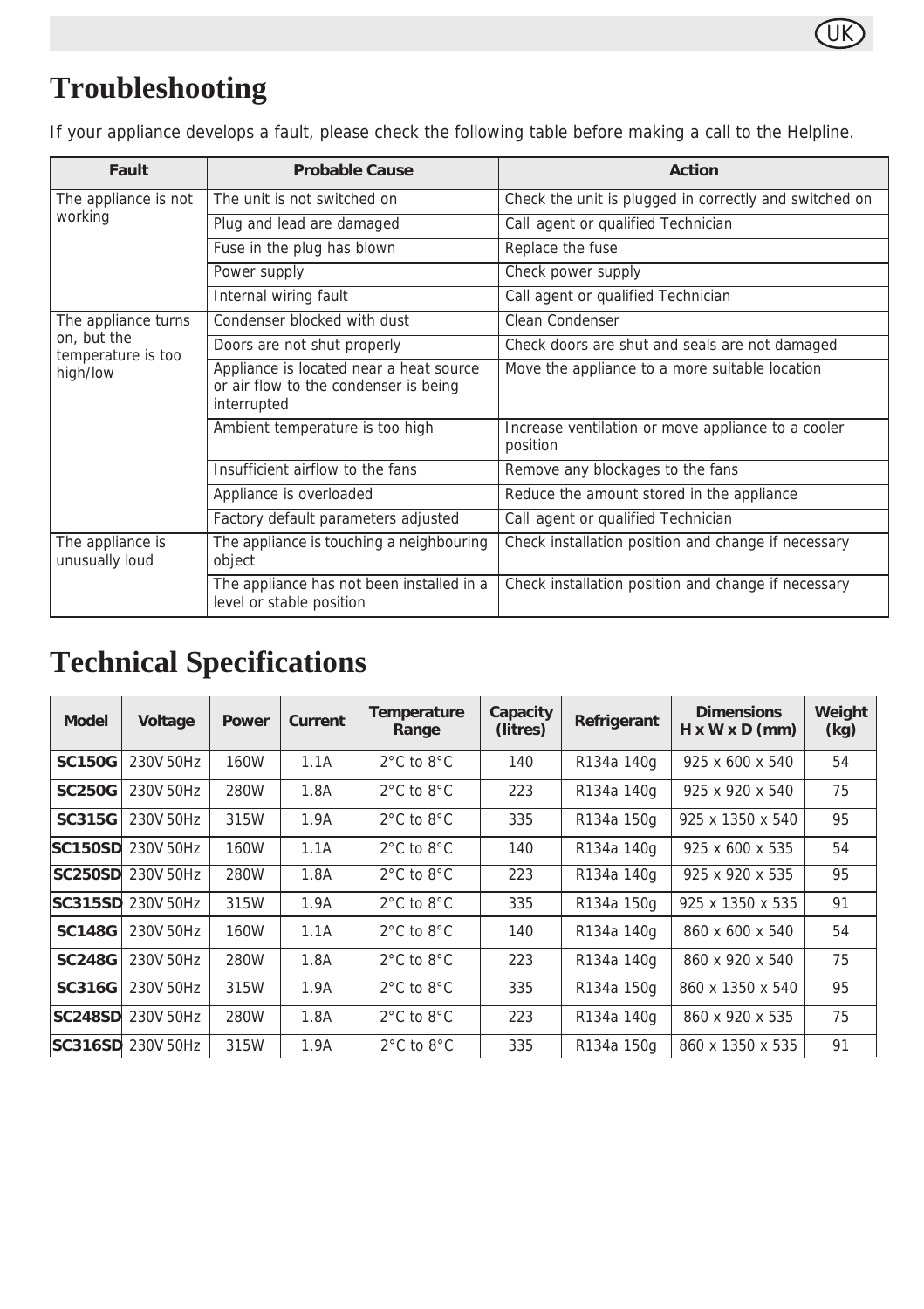### UK

### **Electrical Wiring**

This appliance is supplied with a 3 pin, moulded, BS1363 plug and lead, with a 3 amp fuse as standard.

The plug is to be connected to a suitable mains socket.

This appliance is wired as follows:

- Live wire (coloured brown) to terminal marked L
- Neutral wire (coloured blue) to terminal marked N
- Earth wire (coloured green/yellow) to terminal marked E

This appliance must be earthed, using a dedicated earthing circuit.

If in doubt consult a qualified electrician.

Electrical isolation points must be kept clear of any obstructions. In the event of any emergency disconnection being required they must be readily accessible.

### **Disposal**

EU regulations require refrigeration product to be disposed of by specialist companies who remove or recycle all gasses, metal and plastic components.

Consult your local waste collection authority regarding disposal of your appliance. Local authorities are not obliged to dispose of commercial refrigeration equipment but may be able to offer advice on how to dispose of the equipment locally.

Alternatively call the helpline for details of national disposal companies within the EU.

### **Compliance**

The WEEE logo on this product or its documentation indicates that the product must not be disposed of as household waste. To help prevent possible harm to human health and/or the environment, the product must be disposed of in an approved and environmentally safe recycling process. For further information on how to dispose of this product correctly, contact the product supplier, or the local authority responsible for waste disposal in your area.

Parts have undergone strict product testing in order to comply with regulatory standards and specifications set by international, independent, and federal authorities.

Products have been approved to carry the following symbol:



 $\epsilon$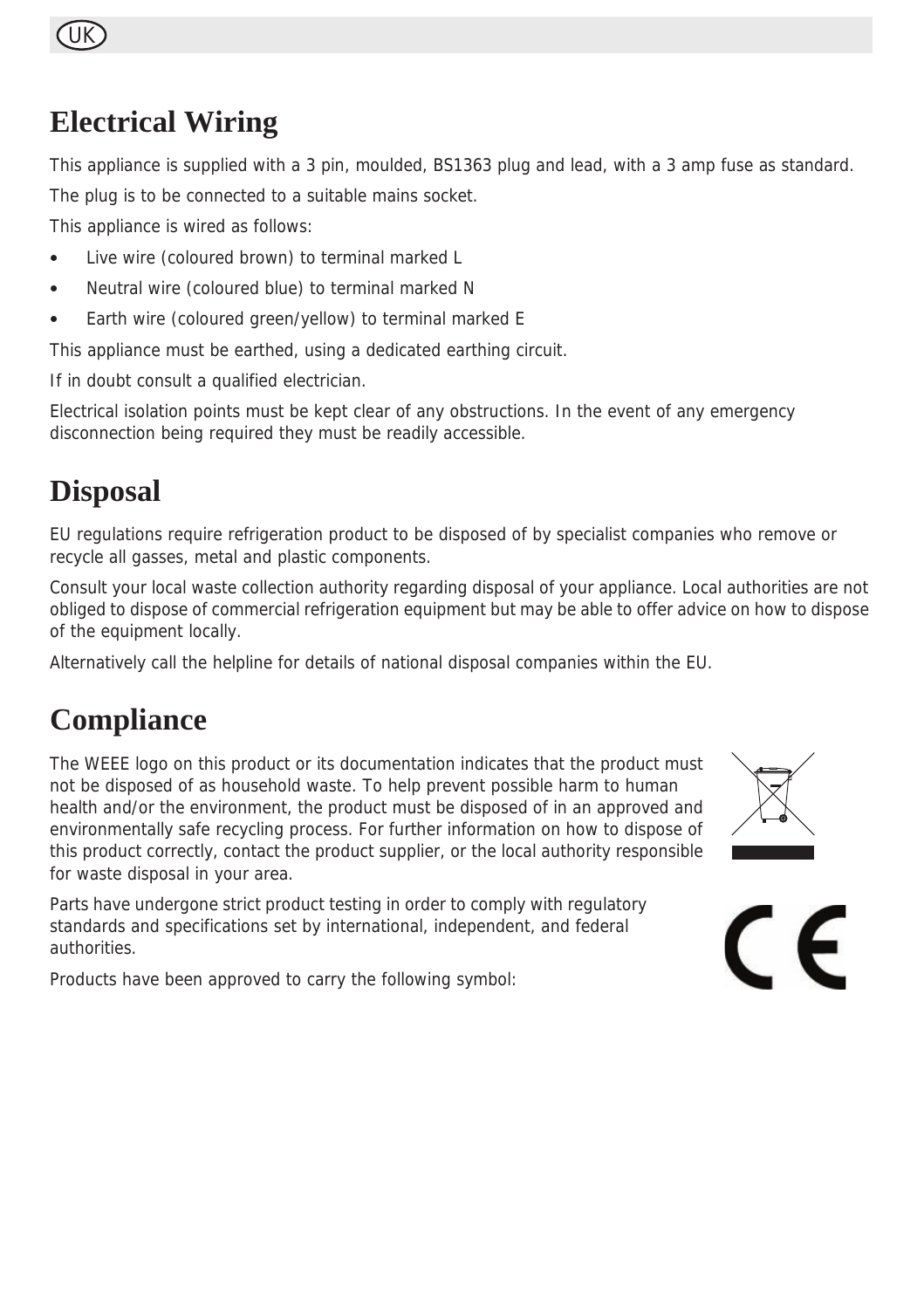

### **Veiligheidstips**

- Plaatsen op een vlakke en stabiele ondergrond.
- De installatie en eventuele reparaties zijn door een servicetechnicus/vaktechnicus uit te voeren. Verwijder geen componenten of servicepanelen van dit product.
- Raadpleeg en volg de plaatselijke en nationale regelgeving op m.b.t. tot het volgende:
	- Wetgeving van gezondheid en veiligheid op de werkplaats
	- Werkregels
	- Brandpreventie
	- IEE bekabelingsnormen
	- Bouwverordeningen
- NIET in water onderdompelen of stoom-/spuitreinigers gebruiken voor de reiniging van het apparaat.
- Apparaat NIET bedekken wanneer in gebruik.
- GÉÉN voedsel in het apparaat bewaren.
- In dit product GEEN elektrische apparaten gebruiken.
- Apparaat altijd in verticale positie vervoeren, opbergen en gebruiken.
- Kantel het apparaat nooit meer dan 45° uit de verticale positie.
- Niet geschikt voor gebruik buitenshuis.
- Laat verpakkingsmateriaal niet binnen handbereik van kinderen. Verpakkingsmateriaal in overeenstemming met de regelgeving van de plaatselijke overheden als afval laten verwerken.
- Indien de stroomkabel beschadigd raakt, dient men deze door een technicus of een aanbevolen vaktechnicus te laten vervangen om gevaarlijke situaties te verhinderen.
- Dit apparaat is neit bedoeld voor gebruik door personen met lichameljike, zintuigijike of mentale beperkingen (inclusief kinderen) of met gebrek aan ervaring of kennis tenzij zij hierin worden begeleid of zijn opgeleid in het gebruik van het apparaat door een persoon, die verantwoodelijk is voor hun veiligheid
- Men dient er toezicht op te houden dat kinderen niet me het apparaat spelen.

### **Inleiding**

Neem de tijd en lees deze handleiding aandachtig door. Een correct gebruik en onderhoud van deze machine waarborgt de beste prestatie van uw product.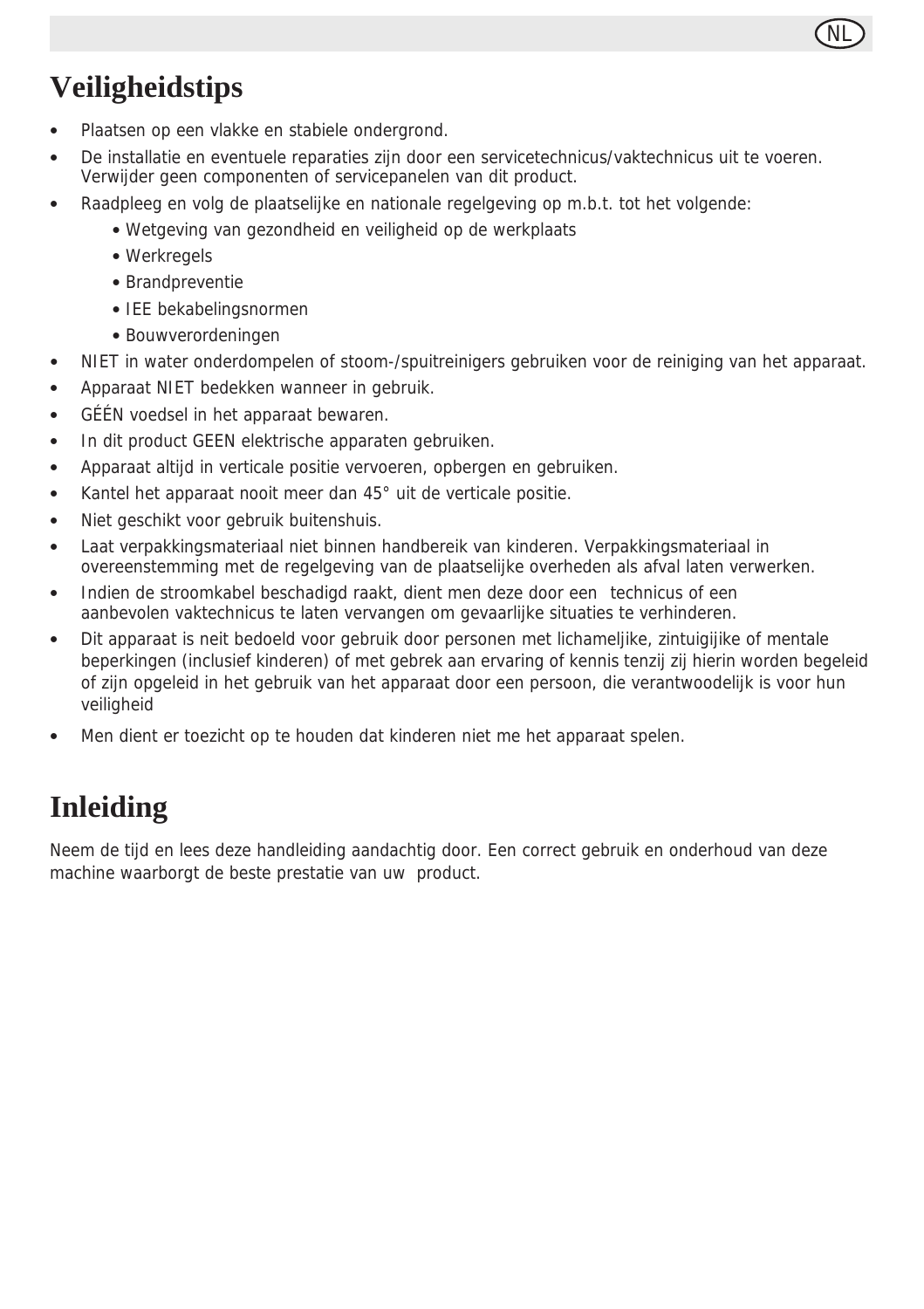

### **Verpakkingsinhoud**

De verpakking bevat het volgende:

#### **ALLE MODELEN**

- Barkoeler
- **Sleutel**
- Handleiding

Plus..

#### **MODEL MET 1 DEUR**

• 2 verstelbare planken

#### **MODEL MET 2 DEUREN**

• 4 verstelbare planken

#### **MODEL MET 3 DEUREN**

• 6 verstelbare planken

Trots op de haar productkwaliteit en dienstve rlening en controleer de inhoud van de verpakkingen, tijdens de verpakkingsfase, op functionaliteit en schade.

Mocht u product door transport zijn beschadigd, neem dan onmiddellijk contact op met uw dealer.

### **Installatie**

**Opmerking: indien het apparaat niet in een rechtopstaande positie is opgeslagen of**   $\bigwedge$ **vervoerd, dient men het product 12 uur vóór gebruik in de rechtopstaande positie te plaatsen. Bij twijfel dient men het product in een rechtopstaande positie te plaatsen.**

- **1.** Haal het apparaat uit de verpakking en verwijder de beschermingsfolie van alle oppervlakken.
- **2.** De plaatsing van het apparaat in het directe zonlicht of op vochtige plaatsen vermijden.
- **3.** Plaats de uitschuifbare planken op de gewenste hoogte.
- **4.** Indien nodig, verstel de stelvoetjes om het apparaat volledig te nivelleren.

**Opmerking: Voor het eerste gebruik van dit product dient u de lades en de binnenzijde**   $\wedge$ **met zeepwater te reinigen.** 

### **Bediening**

#### **Bedieningspaneel**

Het bedieningspaneel bevindt zich onder de deuren aan de voorzijde van het apparaat.

#### **Inschakelen**

- **1.** Sluit de deur van het apparaat.
- **2.** Sluit het apparaat aan op de stroomvoorziening.



**Opmerking: het koellampje gaat aan wanneer de binnenkant van het apparaat wordt**   $\wedge$ **gekoeld.** 

#### **De werktemperatuur wijzigen**

De standaardwerktemperatuur is 2 °C. Om de werktemperatuur weer te geven (ingestelde temperatuur), druk knop  $\overline{\text{ser}}$  in en laat deze direct los.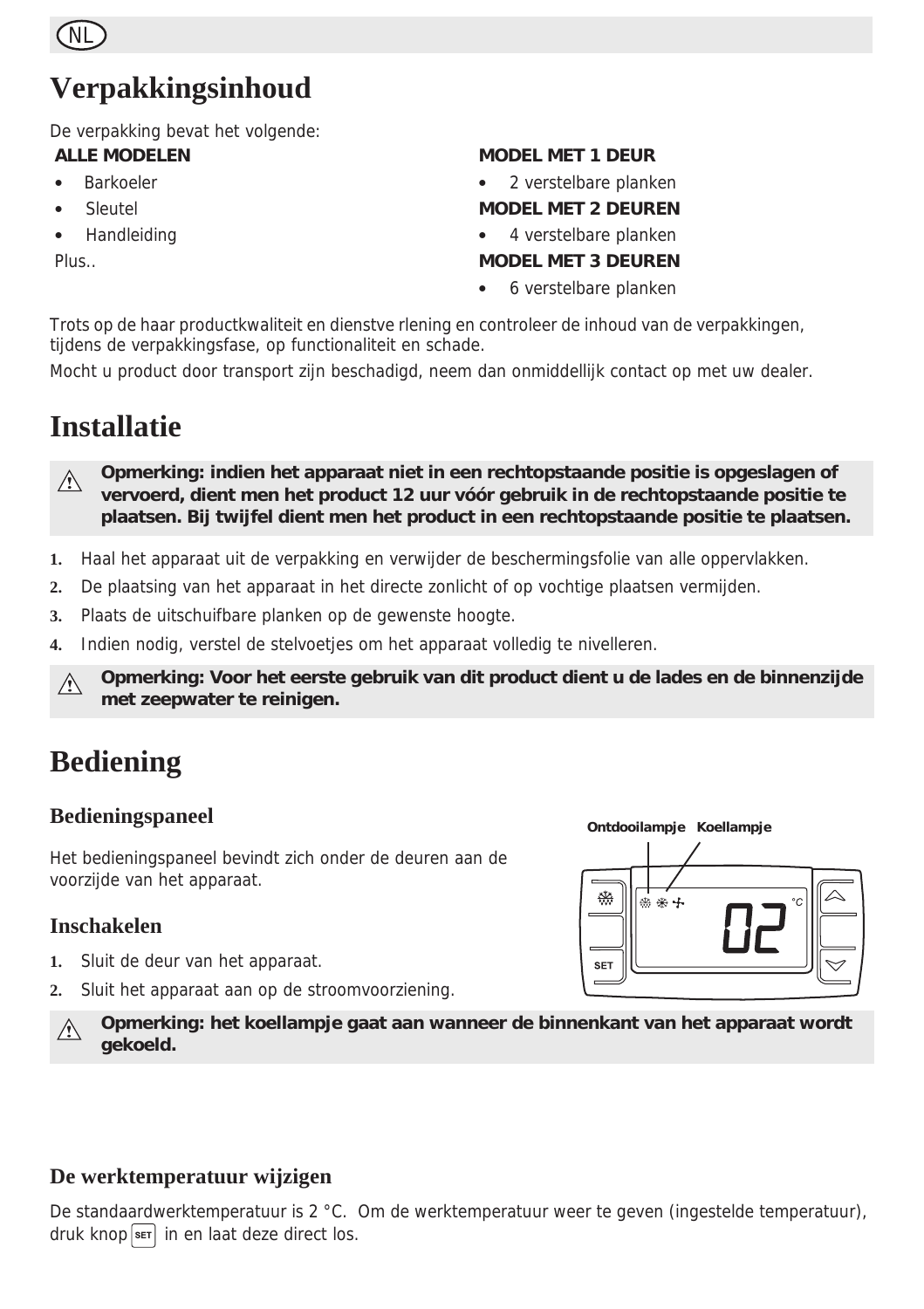

De werktemperatuur wijzigen;

- **1.** De knop indrukken en gedurende 2 seconden ingedrukt houden, "°C" begint te knipperen.
- **2.** De knop  $\widehat{\triangle}$  of  $\overline{\overline{z}}$  om de temperatuur te wijzigen.
- **3.** Druk op de s<sup>er</sup> knop om de temperatuurwaarde op te slaan.

#### **Handmatig ontdooien**

De barkoeler beschikt over een automatische ontdooifunctie. Mocht het echter nodig zijn dat een extra ontdooiperiode gewenst is, druk en houd de  $\sqrt{\ }$  knop gedurende 2 seconden ingedrukt. De automatische ontdooicycli vinden om de 6 uur plaats en duren 20 minuten (fabrieksinstellingen).

**Opmerking: het starten van een handmatig ontdooiproces zorgt voor een reset van de**   $\sqrt{2}$ **automatische timer van de ontdooier. Gedurende de ontdooiperiodes is het** 

**ontdooilampje aan.**

### **Reiniging, zorg & onderhoud**

- Alvorens het apparaat te reinigen dient men de stroomvoorziening uit te schakelen.
- Reinig zo vaak mogelijk de binnenkant van het product.
- Gebruik géén schurende reinigingsmiddelen. Dergelijke middelen kunnen schadelijke resten achterlaten.
- Na reiniging altijd droogmaken.
- Eventuele reparaties moeten door een technicus of een vaktechnicus worden uitgevoerd.

#### **Reiniging van de condensor**

De periodieke reiniging van de condensor kan de technische levensduur van het product verlengen. De condensor bevindt zich aan de achterzijde van het apparaat.



**Opmerking: gebruik een zachte borstel of een stofzuiger om de vinnen van de condensor te reinigen en wees voorzichtig om hierbij niet de vinnen te beschadigen.**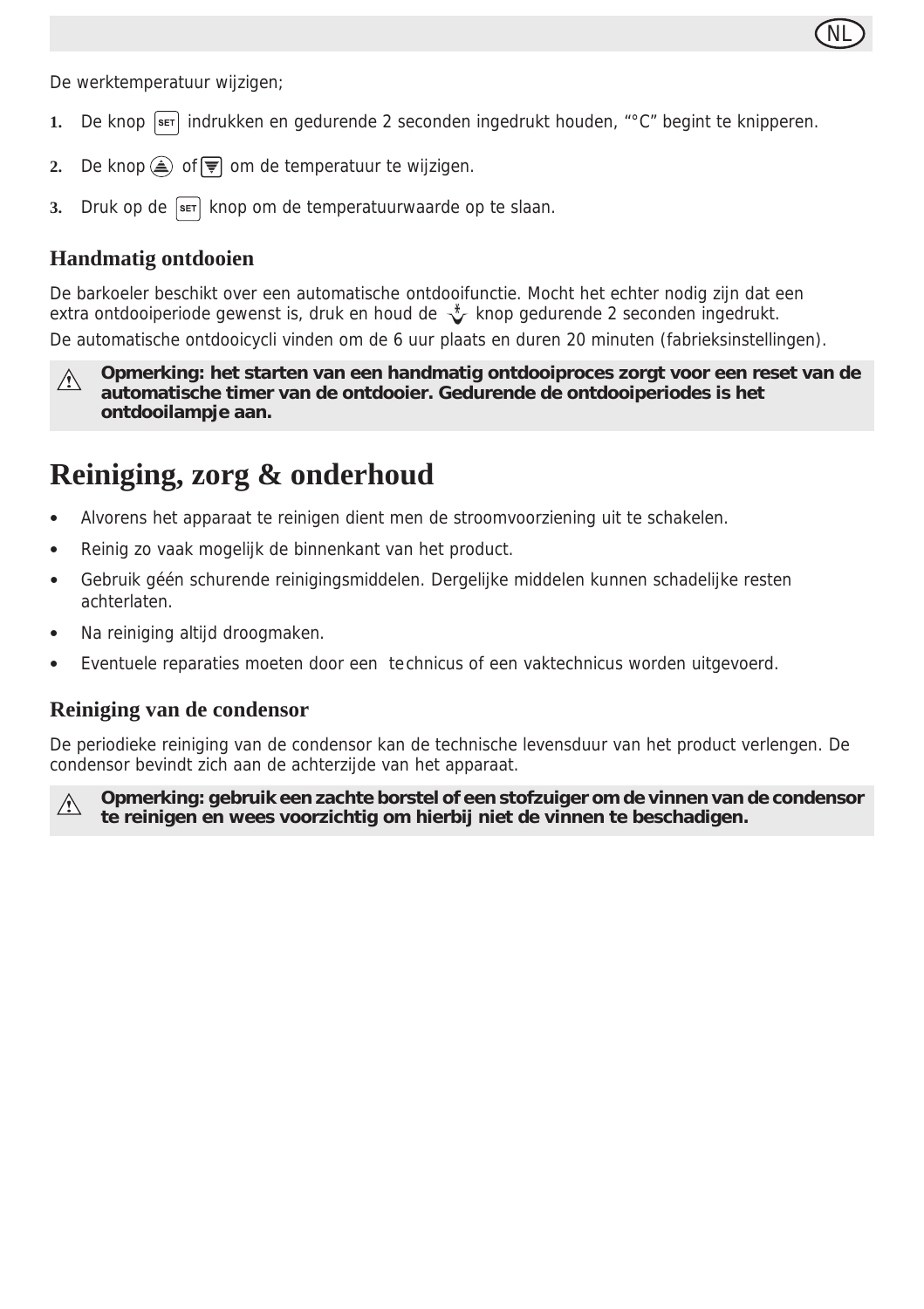### NL **Oplossen van problemen**

Indien er een storing van uw product optreedt, dient u de onderstaande tabel te raadplegen alvorens contact op te nemen met uw dealer of de Hulplijn te bellen.

| Probleem                         | Mogelijke oorzaak                                                                                                       | Handeling                                                                                          |  |
|----------------------------------|-------------------------------------------------------------------------------------------------------------------------|----------------------------------------------------------------------------------------------------|--|
| Het apparaat<br>werkt niet       | Het apparaat staat uit                                                                                                  | Controleer of de stroomkabel van het apparaat is<br>aangesloten en of het apparaat is ingeschakeld |  |
|                                  | Steker en kabel zijn beschadigd                                                                                         | Laat een technicus of een vaktechnicus<br>komen                                                    |  |
|                                  | De zekering in de steker is gesprongen                                                                                  | Vervang de zekering in de steker                                                                   |  |
|                                  | Stroomvoorziening                                                                                                       | Controleer de stroomvoorziening                                                                    |  |
|                                  | Storing interne bedrading                                                                                               | Laat een technicus of een vaktechnicus<br>komen                                                    |  |
| Het product staat                | Teveel ijs in de condensor                                                                                              | Ontdooi het product                                                                                |  |
| aan maar de<br>temperatuur is te | Condensor wordt geblokkeerd door stof                                                                                   | Condensor reinigen                                                                                 |  |
| hoog/laag                        | Deuren niet goed gesloten                                                                                               | Controleren of de deuren goed dicht en of<br>afdichtingen niet beschadigd zijn                     |  |
|                                  | Het product bevindt zich in de nabijheid van een<br>warmtebron of de luchtstroom naar de<br>condensor wordt onderbroken | Verplaats het apparaat naar een geschiktere<br>locatie                                             |  |
|                                  | Omgevingstemperatuur is te hoog                                                                                         | Verbeter de ventilatie of verplaats het product<br>naar een koelere locatie                        |  |
|                                  | Onvoldoende luchtdoorstroom naar de<br>ventilatoren                                                                     | Verwijder alle belemmerende obstakels bij de<br>ventilatoren                                       |  |
|                                  | Het product wordt overbelast                                                                                            | Verminder de hoeveelheid opgeslagen voedsel in<br>het product                                      |  |
|                                  | Fabrieksparameters aangepast                                                                                            | Laat een technicus of een vaktechnicus<br>komen                                                    |  |
| Het product<br>maakt             | Het apparaat staat tegen een naastgelegen<br>object                                                                     | Installatielocatie controleren en indien nodig<br>veranderen                                       |  |
| ongebruikelijk<br>veel lawaai    | Het product is niet op een effen of stabiele<br>ondergrond geplaatst                                                    | Installatielocatie controleren en indien nodig<br>veranderen                                       |  |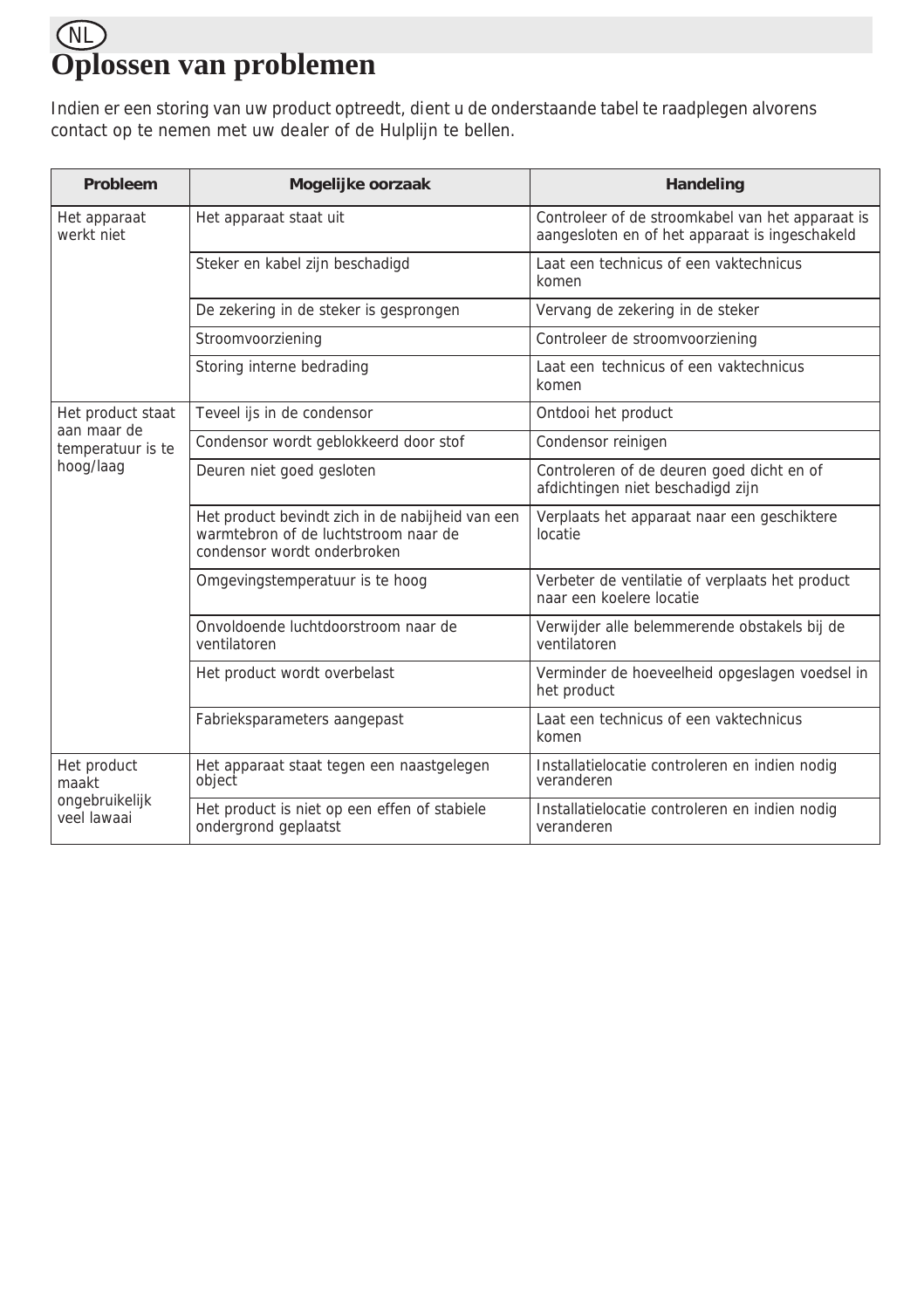### **Technische specificaties**

| <b>Model</b>   | Voltage   | Power | Current | Temperature<br>Range            | Capacity<br>(litres) | Refrigerant | <b>Dimensions</b><br>$H \times W \times D$ (mm) | Weight<br>(kg) |
|----------------|-----------|-------|---------|---------------------------------|----------------------|-------------|-------------------------------------------------|----------------|
| <b>SC150G</b>  | 230V 50Hz | 160W  | 1.1A    | $2^{\circ}$ C tot $8^{\circ}$ C | 140                  | R134a 140g  | 925 x 600 x 540                                 | 54             |
| <b>SC250G</b>  | 230V 50Hz | 280W  | 1.8A    | $2^{\circ}$ C tot $8^{\circ}$ C | 223                  | R134a 140g  | 925 x 920 x 540                                 | 75             |
| SC315G         | 230V 50Hz | 280W  | 1.8A    | $2^{\circ}$ C tot $8^{\circ}$ C | 223                  | R134a 140g  | 925 x 920 x 535                                 | 72             |
| <b>SC150SD</b> | 230V 50Hz | 315W  | 1.9A    | $2^{\circ}$ C tot $8^{\circ}$ C | 335                  | R134a 150g  | 925 x 1350 x 540                                | 95             |
| <b>SC250SD</b> | 230V 50Hz | 280W  | 1.8A    | $2^{\circ}$ C tot $8^{\circ}$ C | 223                  | R134a 140g  | 925 x 920 x 535                                 | 95             |
| <b>SC315SD</b> | 230V 50Hz | 315W  | 1.9A    | $2^{\circ}$ C tot $8^{\circ}$ C | 335                  | R134a 150g  | 925 x 1350 x 535                                | 91             |
| <b>SC148G</b>  | 230V 50Hz | 160W  | 1.1A    | $2^{\circ}$ C tot $8^{\circ}$ C | 140                  | R134a 140g  | 925 x 600 x 535                                 | 54             |
| <b>SC248G</b>  | 230V 50Hz | 160W  | 1.1A    | $2^{\circ}$ C tot $8^{\circ}$ C | 140                  | R134a 140g  | 925 x 600 x 540                                 | 54             |
| <b>SC316G</b>  | 230V 50Hz | 280W  | 1.8A    | $2^{\circ}$ C tot $8^{\circ}$ C | 223                  | R134a 140g  | 925 x 920 x 540                                 | 75             |
| <b>SC248SD</b> | 230V 50Hz | 315W  | 1.9A    | $2^{\circ}$ C tot $8^{\circ}$ C | 335                  | R134a 150g  | 925 x 1350 x 540                                | 95             |
| <b>SC316SD</b> | 230V 50Hz | 280W  | 1.8A    | $2^{\circ}$ C tot $8^{\circ}$ C | 223                  | R134a 140g  | 870 x 920 x 535                                 | 62             |

### **Elektrische bedrading**

Men dient de steker op een geschikt stopcontact aan te sluiten.

De bedrading van dit apparaat is als volgt:

- Stroomkabel (bruin) naar de aansluitklem gemarkeerd met L
- Neutraalkabel (blauw) naar de aansluitklem gemarkeerd met N
- Aardekabel (groen/geel) naar de aansluitklem gemarkeerd met E

Dit apparaat moet worden geaard met behulp van een adequaat aardingscircuit.

Bij twijfels raadpleeg een vakkundige elektricien.

De elektrische isolatiepunten mogen niet worden geblokkeerd. In geval van een nooduitschakeling moeten de isolatiepunten direct toegankelijk zijn.

### **Afvalverwerking**

De EU-richtlijnen vereisen dat koelproducten door gespecialiseerde bedrijven wordt verwerkt die gassen, metalen en plastic componenten verwijderen of recyclen.

Raadpleeg uw plaatselijke afvalverwerkingsbedrijf voor informatie over de afvalverwerking van uw apparaat. De plaatselijke overheden zijn niet verplicht om koelingsproducten van bedrijven als afval te verwerken maar kunnen uw informeren waar u het apparaat kunt afgeven.

U kunt ook de helplijn bellen voor informatie over landelijke afvalverwerkingsbedrijven in de EU.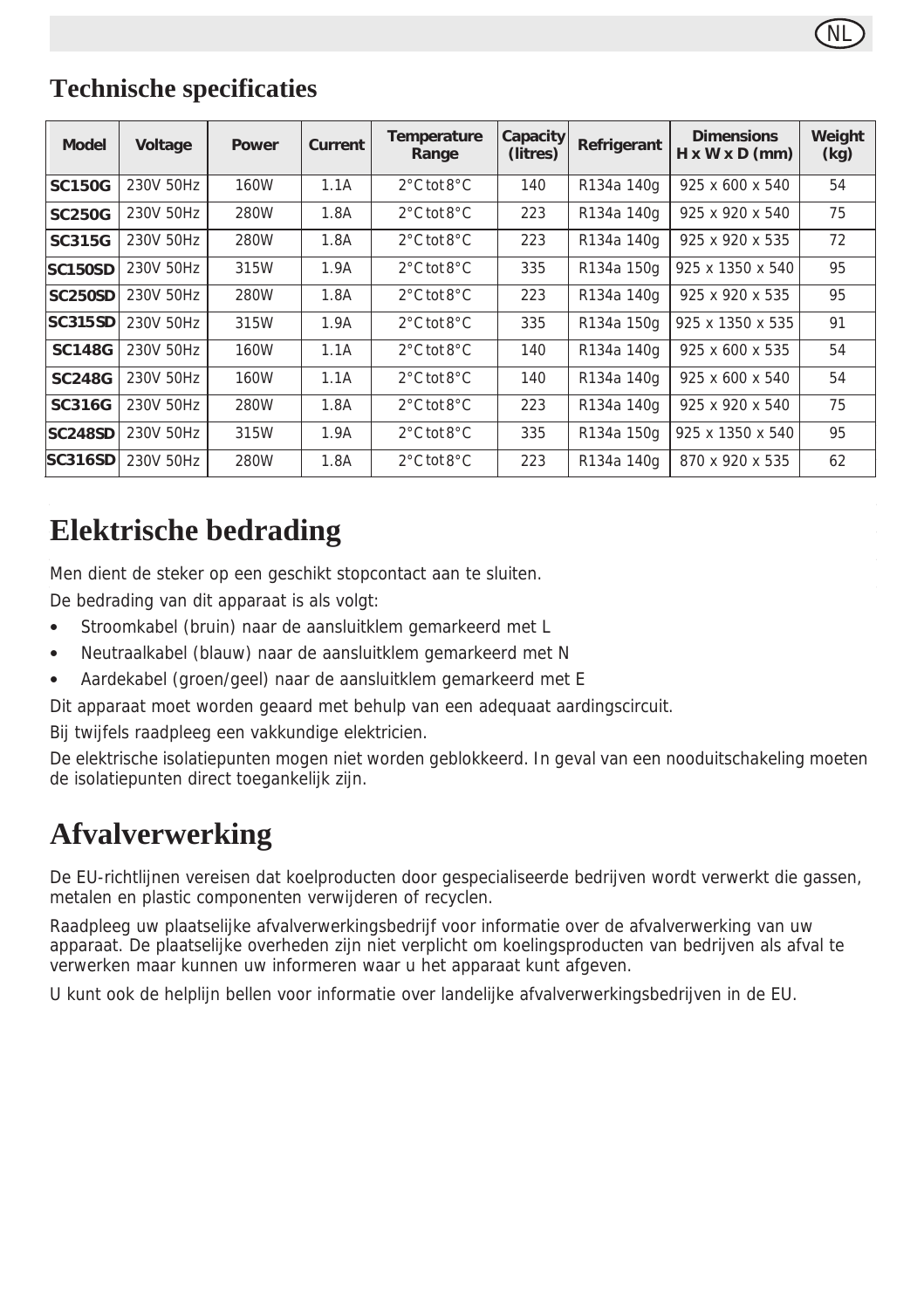### **Productconformiteit**

Het WEEE-logo op dit product of bijbehorende documentatie geeft aan dat het product niet onder huisvuil valt en als zodanig ook niet mag worden verwerkt. Ter preventie van mogelijke gevaren voor de gezondheid van personen en/of voor het milieu, dient men dit product in overeenstemming met het voorgeschreven en milieuveilige recyclingproces als afval te verwerken. Raadpleeg uw productleverancier of uw plaatselijk afvalverwerkingsbedrijf voor meer informatie over de juiste afvalverwerking van dit product.

De onderdelen van producten hebben strenge producttesten ondergaan om te voldoen aan wettelijke regels en specificaties die door internationale, onafhankelijke en landelijke overheden worden voorgeschreven.

Producten zijn goedgekeurd en voorzien van het volgende symbool:



 $\epsilon$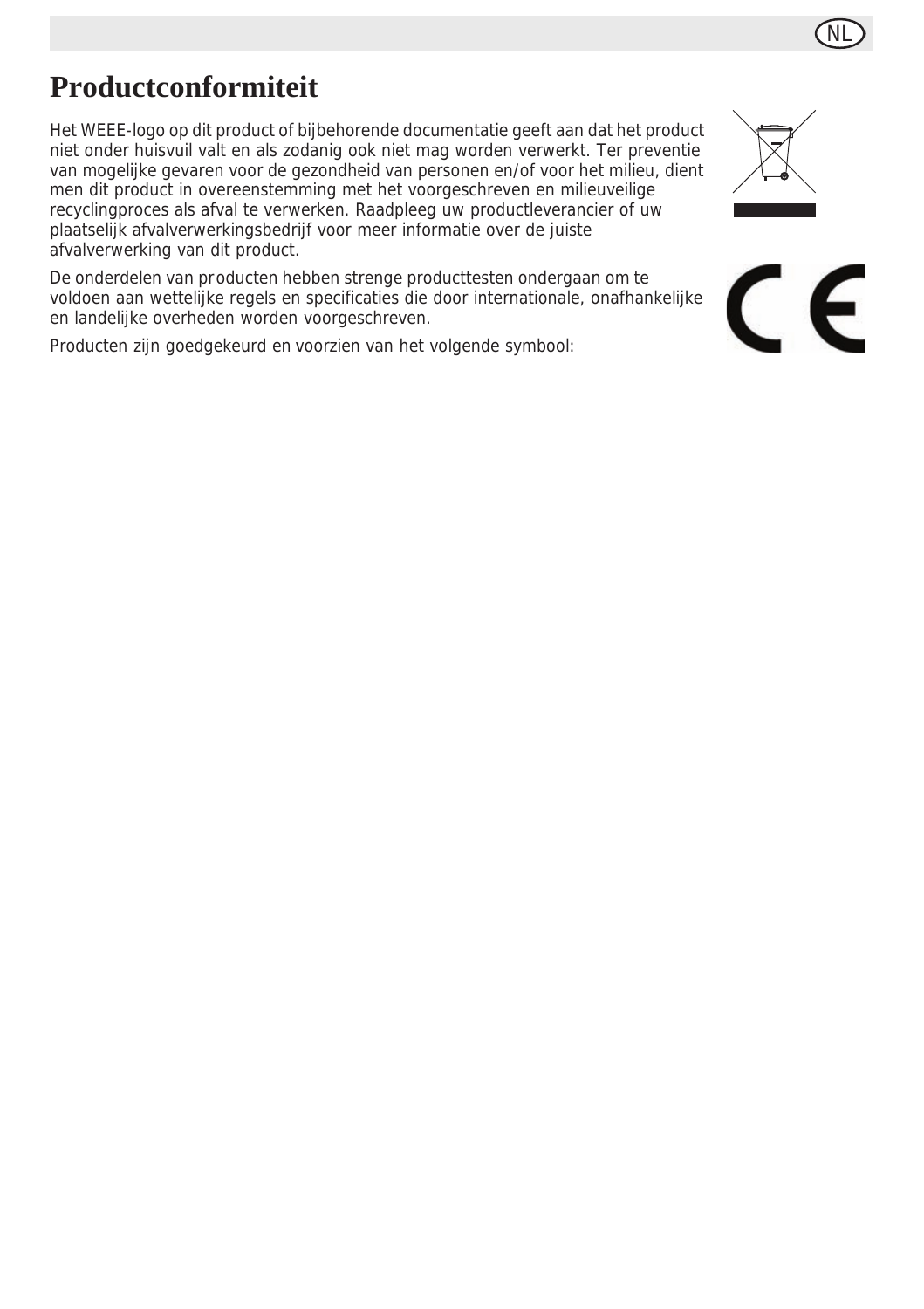

### **Conseils de sécurité**

- Conseils de sécurité.
- Placez l'appareil sur une surface plane, stable.
- L'installation et les éventuelles réparations doivent être confiées à un dépanneur / technicien qualifié. Ne retirez aucun composant ou cache de ce produit.
- Consultez les normes locales et nationales pour vous conformer aux :
	- lois sur l'hygiène et la sécurité au travail ;
	- codes de bonnes pratiques BS EN ;
	- précautions contre le risque d'incendie ;
	- réglementations sur les branchements électriques IEE ;
	- règlements sur la construction.
- NE PAS immerger l'appareil ou le nettoyer à l'aide d'un nettoyeur à vapeur / haute pression.
- NE PAS couvrir l'appareil en service.
- NE PAS stocker des denrées dans l'appareil.
- NE PAS utiliser d'appareils électriques à l'intérieur de l'appareil.
- L'appareil doit toujours être transporté, stocké et manipulé en position verticale.
- Ne penchez jamais l'appareil à plus de 45° par rapport à la verticale.
- Cet appareil est réservé exclusivement à une utilisation à l'intérieur.
- Gardez les emballages hors de portée des enfants. Débarrassez-vous des emballages onformément aux règlements des autorités locales.
- Un cordon d'alimentation endommagé doit être remplacé par un agent ou un technicien qualifié recommandé, pour éviter tout danger.
- Cet appareil n'a pas été conocu pour être utilisé par des personnes (enfants inclus) à capacités physiques, sensorielles ou mentales réduites ou ne disposant pas d'un expérience ou de connaissances suffisantes, à moins que lesdites personnes n'aint été formées ou instruites quant à son utilisation, par une personne responsable de leur sécurité.
- Surveillez les enfants pour les empêcher de jouer avec l'appareil.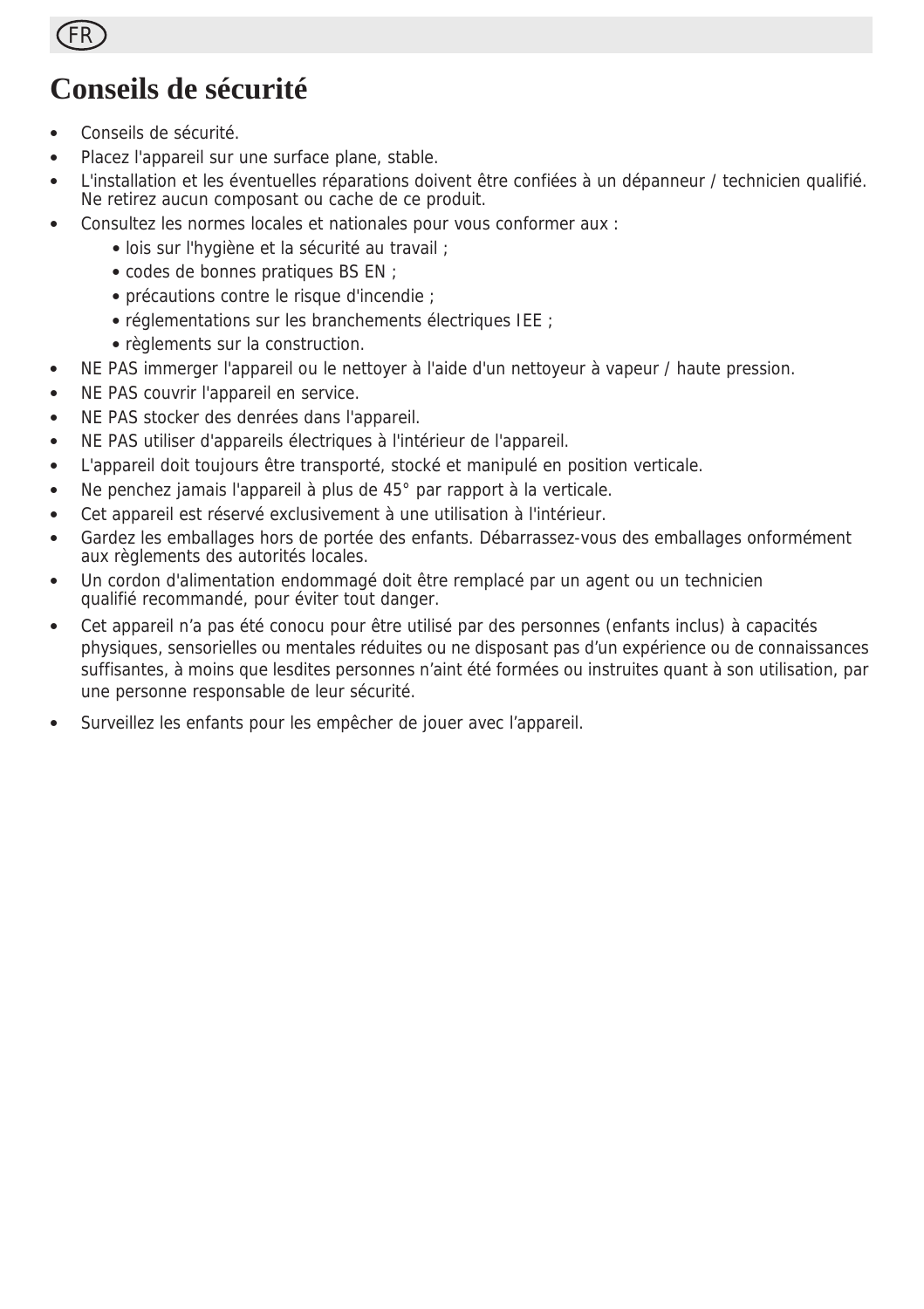

### **Introduction**

Nous vous invitons à consacrer quelques instants à la lecture attentive de ce mode d'emploi. L'entretien et l'utilisation appropriés de cette machine vous permettront de tirer le meilleur de votre produit .

### **Contenu de l'emballage**

Les éléments suivants vous sont fournis de série :

#### **TOUS MODELES**

- Armoire réfrigérante POLAR
- Clé
- Mode d'emploi
- Plus..

#### **MODÈLE 1 PORTE**

- Deux clayettes réglables
- **MODÈLE 2 PORTES**
- Quatre clayettes réglables **MODÈLE 3 PORTES**
- Six clavettes réglables

Attache une grande importance à la qualité et au service et veille à fournir des produits en parfait état opérationnel, parfaitement intacts au moment de l'emballage.

Nous vous prions de contacter votre revendeur immédiatement si vous constatez un dommage quelconque survenu pendant le transport du produit.

### **Installation**

**Remarque : dans les cas où l'appareil a été stocké ou déplacé autrement qu'à la**   $\wedge$ **verticale, placez-le en position debout pendant environ 12 heures avant de vous en servir. En cas de doute, laissez l'appareil se reposer.**

- **1.** Sortez l'appareil de l'emballage et décollez la pellicule de protection de toutes ses surfaces.
- **2.** Evitez de placer l'appareil dans un endroit exposé aux rayons directs du soleil ou humide.
- **3.** Insérez la / les clayette(s) aux niveaux souhaités
- **4.** Si nécessaire, réglez les pieds à vis de l'appareil pour le stabiliser.

**Remarque : Avant de mettre l'appareil en service pour la première fois, nettoyez les clayettes et l'intérieur de l'appareil à l'eau savonneuse.**

### **Fonctionnement**

#### **Panneau de configuration**

Le panneau de configuration est situé sous les portes, sur le devant de l'appareil.

#### **Mise en marche**

- **1.** Fermez la porte de l'appareil.
- **2.** Branchez l'appareil à une prise d'alimentation secteur.

₩ **SET** 

**Remarque : le témoin de refroidissement s'allume quand l'appareil refroidit l'intérieur**  A **de l'armoire.**

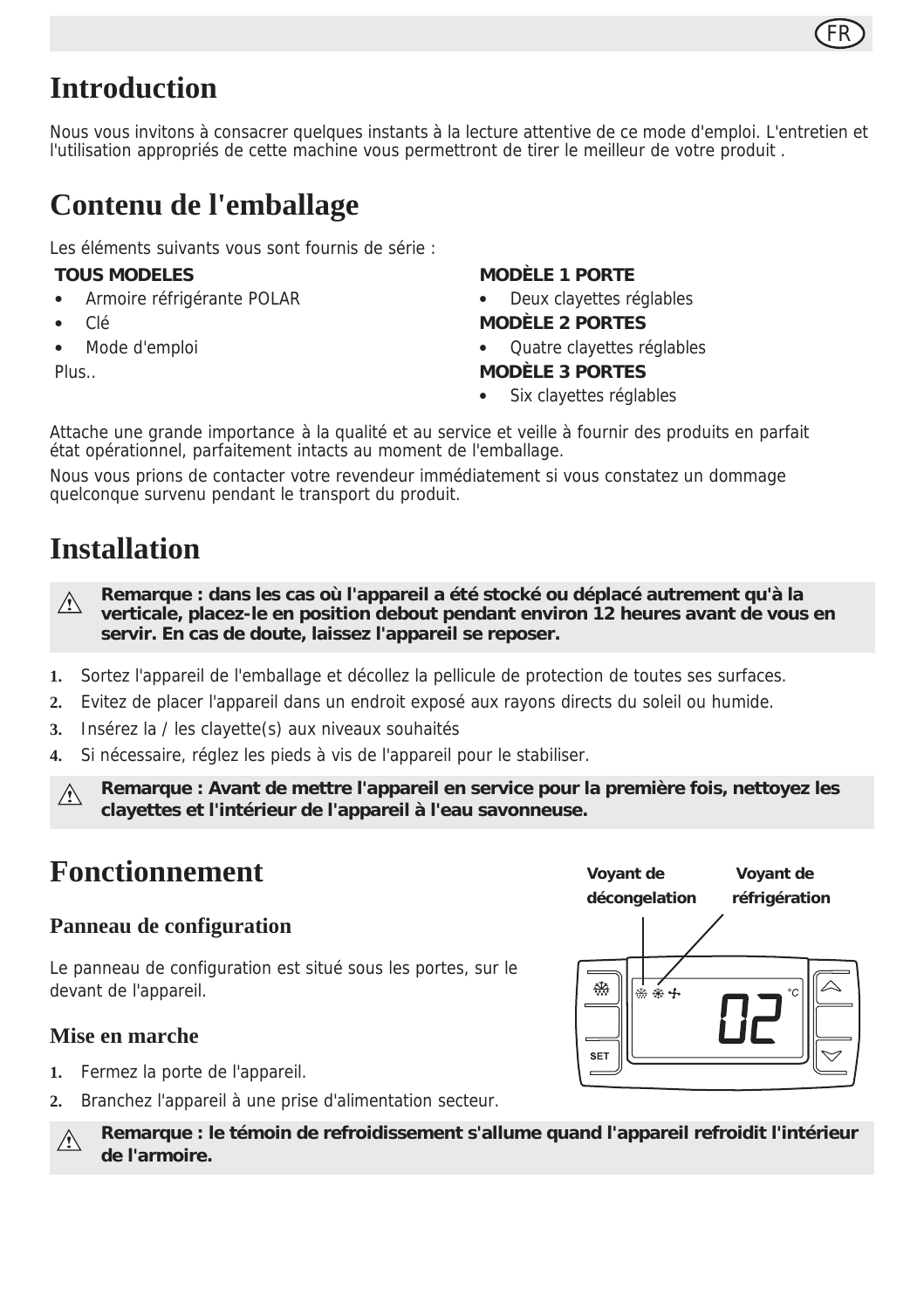### FR

#### **Pour changer la température de fonctionnement**

Par défaut, la température de fonctionnement est 2 °C. Pour afficher la température de fonctionnement (valeur de  $\lt$  congine  $\gt$ ), appuyez et relâchez immédiatement le bouton  $\lceil \frac{\sqrt{3}}{2} \rceil$ .

Pour changer la température de fonctionnement;

- **1.** Appuyez et maintenez enfoncé le bouton  $\overline{\text{ser}}$  pendant deux secondes; le symbole "°C" clignote.
- **2.** Appuyez sur les boutons  $\triangle$  ou  $\overline{F}$  pour changer la température.
- **3.** Appuyez sur le bouton set pour mémoriser la température.

#### **Décongélation manuelle**

Les armoires réfrigérantes de bar ont équipées d'un mécanisme de décongélation automatique. Toutefois, si votre appareil requiert une décongélation intermédiaire, appuyez sur le bouton  $\check{\mathcal{Z}}$  pendant 2 secondes.

Les cycles de décongélation automatiques interviennent toutes les six heures et durent 20 minutes (réglage usine).

 $\wedge$ 

**Remarque : le démarrage d'une décongélation manuelle réinitialise le temporisateur du cycle de décongélation automatique. Le témoin de décongélation s'allume pendant la décongélation de l'appareil.**

### **Nettoyage, entretien et maintenance**

- N'oubliez jamais d'éteindre et de débrancher l'appareil avant de procéder à son nettoyage.
- Nettoyez l'intérieur de l'appareil aussi souvent que possible.
- N'utilisez aucun produit de nettoyage abrasif. Ces produits peuvent laisser des résidus nocifs.
- Veillez à le sécher en l'essuyant après nettoyage.
- Toute réparation doit être confiée à un agent ou à un technicien qualifié.

#### **Nettoyage du condensateur**

Nettoyer régulièrement le condensateur peut prolonger la vie de l'appareil. Le condensateur se situe à l'arrière de l'appareil.



**Remarque : Nettoyez les ailettes du condensateur en veillant à ne pas les endommager, à l'aide d'une brosse à poils doux ou d'un aspirateur.**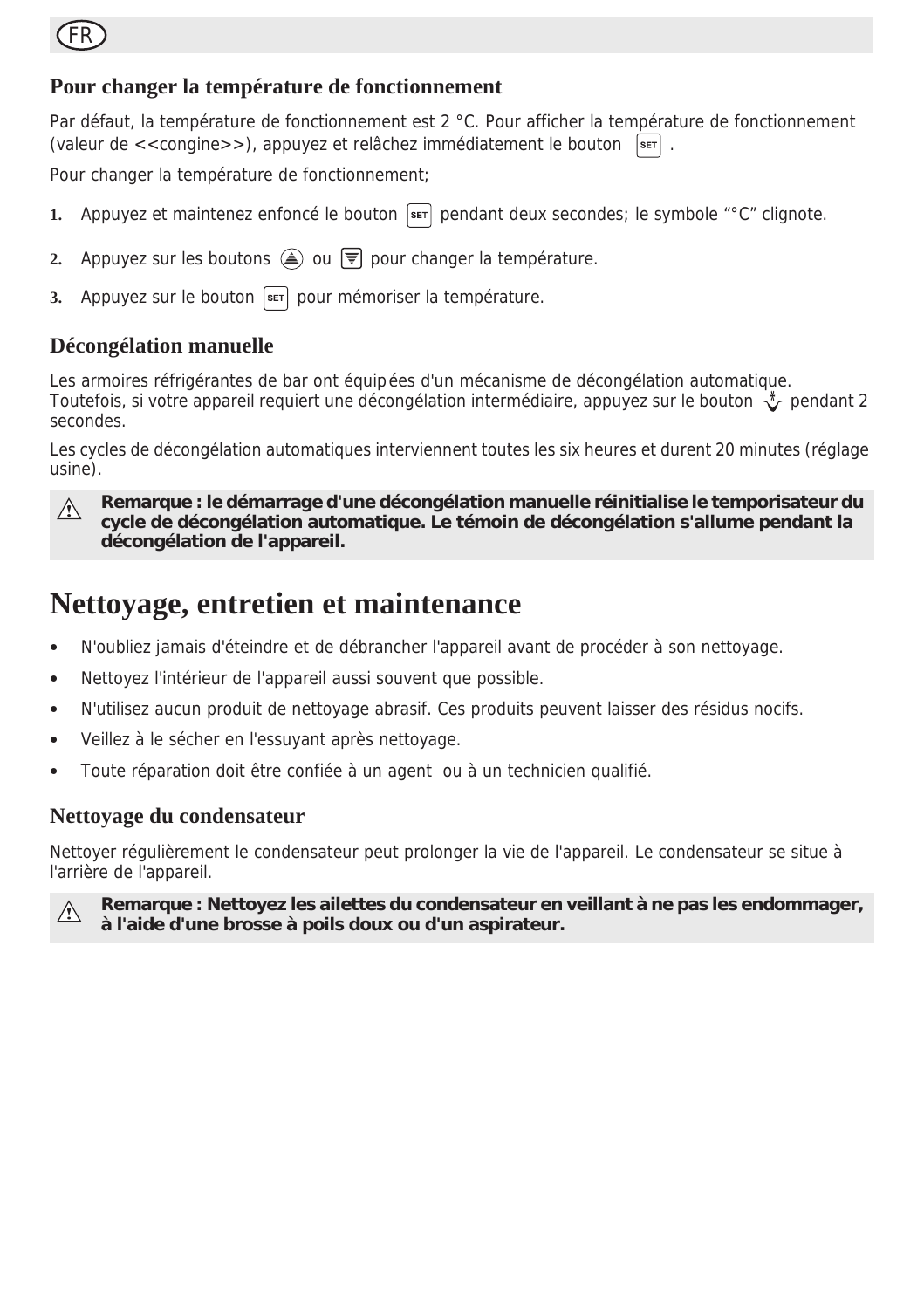

### **Dépannage**

En cas de dysfonctionnement de votre appareil , vérifiez les données du tableau ci-dessous avant d'appeler notre standard d'assistance ou votre revendeur.

| <b>Dysfonctionnement</b>                                              | Cause probable                                                                                                 | Intervention                                                             |  |  |
|-----------------------------------------------------------------------|----------------------------------------------------------------------------------------------------------------|--------------------------------------------------------------------------|--|--|
| L'appareil ne                                                         | L'appareil n'est pas allumé                                                                                    | Vérifier que l'appareil est bien branché et allumé                       |  |  |
| fonctionne pas                                                        | La prise et le cordon sont<br>endommagés                                                                       | Appeler un agent ou un technicien qualifié                               |  |  |
|                                                                       | Alimentation                                                                                                   | Vérifier l'alimentation                                                  |  |  |
|                                                                       | Problème de branchement interne                                                                                | Appeler un agent ou un technicien qualifié                               |  |  |
| L'appareil s'allume,<br>mais la température<br>est trop haute / basse | Excès de glace sur le condensateur                                                                             | Décongeler l'appareil                                                    |  |  |
|                                                                       | Le condensateur est satur7é de<br>poussières                                                                   | Dépoussiérer le condensateur                                             |  |  |
|                                                                       | Les portes sont mal fermées                                                                                    | Vérifier que les portes sont fermées et l'état des joints                |  |  |
|                                                                       | L'appareil est situé près d'une source<br>de chaleur ou l'air ne circule pas<br>librement vers le condensateur | Placer l'appareil à un endroit plus propice à son bon<br>fonctionnement  |  |  |
|                                                                       | Température ambiante trop haute                                                                                | Augmenter la ventilation ou placer l'appareil à un endroit<br>plus frais |  |  |
|                                                                       | Ailettes insuffisamment ventilées                                                                              | Débarrasser les ailettes d'éventuelles obstructions                      |  |  |
|                                                                       | L'appareil est surchargé                                                                                       | Réduire la quantité d'aliments stockés dans l'appareil                   |  |  |
|                                                                       | Paramètres d'usine par défaut<br>ajustés                                                                       | Appeler un agent ou un technicien qualifié                               |  |  |
| L'appareil fait<br>beaucoup de bruit                                  | L'appareil est en contact avec un<br>objet placé à proximité                                                   | Vérifier l'emplacement et déplacer l'appareil si<br>nécessaire           |  |  |
|                                                                       | La surface sur laquelle l'appareil a<br>été posé n'est pas de niveau ou<br>l'appareil n'est pas stable         | Vérifier l'emplacement et déplacer l'appareil si<br>nécessaire           |  |  |

### **Spécifications techniques**

| Modèle        | <b>Tension</b>            | Puissance | Courant | Plage de<br>température       | Capacité<br>(litres) | Réfrigérant | <b>Dimensions</b><br>hxlxpmm | <b>Poids</b><br>(kg) |
|---------------|---------------------------|-----------|---------|-------------------------------|----------------------|-------------|------------------------------|----------------------|
| <b>SC150G</b> | 230V 50Hz                 | 160W      | 1.1A    | $2^{\circ}$ C à $8^{\circ}$ C | 140                  | R134a 140g  | 925 x 600 x 540              | 54                   |
|               | SC250G 230V 50Hz          | 280W      | 1.8A    | $2^{\circ}$ C à $8^{\circ}$ C | 223                  | R134a 140g  | 925 x 920 x 540              | 75                   |
|               | SC315G 230V 50Hz          | 280W      | 1.8A    | $2^{\circ}$ C à $8^{\circ}$ C | 223                  | R134a 140g  | 925 x 920 x 535              | 72                   |
|               | <b>SC150SDI</b> 230V 50Hz | 315W      | 1.9A    | $2^{\circ}$ C à $8^{\circ}$ C | 335                  | R134a 150g  | 925 x 1350 x 540             | 95                   |
|               | SC250SD 230V 50Hz         | 280W      | 1.8A    | $2^{\circ}$ C à $8^{\circ}$ C | 223                  | R134a 140g  | 925 x 920 x 535              | 95                   |
|               | SC315SD 230V 50Hz         | 315W      | 1.9A    | $2^{\circ}$ C à $8^{\circ}$ C | 335                  | R134a 150g  | 925 x 1350 x 535             | 91                   |
|               | SC148G 230V 50Hz          | 160W      | 1.1A    | $2^{\circ}$ C à $8^{\circ}$ C | 140                  | R134a 140g  | 925 x 600 x 535              | 54                   |
|               | SC248G 230V 50Hz          | 160W      | 1.1A    | $2^{\circ}$ C à $8^{\circ}$ C | 140                  | R134a 140g  | 925 x 600 x 540              | 54                   |
|               | SC316G 230V 50Hz          | 280W      | 1.8A    | $2^{\circ}$ C à $8^{\circ}$ C | 223                  | R134a 140g  | 925 x 920 x 540              | 75                   |
|               | SC248SD 230V 50Hz         | 315W      | 1.9A    | $2^{\circ}$ C à $8^{\circ}$ C | 335                  | R134a 150g  | 925 x 1350 x 540             | 95                   |
|               | SC316SD 230V 50Hz         | 280W      | 1.8A    | $2^{\circ}$ C à $8^{\circ}$ C | 223                  | R134a 140g  | 870 x 920 x 535              | 62                   |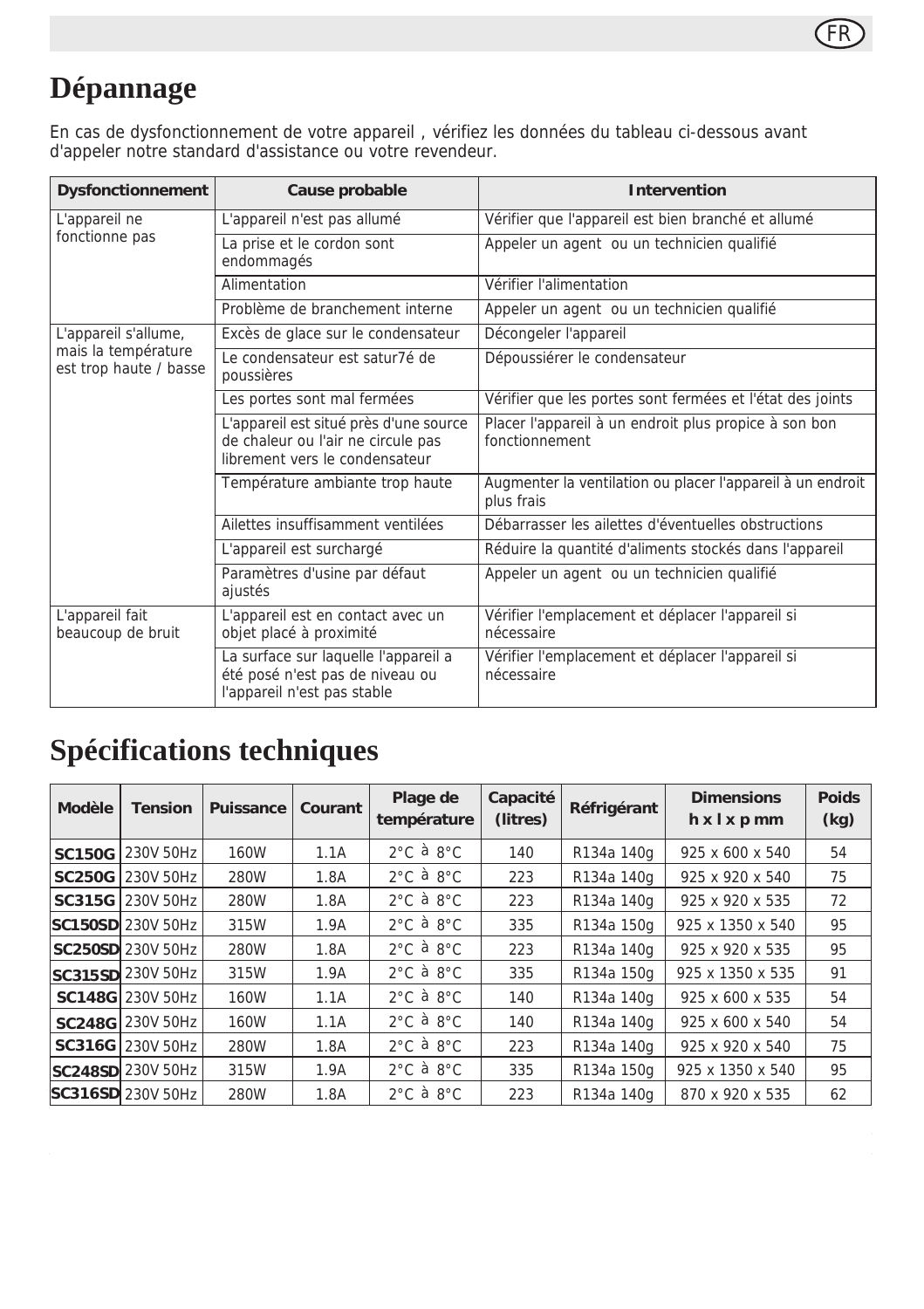### **Raccordement électrique**

La prise doit être reliée à la prise secteur qui convient. Cet appareil est câblé comme suit :

- Fil conducteur (brun) à la borne marquée L
- Fil neutre (bleu) à la borne marquée N
- Fil de terre (vert / jaune) à la borne marquée E

Cet appareil doit être raccordé à la terre, par le biais d'un circuit de mise à la terre dédié.

En cas de doute, consultez un électricien qualifié.

Les points d'isolation électrique doivent être libres de toute obstruction. En cas de débranchement requis en urgence, ils doivent être facilement accessibles.

### **Mise au rebut**

Les règlements de l'UE exigent que les produits munis de réfrigérants soient mis au rebut par des entreprises spécialisées, équipées pour extraire et recycler les composants à gaz, métalliques et en plastique.

Adressez-vous à votre autorité chargée de la collecte des déchets pour ce qui concerne la mise au rebut de votre appareil. Même si rien n'oblige les autorités locales à se charger de la mise au rebut du matériel de réfrigération commerciale, elles pourraient être en mesure de vous conseiller sur les moyens disponibles localement pour s'en débarrasser.

Vous pouvez aussi appeler le standard d'assistance , qui saura vous renseigner sur les entreprises de prise en charge nationales au sein de l'UE.

### **Conformité**

Le logo WEEE qui figure sur ce produit ou sa documentation indique qu'il ne doit pas être mis au rebut avec les ordures ménagères. Pour éviter qu'il ne présente un risque pour la santé humaine et / ou écologique, confiez la mise au rebut de ce produit à un site de recyclage agréé respectueux de l'environnement. Pour de plus amples détails sur la mise au rebut appropriée de ce produit, contactez le fournisseur du produit ou l'autorité responsable de l'enlèvement des ordures dans votre région.

Les pièces ont été soumises à des tests rigoureux pour pouvoir être déclarées conformes aux normes et spécifications réglementaires définies par les autorités internationales, indépendantes et fédérales.

Les produits été déclarés aptes à porter le symbole suivant :



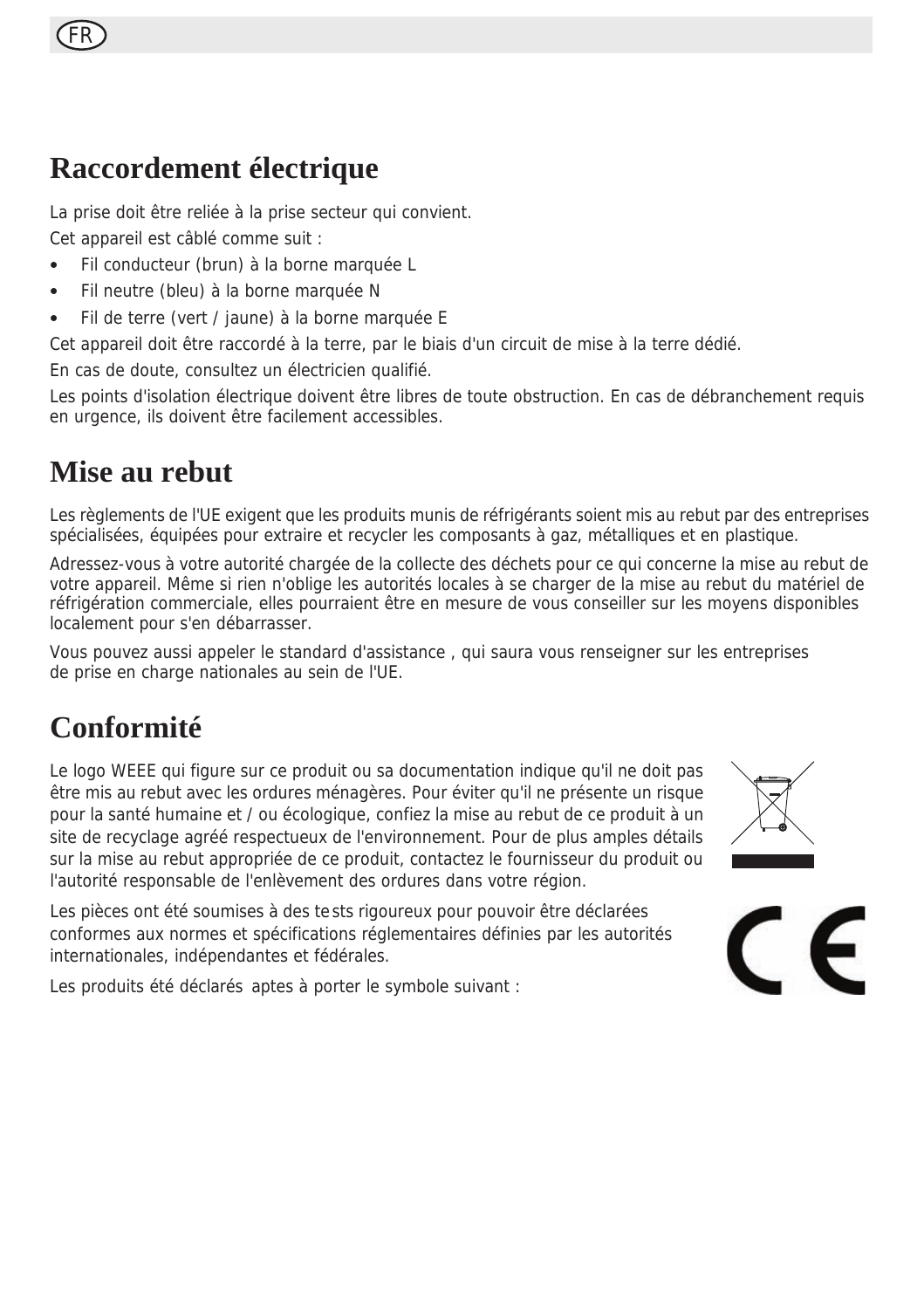### **Sicherheitshinweise**

- Auf eine flache, stabile Fläche stellen.
- Alle erforderlichen Montage- und Reparaturarbeiten sollten von Wartungspersonal oder einem qualifizierten Techniker durchgeführt werden. Keine Bauteile oder Bedienflächen von diesem Produkt entfernen.

DE

- Für folgende Normen und Vorschriften sind die lokalen und nationalen Normen heranzuziehen:
	- Arbeitsschutzvorschriften
	- BS EN Verhaltenspraktiken
	- Brandschutzvorschriften
	- IEE-Anschlussvorschriften
	- Bauvorschriften
- NICHT in Wasser eintauchen oder mit Dampf-/Strahlreinigern reinigen.
- Gerät während des Betriebs NICHT bedecken.
- KEINE Speisen im Kühlschrank lagern.
- KEINE Elektrogeräte im Gerät verwenden.
- Gerät stets senkrecht tragen, lagern und transportieren.
- Das Gerät nicht mehr als 45° kippen.
- Nicht zum Gebrauch im Freien geeignet.
- Verpackungsmaterial außerhalb der Reichweite von Kindern aufbewahren und gemäß den lokalen Vorschriften entsorgen.
- Aus Sicherheitsgründen muss ein beschädigtes Stromkabel von einem Mitarbeiter oder empfohlenen qualifizierten Elektriker erneuert werden.
- Dieses Gerät solte nur dann von Personen (einshlißlich Kindern) mit reduzierten körperlichen, sensorischen oder geistigen Fähigkeiten, mangelnder Erfahrung oder Kenntnissen verwendet werden, wenn sie von einer für ihre Sicherheit verantwortlichen Person im Gebrauch des Geräts geschult wurden bzw. ständig beautsichtigt werden
- Kinder solten beaufsichtigt werden um sicherzustellen.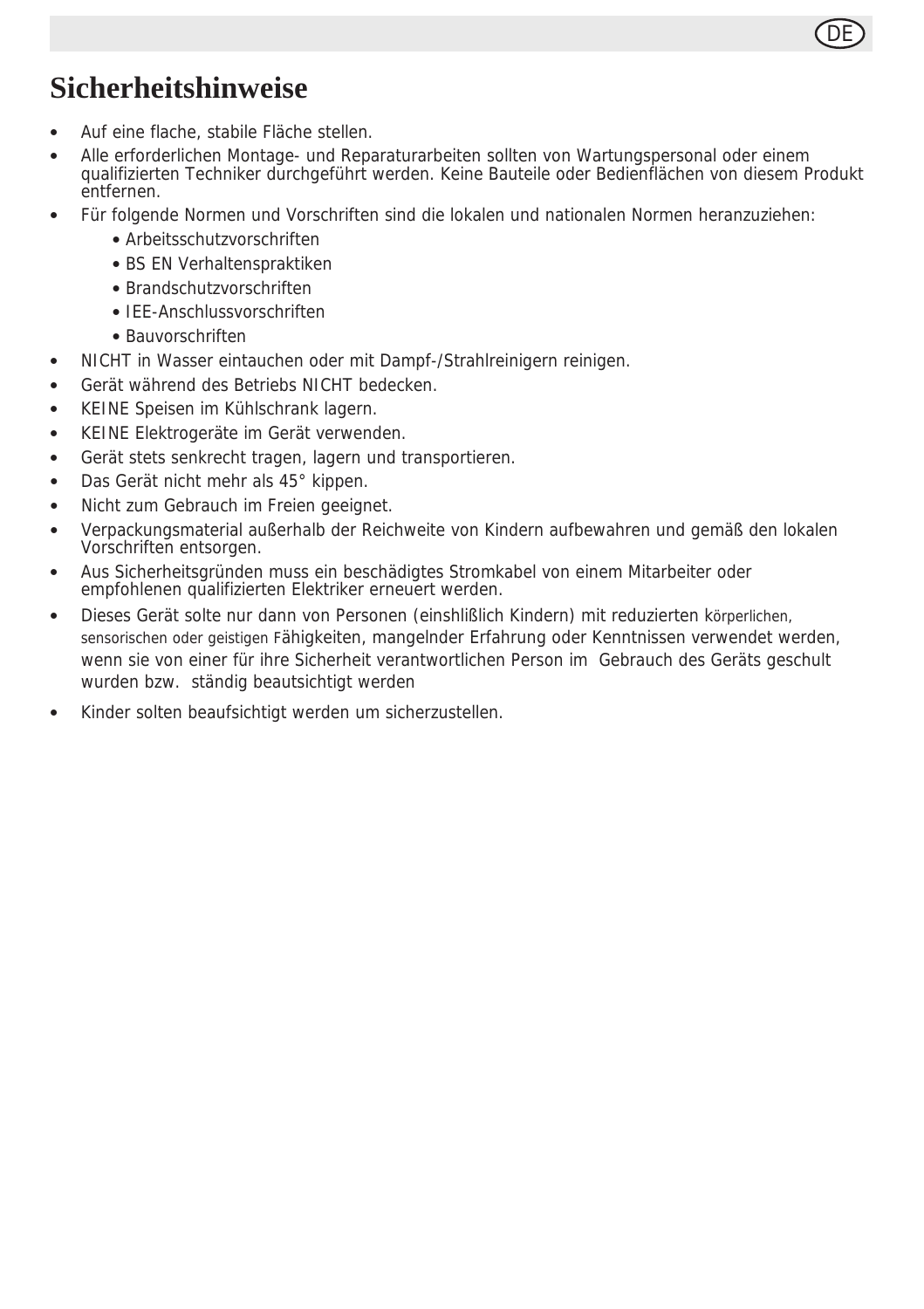

### **Einführung**

Bitte nehmen Sie sich einige Minuten Zeit und lesen Sie dieses Handbuch sorgfältig durch. Nur bei korrekter Wartung und vorschriftsgemäßem Betrieb kann Ihr Produkt optimale Leistung erzielen.

### **Lieferumfang**

Folgende Teile befinden sich in der Verpackung:

#### **ALLE MODELLE**

- Getränkekühlschrank
- Schlüssel
- Bedienungsanleitung

Plus ..

#### **EINTÜRIGES MODELL**

2 verstellbare Ablagen

#### **ZWEITÜRIGES MODELL**

- 4 verstellbare Ablagen **DREITÜRIGES MODELL**
- 6 verstellbare Ablagen

Ist stolz auf die hochwertige Qualität seiner Produkte und seinen erstklassigen Service. Wir stellen sicher, dass alle gelieferten Produkte zum Zeitpunkt der Verpackung voll funktionsfähig sind und sich in einwandfreiem Zustand befinden.

Sollten Sie Transportschäden feststellen, wenden Sie sich bitte unverzüglich an Ihren Händler.

### **Montage**

**Hinweis: Wenn das Gerät nicht aufrecht transportiert oder gelagert wurde, muss es vor**   $\wedge$ **Inbetriebnahme rund 12 Stunden aufrecht aufgestellt werden. Im Zweifelsfall lassen Sie es aufrecht stehen.**

- **1.** Das Gerät aus der Verpackung nehmen und den Schutzfilm von allen Flächen entfernen.
- **2.** Den Kühlschrank nicht direkter Sonneneinstrahlung aussetzen und nicht in feuchten Bereichen aufstellen.
- **3.** Die herausziehbare(n) Ablage(n) in der gewünschten Höhe in den Kühlschrank legen.
- **4.** Bei Bedarf die Schraubfüße des Kühlschranks regulieren, damit er fest und gerade steht.

**Hinweis: Vor dem ersten Einsatz des Geräts die Ablagen und das Geräteinnere mit einer**   $\triangle$ **Seifenlauge reinigen.**

### **Betrieb**

#### **Bedienfeld**

Das Bedienfeld befindet sich zwischen den Türen vorne am Gerät.

#### **Einschalten**

 $\bigwedge$ 

- **1.** Die Tür des Geräts schließen.
- **2.** Das Gerät an den Netzstrom anschließen.]

**Hinweis: Die Kühlleuchte leuchtet auf, wenn das Gerät das Schrankinnere kühlt.**

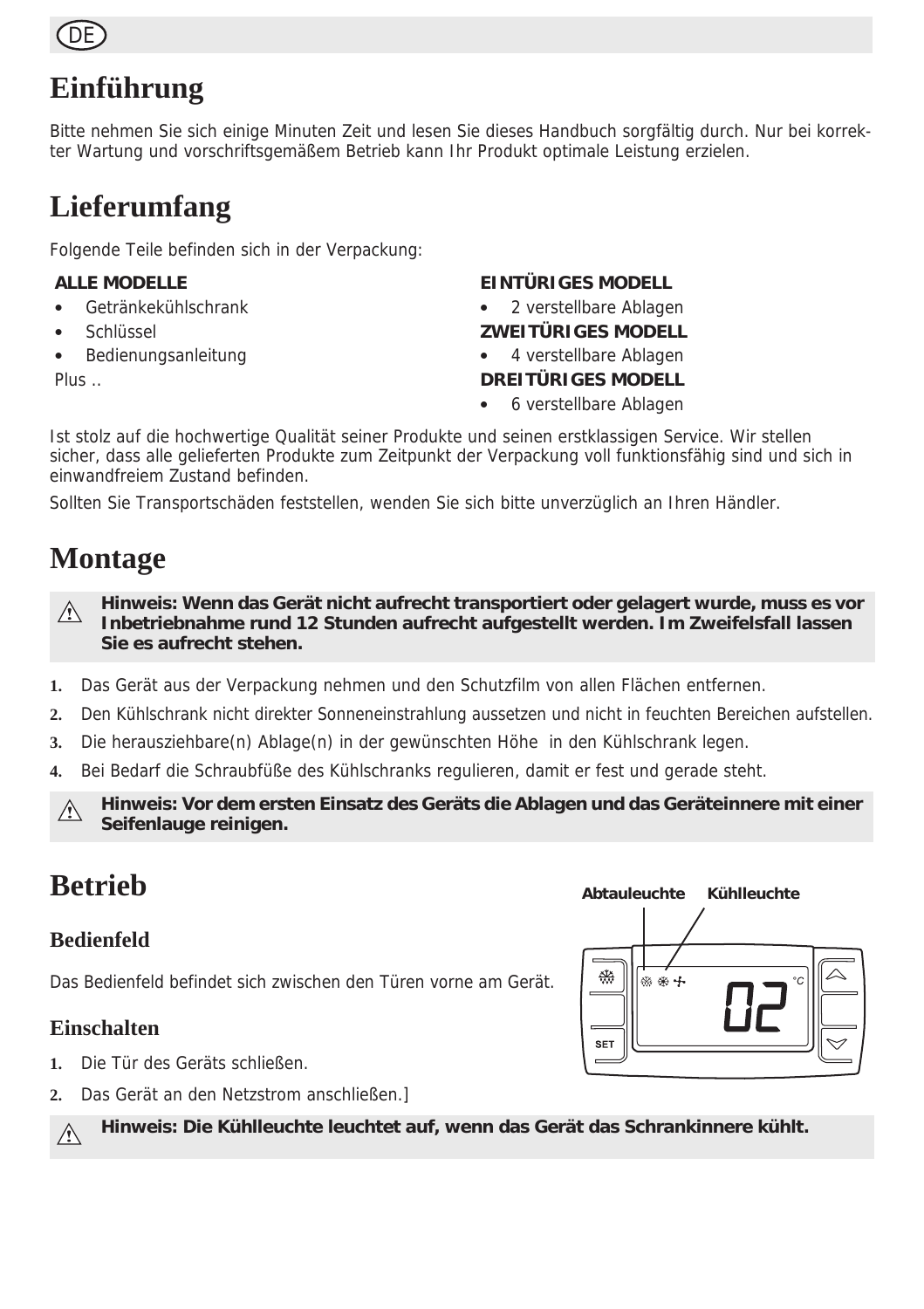

#### **Betriebstemperatur ändern**

Die standardbetriebstemperatur ist 2 °C. Zum Anzeigen der Betriebstemperatur (,,Einstell"-Punkt) ganz kurz de ser Taste drücken.

Zum Ändern der Betriebstemperatur;

- **1.** Die SET Taste 2 sekunden lang gedrückt halten, bis "°C" zu blinken beginnt.
- **2.** Die Taste oder drücken, um die Temperatur zu verändern.
- 3. Zum Speichern der Temperatur die Taste **SET** drücken.

#### **Manuelles Abtauen**

Getränke-Kühlschränke sind mit einer automatischen Abtaufunktion ausgestattet. Falls jedoch ein zusätzlicher Abtauvorgang erforderlich ist, halten Sie die Taste \_ \* 2 Sekunden lang gedrückt.

Automatische Abtauzyklen finden alle 6 Stunden für 20 Minuten statt (Werkseinstellung).

**Hinweis: Durch das manuelle Abtauen wird der automatische Abtautimer zurückgesetzt.**   $\triangle$ **Beim Abtauen leuchtet die Abtauanzeige auf.**

### **Reinigung, Pflege und Wartung**

- Vor Reinigungsarbeiten stets zunächst das Gerät abschalten und den Netzstecker ziehen.
- Den Schrank möglichst häufig innen reinigen.
- Keine Scheuermittel verwenden, da diese schädliche Rückstände hinterlassen können.
- Nach dem Reinigen stets mit einem Tuch trocknen.
- Erforderliche Reparaturen sollten von einem Mitarbeiter oder einem qualifizierten Techniker ausgeführt werden.

#### **Reinigen des Kondensators**

Zum Reinigen des Kühlschranks oder Auswechseln der Glühbirne müssen u. U. die Türen ausgebaut werden, damit die Innenteile besser zugänglich sind.

**Hinweis: Die Lamellen des Kondensators vorsichtig mit einer weichen Bürste oder**   $\triangle$ **einem Staubsauger reinigen. Darauf achten, dass die Lamellen nicht beschädigt werden.**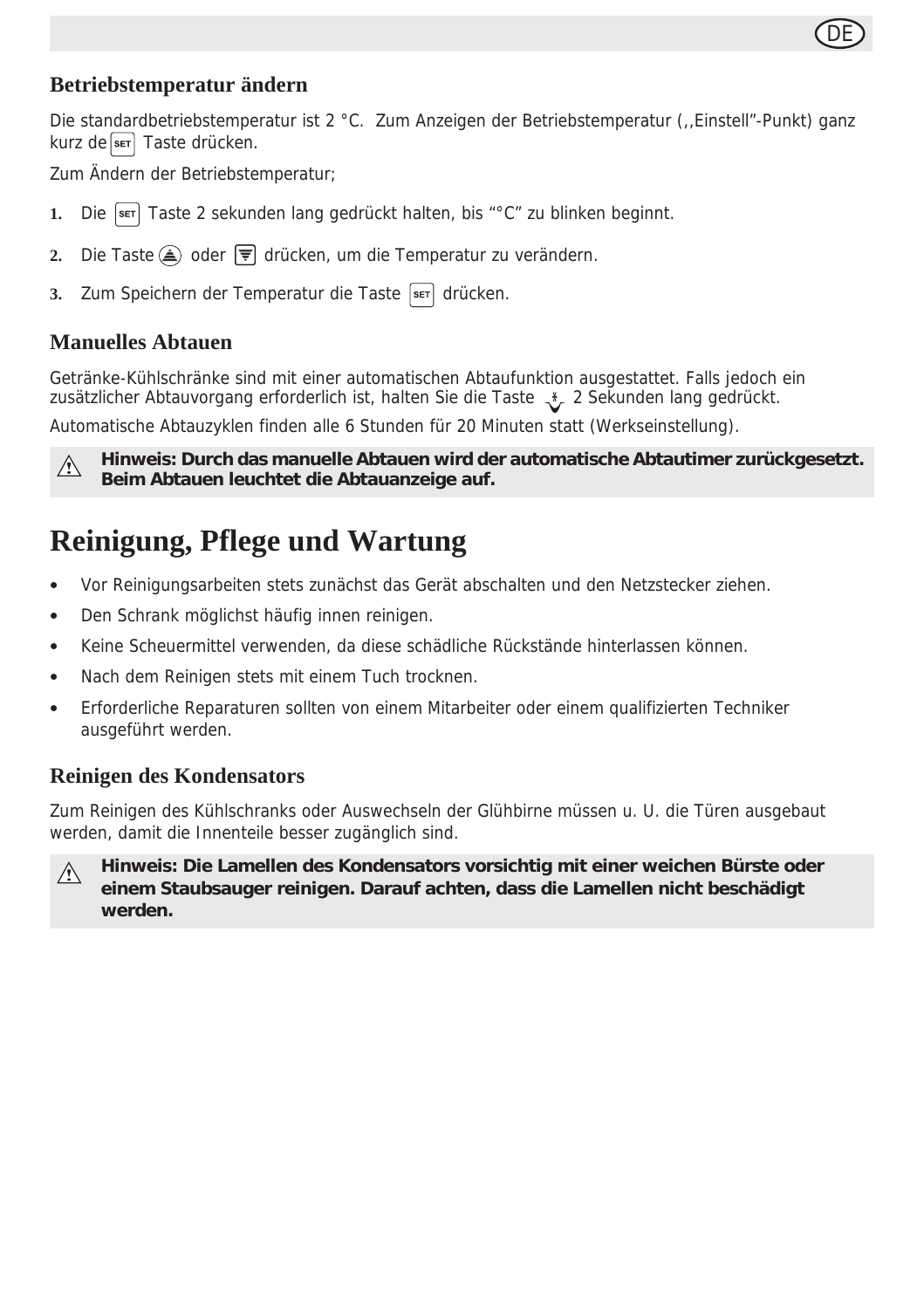### DE **Störungssuche**

Bei einem Defekt Ihres Geräts konsultieren Sie bitte zunächst folgende Tabelle, bevor Sie die Helpline oder Ihren Händler anrufen.

| Störung                                    | Vermutliche Ursache                                                                                          | Lösung                                                                                        |  |  |
|--------------------------------------------|--------------------------------------------------------------------------------------------------------------|-----------------------------------------------------------------------------------------------|--|--|
| Das Gerät funktioniert<br>nicht            | Das Gerät ist nicht eingeschaltet                                                                            | Prüfen, ob der Netzstecker in die Steckdose gesteckt<br>wurde und das Gerät eingeschaltet ist |  |  |
|                                            | Stecker und Kabel sind beschädigt                                                                            | Mitarbeiter oder qualifizierten Techniker<br>anrufen                                          |  |  |
|                                            | Sicherung im Stecker ist<br>durchgebrannt                                                                    | Neue Sicherung in den Stecker einsetzen                                                       |  |  |
|                                            | Stromzufuhr                                                                                                  | Netzstrom prüfen                                                                              |  |  |
|                                            | Interner Vernetzungsfehler                                                                                   | Mitarbeiter oder qualifizierten Techniker<br>anrufen                                          |  |  |
| Das Gerät lässt sich                       | Zu viel Eis auf dem Kondensator                                                                              | Das Gerät abtauen                                                                             |  |  |
| einschalten, aber die<br>Temperatur ist zu | Kondensator verstaubt                                                                                        | Kondensator reinigen                                                                          |  |  |
| hoch/niedrig                               | Türen sind nicht richtig geschlossen                                                                         | Prüfen, ob die Türen geschlossen und die Dichtungen<br>intakt sind                            |  |  |
|                                            | Gerät befindet sich in der Nähe einer<br>Wärmequelle, oder der Luftstrom<br>zum Kondensator ist unterbrochen | Den Kühlschrank an einem geeigneteren Ort aufstellen                                          |  |  |
|                                            | Umgebungstemperatur ist zu hoch                                                                              | Belüftung intensivieren oder Gerät an einem kühleren<br>Ort aufstellen                        |  |  |
|                                            | Luftzufuhr zu den Ventilatoren reicht<br>nicht aus                                                           | Blockierungen der Ventilatoren beseitigen                                                     |  |  |
|                                            | Gerät ist überlastet                                                                                         | Weniger Nahrungsmittel im Gerät lagern                                                        |  |  |
|                                            | Werksmäßig eingestellte Parameter<br>reguliert                                                               | Mitarbeiter oder qualifizierten Techniker<br>anrufen                                          |  |  |
| Das Gerät ist<br>ungewöhnlich laut         | Das Gerät stößt gegen ein<br>angrenzendes Objekt                                                             | Position überprüfen und Kühlschrank bei Bedarf an<br>anderer Position aufstellen              |  |  |
|                                            | Das Gerät steht nicht eben oder<br>stabil                                                                    | Position überprüfen und Kühlschrank bei Bedarf an<br>anderer Position aufstellen              |  |  |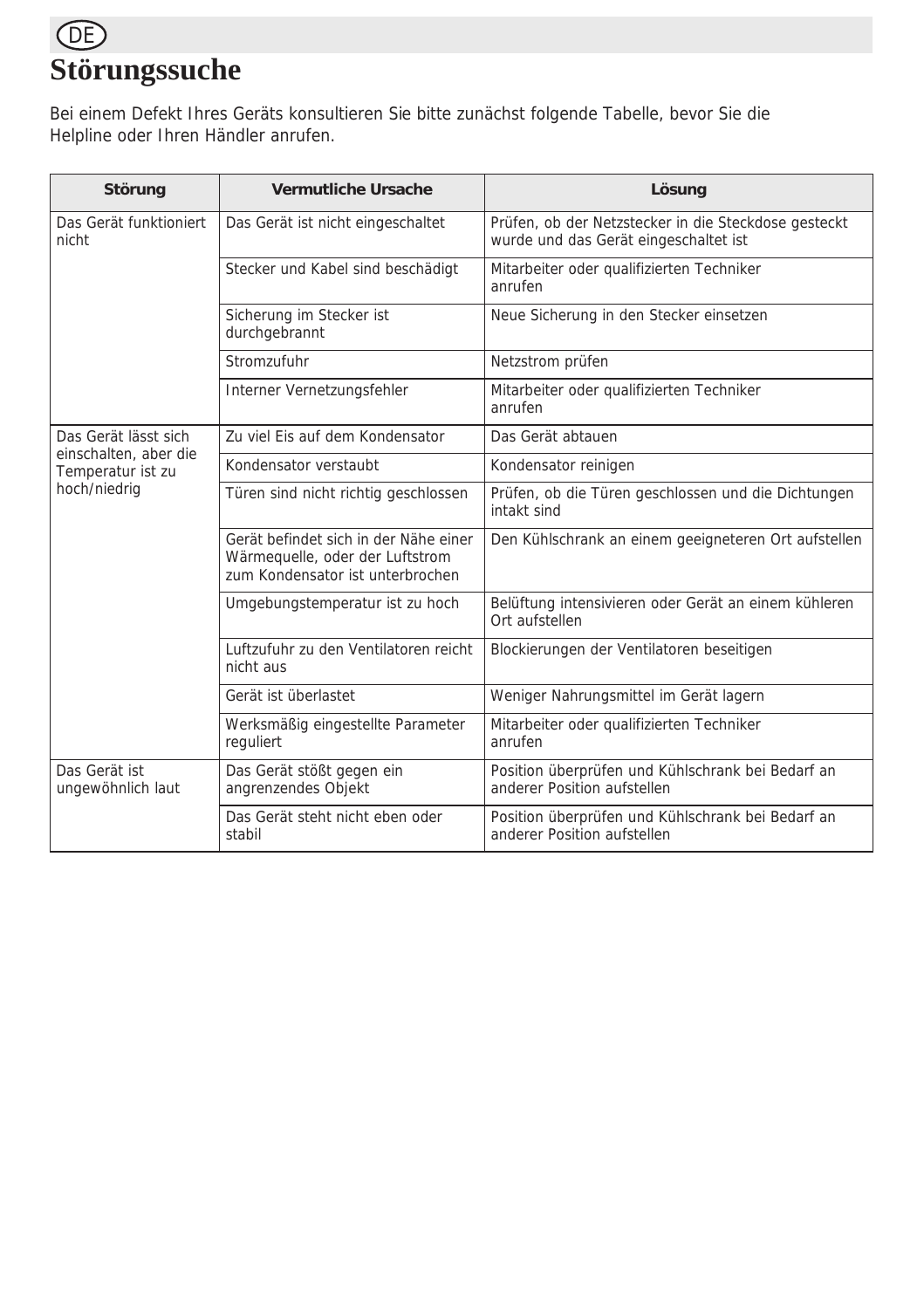#### **Technische Spezifikationen**

| <b>Modell</b>  | Spannung  | Leistung | Strom-<br>stärke | Temperatur- <br>bereich         | Füllmenge<br>(Liter) | <b>Kühlmittel</b> | Abmessungen<br>$h \times b \times t$ mm | Gewicht<br>(kg) |
|----------------|-----------|----------|------------------|---------------------------------|----------------------|-------------------|-----------------------------------------|-----------------|
| <b>SC150G</b>  | 230V 50Hz | 160W     | 1.1A             | $2^{\circ}$ C bis $8^{\circ}$ C | 140                  | R134a 140g        | 925 x 600 x 540                         | 54              |
| <b>SC250G</b>  | 230V 50Hz | 280W     | 1.8A             | $2^{\circ}$ C bis $8^{\circ}$ C | 223                  | R134a 140g        | 925 x 920 x 540                         | 75              |
| SC315G         | 230V 50Hz | 280W     | 1.8A             | $2^{\circ}$ C bis $8^{\circ}$ C | 223                  | R134a 140g        | 925 x 920 x 535                         | 72              |
| <b>SC150SD</b> | 230V 50Hz | 315W     | 1.9A             | $2^{\circ}$ C bis $8^{\circ}$ C | 335                  | R134a 150g        | 925 x 1350 x 540                        | 95              |
| <b>SC250SD</b> | 230V 50Hz | 280W     | 1.8A             | 2°C bis 8°C                     | 223                  | R134a 140g        | 925 x 920 x 535                         | 95              |
| <b>SC315SD</b> | 230V 50Hz | 315W     | 1.9A             | $2^{\circ}$ C bis $8^{\circ}$ C | 335                  | R134a 150a        | 925 x 1350 x 535                        | 91              |
| <b>SC148G</b>  | 230V 50Hz | 160W     | 1.1A             | $2^{\circ}$ C bis $8^{\circ}$ C | 140                  | R134a 140g        | $925 \times 600 \times 535$             | 54              |
| <b>SC248G</b>  | 230V 50Hz | 160W     | 1.1A             | $2^{\circ}$ C bis $8^{\circ}$ C | 140                  | R134a 140g        | 925 x 600 x 540                         | 54              |
| <b>SC316G</b>  | 230V 50Hz | 280W     | 1.8A             | 2°C bis 8°C                     | 223                  | R134a 140g        | 925 x 920 x 540                         | 75              |
| <b>SC248SD</b> | 230V 50Hz | 315W     | 1.9A             | 2°C bis 8°C                     | 335                  | R134a 150g        | 925 x 1350 x 540                        | 95              |
| <b>SC316SD</b> | 230V 50Hz | 280W     | 1.8A             | $2^{\circ}$ C bis $8^{\circ}$ C | 223                  | R134a 140g        | 870 x 920 x 535                         | 62              |

### **Elektroanschlüsse**

Der Stecker muss in eine geeignete Steckdose gesteckt werden.

Das Gerät ist wie folgt verdrahtet:

- Stromführender Leiter (braun) an Klemme L
- Neutralleiter (blau) an Klemme N
- Erdleiter (grün/gelb) an Klemme E

Das Gerät muss über eine spezielle Erdleitung geerdet werden.

Bei Fragen wenden Sie sich bitte an einen qualifizierten Elektriker.

Elektroisolierpunkte dürfen nicht blockiert werden. Bei einem Notstopp müssen diese Punkte jederzeit sofort zugänglich sein.

### **Entsorgung**

Gemäß EU-Vorschriften müssen Kühlprodukte von Fachunternehmen entsorgt werden, die alle Gase, Metall- und Kunststoffbauteile entfernen oder recyceln.

Ihre Kommunalverwaltung kann Sie über die Entsorgung Ihres Geräts informieren. Kommunalbehörden sind nicht verpflichtet, gewerbliche Kühlgeräte zu entsorgen. Sie können Sie jedoch über lokale Annahmestellen informieren, die diese Geräte entsorgen.

Oder rufen Sie die POLAR-Helpline an. Wir verfügen über eine Liste nationaler Entsorger in den EU-Staaten.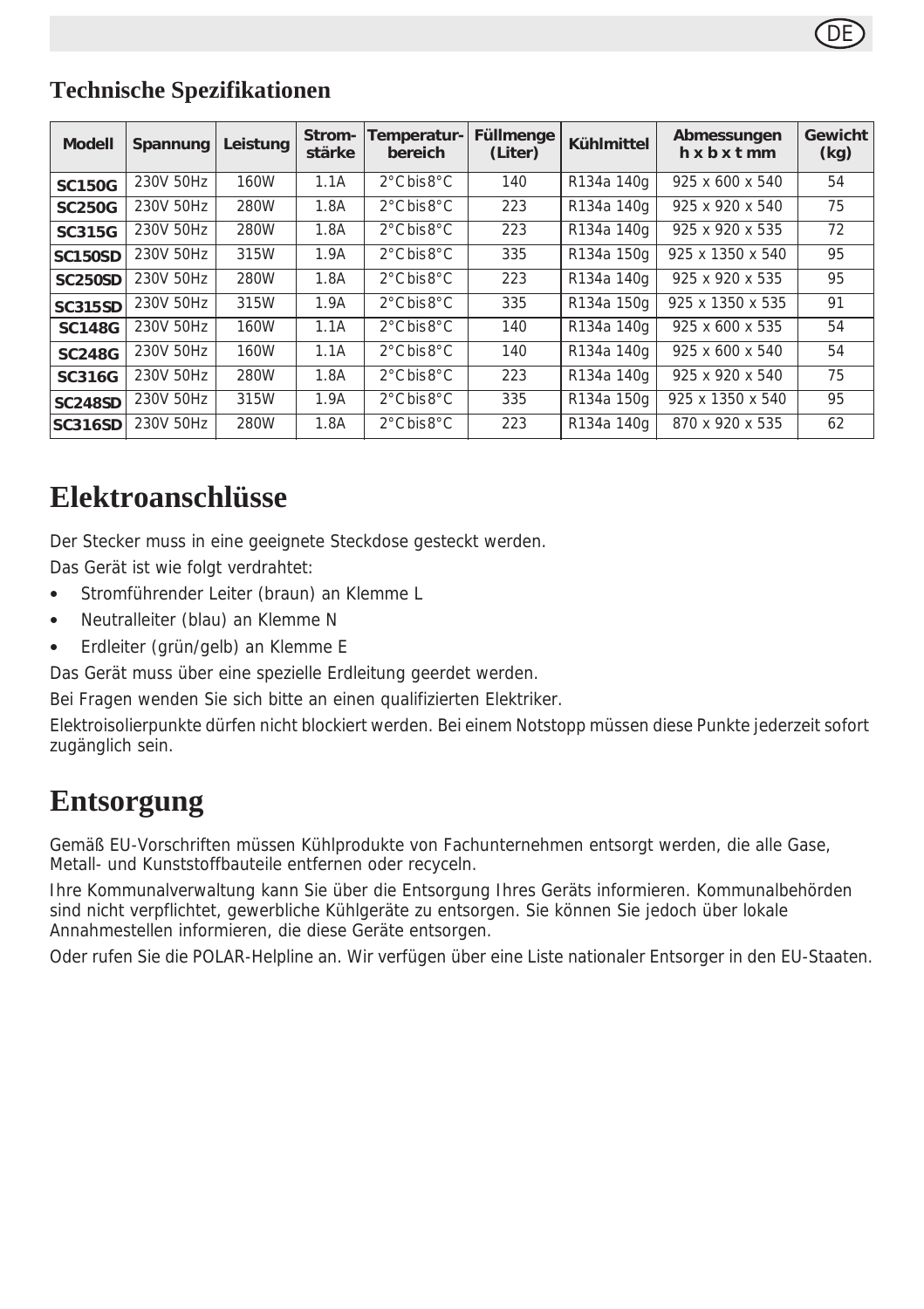### **Konformität**

Das WEEE-Logo an diesem Produkt oder in der Dokumentation weist darauf hin, dass das Produkt nicht mit dem normalen Hausmüll entsorgt werden darf. Um potenziellen Gesundheits- bzw. Umweltschäden vorzubeugen, muss das Produkt durch einen zugelassenen und umweltverträglichen Recyclingprozess entsorgt werden. Ausführliche Informationen zur korrekten Entsorgung dieses Produkts erhalten Sie von Ihrem Produktlieferanten oder der für die Müllentsorgung in Ihrer Region zuständige Behörde.

Alle Produkte werden strengen Tests unterzogen, um die Einhaltung von Normen und Spezifikationen internationaler und nationaler Behörden und unabhängiger Organisationen zu gewährleisten.

Produkte dürfen durch folgendes Symbol gekennzeichnet werden:



DE

 $\epsilon$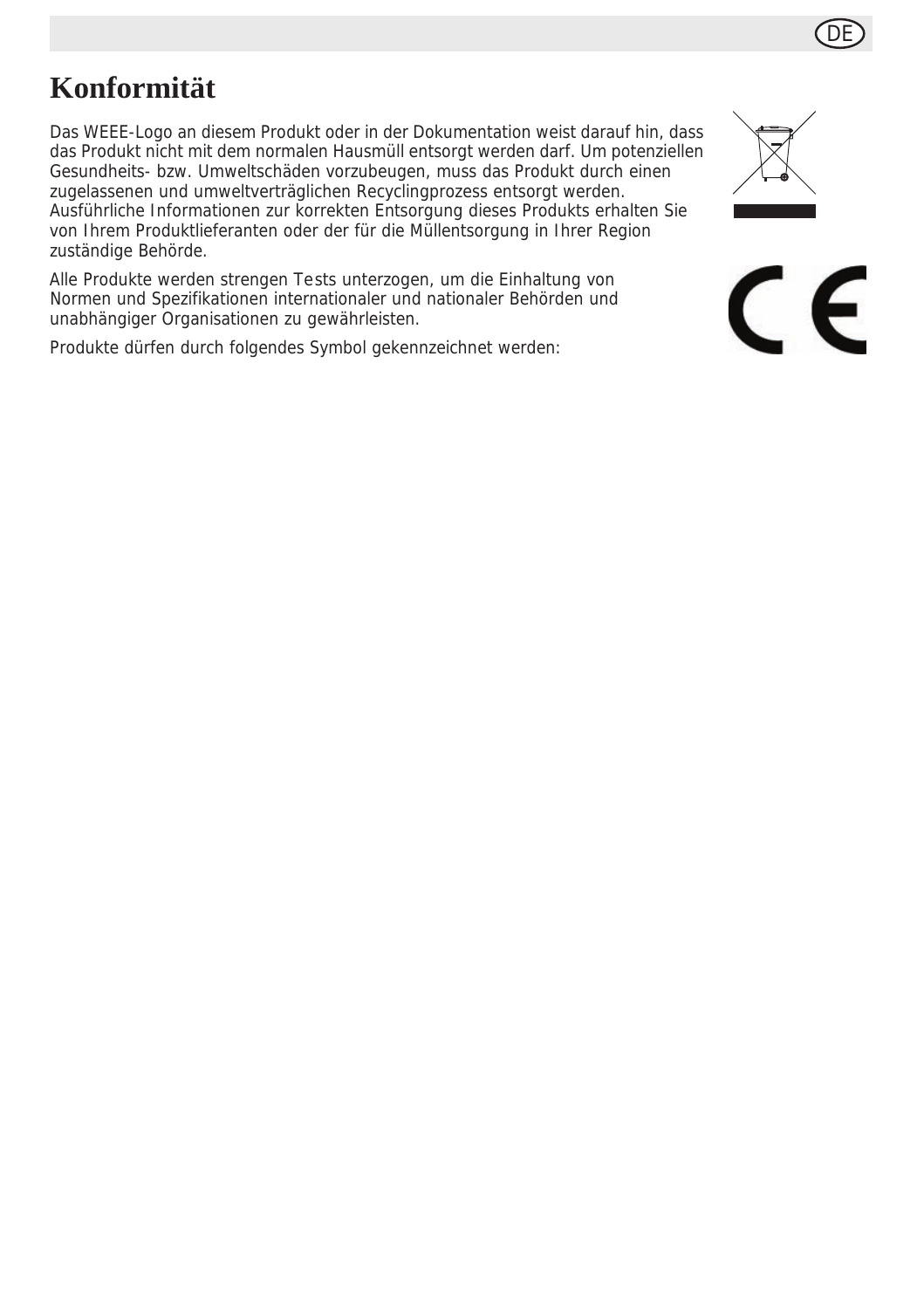

### **Suggerimenti per la sicurezza**

- Posizionare il fabbricatore di ghiaccio su una superficie in piano e stabile.
- L'installazione e le eventuali riparazioni devono venire eseguite da un agente/tecnico qualificato. Non rimuovere i componenti o i pannelli di accesso dell'apparecchio.
- Verificare la conformità alle normative locali e nazionali di quanto segue:
	- Normativa antinfortunistica sul lavoro
	- Linee guida BS EN
	- Precauzioni antincendio
	- Normativa IEE sui circuiti elettrici
	- Norme di installazione
- NON immergere in acqua o utilizzare sistemi di pulizia a getto d'acqua o a vapore per pulire l'unità.
- NON coprire l'apparecchio quando è in funzione.
- NON conservare cibi all'interno dell'apparecchio.
- NON utilizzare dispositivi elettrici all'interno dell'apparecchio.
- Trasportare, immagazzinare e maneggiare l'apparecchio sempre in posizione verticale.
- Non inclinare mai l'apparecchio a più di 45° dalla posizione verticale.
- Non idoneo per l'utilizzo all'aperto.
- Tenere lontano l'imballaggio dalla portata dei bambini. Smaltire l'imballaggio in conformità alle normative locali.
- Se danneggiato, il cavo di alimentazione deve venire sostituito da un agente o da un tecnico qualificato al fine di prevenire eventuali rischi.
- L'apparacchio non è destinato a essere utilizzato da persone (inclusi i bambini) con ridotte capacita fisiche, sensoriali o mentali, o prive della necessaria esperienza e conoscenza dell'apparecchio, che non abbiano ricevuto supervisione o instruzioni relative all'utilizzo dell'apparecchio dalle persone responsabili dello loro sicurezza.
- Assicurarsi che i bambini non giochino con l'apparacchio.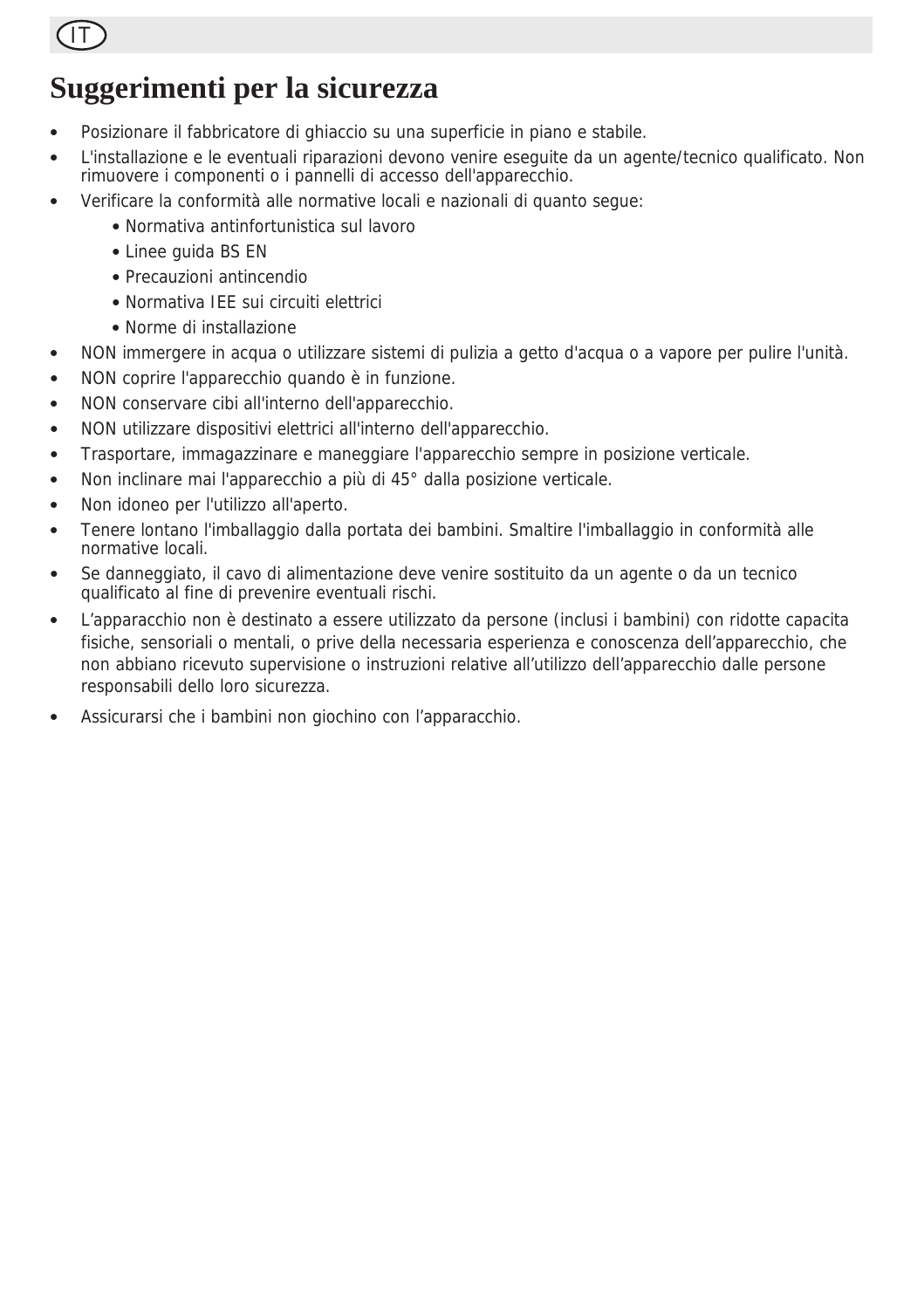### **Introduzione**

Leggere con attenzione il presente manuale. La manutenzione e l'utilizzo corretti di questo apparecchio consentiranno di ottenere le massime prestazioni da questo prodotto.

### **Contenuto dell'imballaggio**

L'imballaggio contiene quanto segue: **TUTTI I MODELLI**

- Vetrina refrigerata bar
- Chiave
- Manuale di istruzioni

In più..

#### **MODELLO A1 ANTA**

- 2 ripiani regolabili
- **MODELLO 2 ANTE**
- 4 ripiani regolabili
- **MODELLO 3 ANTE**
- 6 ripiani regolabili

arantisce una qualità e un servizio impeccabili e assicura che al momento dell'imballaggio tutti i componenti forniti sono integralmente funzionanti e privi di difetti.

Nel caso siano rilevati danni risultanti dal trasporto del prodotto, rivolgersi immediatamente al rivenditore locale.

### **Installazione**

- **Nota: se l'apparecchio è stato immagazzinato o spostato in posizione non verticale,**   $\wedge$ **lasciarlo in posizione verticale per circa 12 ore prima di metterlo in funzione. In caso di dubbio, osservare comunque questa precauzione.**
- **1.** Estrarre l'apparecchio dall'imballaggio e rimuovere la pellicola protettiva da tutte le superfici.
- **2.** Non posizionare l'apparecchio alla luce diretta del sole o in aree umide.
- **3.** Inserire i ripiani estraibili all'altezza desiderata.
- **4.** Se necessario, regolare i piedini regolabili dell'apparecchio al fine di mantenerlo perfettamente orizzontale.

**Nota: prima di utilizzare l'apparecchio per la prima volta, pulire i ripiani e l'interno dell'apparecchio con acqua saponata.**

### **Funzionamento**

#### **Pannello di controllo**

Il pannello di controllo è posizionato sotto le ante sulla parte anteriore dell'apparecchio.

#### **Accensione**

Λ

- **1.** Chiudere l'anta dell'apparecchio.
- **2.** Collegare l'apparecchio all'alimentazione di rete.

**Nota: la spia di refrigerazione è illuminata quando l'apparecchio sta raffreddando la vetrina.**



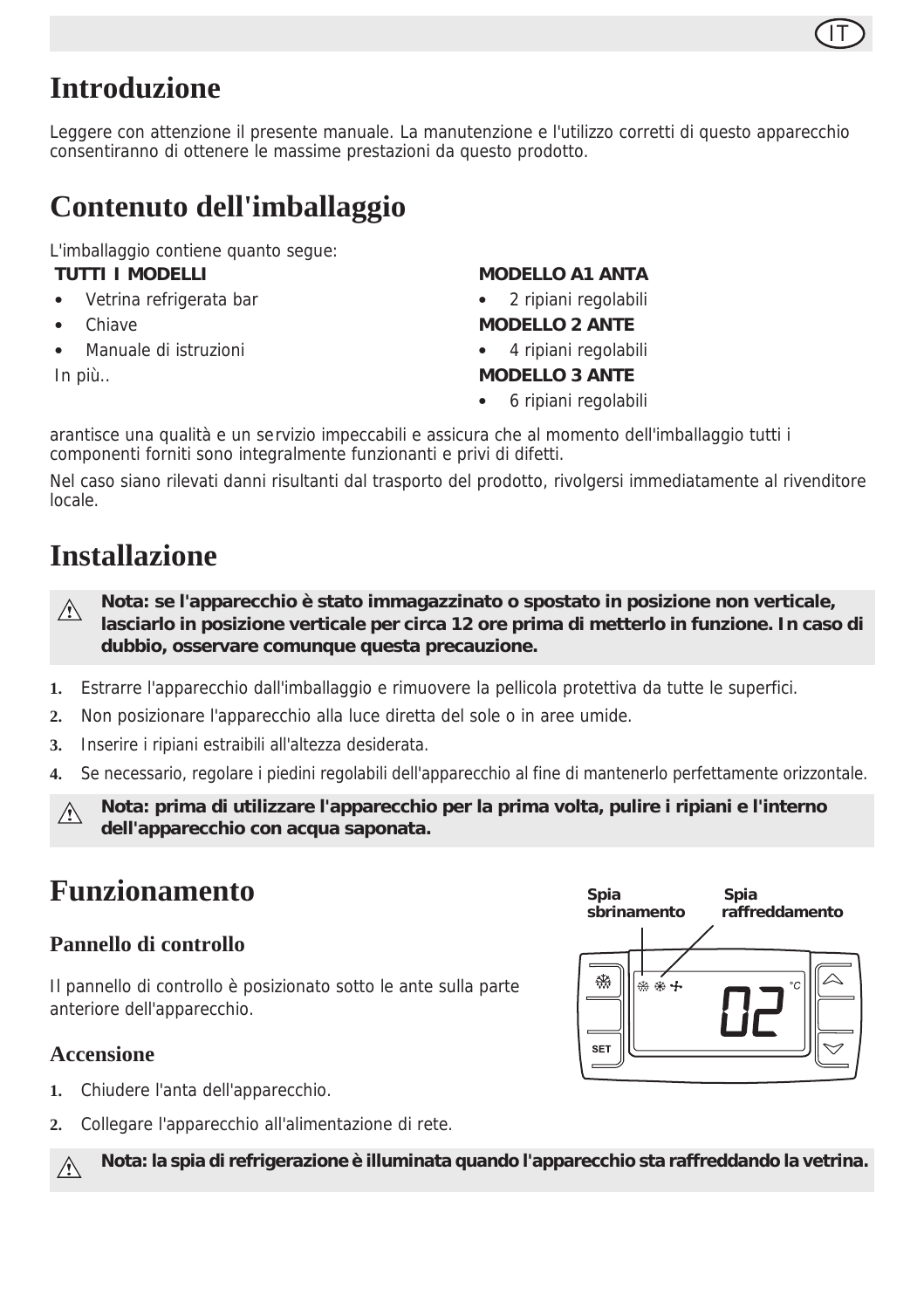

#### **Per regolare la temperatura die funzionamento**

La temperatura di funzionamento predefinita è di 2 °C. Per visualitzzare la temperatura di funzionamento  $($ impostata $)$ ,, premere e rilasciare immediatamente il pulsante  $s$ <sub>ET</sub>

Per regolare la temperatura di funzionamento;

- **1.** Premere senza rilasciare il pulsante  $\left[\frac{1}{n}\right]$  per 2 secondi," °C" inizia a lampeggiare.
- **2.** Premere i pulsanti  $\triangle$  o  $\overline{F}$  per regolare la temperatura
- **3.** Premere il pulsante s<sup>er</sup> per memorizzare la temperatura.

#### **Sbrinamento manuale**

Le vetrine refrigerate sono dotate di una funzione di sbrinamento automatico. Tuttavia, nel caso l'apparecchio dovesse richiedere un ciclo di sbrinamento aggiuntivo, premere senza rilasciare il pulsante per 2 secondi.

I cicli di sbrinamento automatico sono programmati ogni 6 ore e durano 20 minuti (impostazioni di fabbrica).

**Nota: l'avvio dello sbrinamento manuale reimposta anche il timer di sbrinamento**   $\wedge$ **automatico. La spia di sbrinamento è illuminata durante i cicli di sbrinamento.**

### **Pulizia e manutenzione**

- Prima di eseguire la pulizia, spegnere e scollegare l'alimentazione.
- Pulire l'interno dell'apparecchio quanto più spesso possibile.
- Non utilizzare detergenti abrasivi in quanto possono lasciare residui nocivi.
- Asciugare sempre dopo la pulizia.
- Le riparazioni devono venire eseguite da un tecnico qualificato o da un agente .

#### **Pulizia del condensatore**

La pulizia periodica del condensatore consente di prolungare il ciclo di vita dell'apparecchio. Il condensatore si trova sul retro dell'apparecchio.

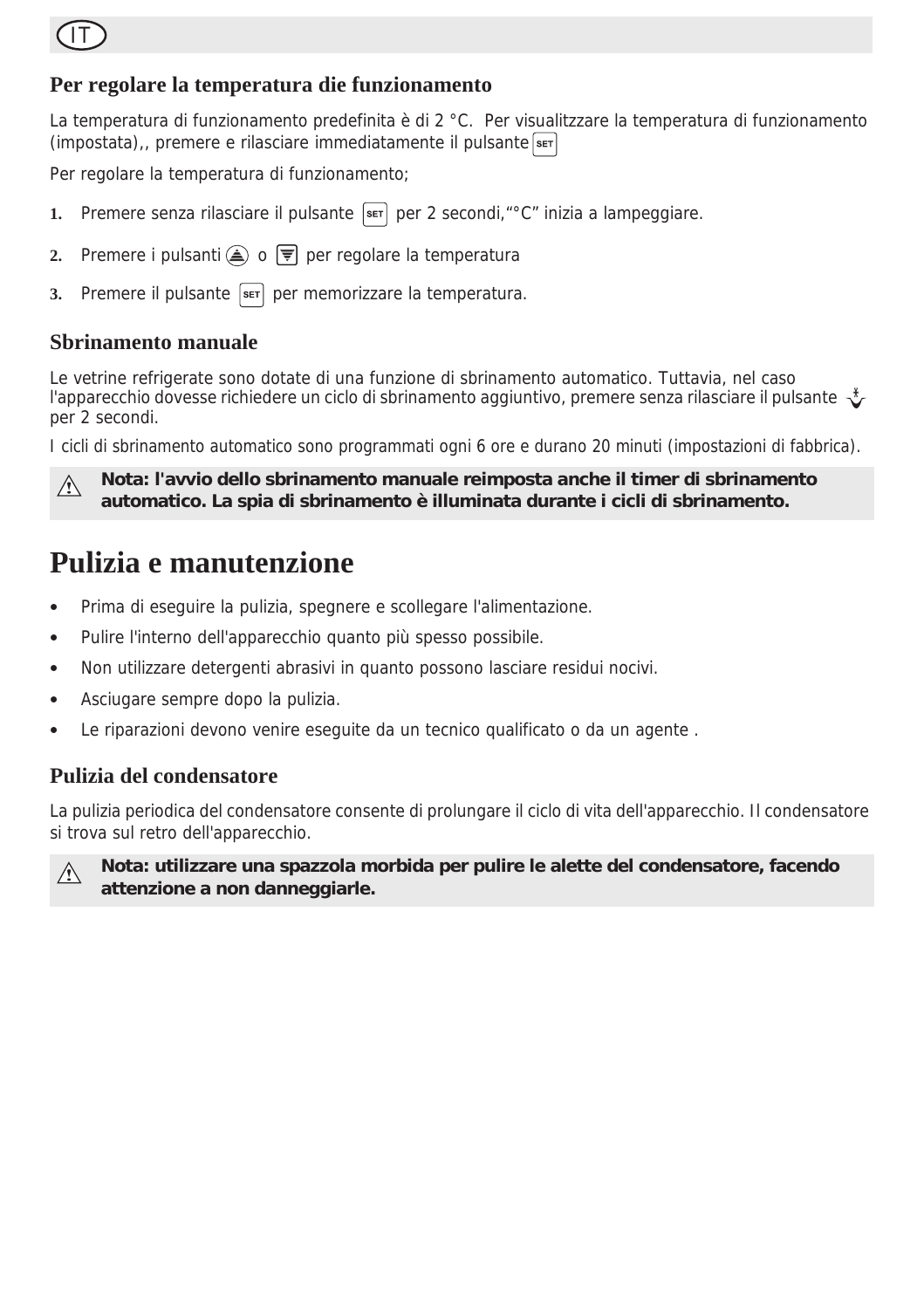

### **Risoluzione dei problemi**

Se dovessero verificarsi guasti dell'apparecchio , controllare la tabella seguente prima di contattare la helpline telefonica o il rivenditore .

| Guasto                                         | Probabile causa                                                                                                                 | Azione                                                                                          |  |  |
|------------------------------------------------|---------------------------------------------------------------------------------------------------------------------------------|-------------------------------------------------------------------------------------------------|--|--|
| L'apparecchio non<br>funziona                  | L'apparecchio non è acceso                                                                                                      | Controllare che l'apparecchio sia correttamente<br>collegato e acceso                           |  |  |
|                                                | La presa e il cavo sono danneggiati                                                                                             | Rivolgersi a un tecnico qualificato o a un agente                                               |  |  |
|                                                | Il fusibile della presa è guasto                                                                                                | Sostituire il fusibile della presa                                                              |  |  |
|                                                | Alimentazione                                                                                                                   | Controllare l'alimentazione                                                                     |  |  |
|                                                | Guasto dei circuiti interni                                                                                                     | Rivolgersi a un tecnico qualificato o a un agente                                               |  |  |
| L'apparecchi si<br>accende ma la               | Quantità eccessiva di ghiaccio nel<br>condensatore                                                                              | Sbrinare l'apparecchio                                                                          |  |  |
| temperatura è<br>troppo alta o<br>troppo bassa | Il condensatore è bloccato dalla polvere                                                                                        | Pulire il condensatore                                                                          |  |  |
|                                                | I portelli non sono chiusi in maniera<br>appropriata                                                                            | Controllare che i portelli siano chiusi e che le<br>guarnizioni di tenuta non siano danneggiate |  |  |
|                                                | L'apparecchio è posizionato in prossimità<br>di una sorgente di calore oppure il flusso<br>di aria al condensatore è interrotto | Spostare l'apparecchio in una posizione più appropriata                                         |  |  |
|                                                | La temperatura ambientale è troppo alta                                                                                         | Aumentare la ventilazione oppure spostare<br>l'apparecchio in una posizione più fresca          |  |  |
|                                                | Flusso d'aria insufficiente alle ventole                                                                                        | Rimuovere le eventuali ostruzioni dalle ventole                                                 |  |  |
|                                                | L'apparecchio è sovraccarico                                                                                                    | Ridurre la quantità dei cibi presenti nell'apparecchio                                          |  |  |
|                                                | Valori predefiniti di fabbrica impostati                                                                                        | Rivolgersi a un tecnico qualificato o a un agente                                               |  |  |
| L'apparecchio<br>presenta una                  | L'apparecchio è a contatto con un<br>oggetto adiacente                                                                          | Controllare la posizione di installazione e cambiarla se<br>necessario                          |  |  |
| rumorosità<br>eccessiva                        | L'apparecchio non è stato installato in<br>una posizione in piano o stabile                                                     | Controllare la posizione di installazione e cambiarla se<br>necessario                          |  |  |

### **Specifiche tecniche**

| <b>Modello</b> | <b>Tensione</b>          | <b>Alimentazio</b> | Corrente | Intervallo di<br>temperatura     | Capacità<br>(litri) | Refrigerante | <b>Dimensioni</b><br>$h \times l \times p$ mm | Peso<br>(kg) |
|----------------|--------------------------|--------------------|----------|----------------------------------|---------------------|--------------|-----------------------------------------------|--------------|
| <b>SC150G</b>  | 230V 50Hz                | 160W               | 1.1A     | Da $2^{\circ}$ C a $8^{\circ}$ c | 140                 | R134a 140g   | 925 x 600 x 540                               | 54           |
| <b>SC250G</b>  | 230V 50Hz                | 280W               | 1.8A     | Da 2°C a 8°c                     | 223                 | R134a 140g   | 925 x 920 x 540                               | 75           |
| SC315G         | 230V 50Hz                | 280W               | 1.8A     | Da $2^{\circ}$ C a $8^{\circ}$ c | 223                 | R134a 140g   | 925 x 920 x 535                               | 72           |
|                | <b>SC150SD</b> 230V 50Hz | 315W               | 1.9A     | Da $2^{\circ}$ C a $8^{\circ}$ c | 335                 | R134a 150g   | 925 x 1350 x 540                              | 95           |
|                | <b>SC250SD</b> 230V 50Hz | 280W               | 1.8A     | Da $2^{\circ}$ C a $8^{\circ}$ c | 223                 | R134a 140g   | 925 x 920 x 535                               | 95           |
|                | SC315SD 230V 50Hz        | 315W               | 1.9A     | Da $2^{\circ}$ C a $8^{\circ}$ c | 335                 | R134a 150g   | 925 x 1350 x 535                              | 91           |
|                | <b>SC148G 230V 50Hz</b>  | 160W               | 1.1A     | Da $2^{\circ}$ C a $8^{\circ}$ c | 140                 | R134a 140g   | $925 \times 600 \times 535$                   | 54           |
| <b>SC248G</b>  | 230V 50Hz                | 160W               | 1.1A     | Da $2^{\circ}$ C a $8^{\circ}$ c | 140                 | R134a 140g   | 925 x 600 x 540                               | 54           |
| <b>SC316G</b>  | 230V 50Hz                | 280W               | 1.8A     | Da $2^{\circ}$ C a $8^{\circ}$ c | 223                 | R134a 140g   | 925 x 920 x 540                               | 75           |
|                | SC248SD 230V 50Hz        | 315W               | 1.9A     | Da $2^{\circ}$ C a $8^{\circ}$ c | 335                 | R134a 150g   | 925 x 1350 x 540                              | 95           |
|                | SC316SD 230V 50Hz        | 280W               | 1.8A     | Da $2^{\circ}$ C a $8^{\circ}$ c | 223                 | R134a 140g   | 870 x 920 x 535                               | 62           |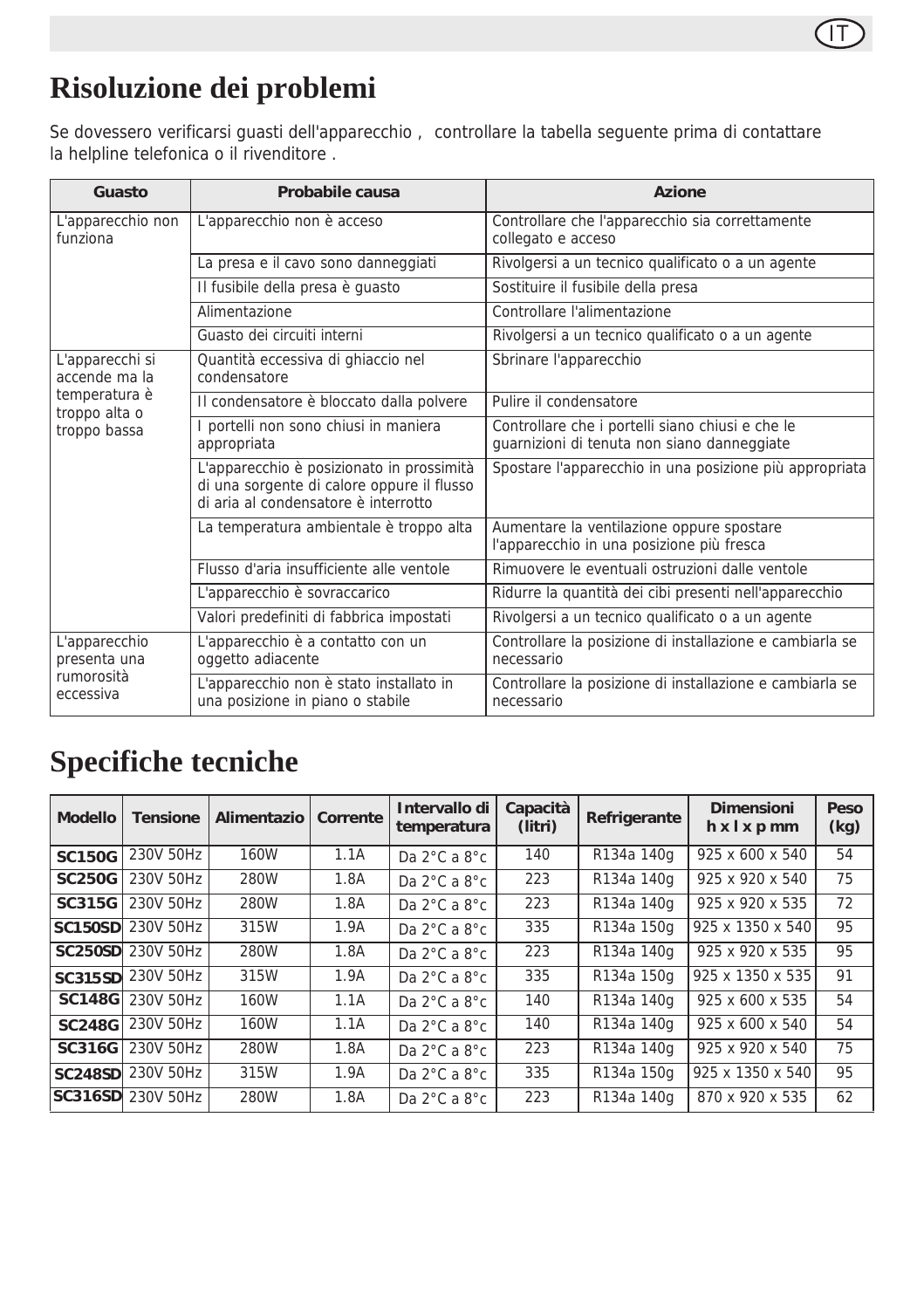### **Cablaggi elettrici**

La spina deve venire collegata a una presa di rete appropriata.

L'apparecchio ha i seguenti cablaggi:

- Filo sotto tensione (colore marrone) a terminale L
- Filo del neutro (colore blu) a terminale N
- Filo di terra (colore verde/giallo) a terminale E

L'apparecchio deve avere un circuito dedicato di messa a terra.

In caso di dubbi, consultare un elettricista qualificato.

I punti di isolamento elettrico devono essere liberi da ostruzioni. In caso di emergenza, i punti devono essere facilmente raggiungibili qualora sia necessario scollegarli.

### **Smaltimento**

Le normative UE prevedono che lo smaltimento dei prodotti di refrigerazione sia eseguito da aziende specializzate nella rimozione o nel riciclaggio di tutti i gas e dei componenti in metallo e plastica.

Rivolgersi all'ente locale incaricato per informazioni sullo smaltimento di questo apparecchio. Gli enti locali non hanno l'obbligo di procedere allo smaltimento di apparecchi di refrigerazione commerciali ma sono in grado di fornire suggerimenti sulla modalità di smaltimento di tali apparecchi.

In alternativa, chiamare la helpline telefonica di per ricevere informazioni dettagliate sulle aziende di smaltimento nella UE.

### **Conformità**

Il logo WEEE riportato su questo prodotto o sulla relativa documentazione indica che il prodotto non può essere smaltito come normale rifiuto domestico. Per evitare possibili danni alla salute e/o all'ambiente, il prodotto deve venire smaltito utilizzando una procedura di riciclaggio approvata e sicura per l'ambiente. Per ulteriori informazioni su come smaltire in maniera corretta questo prodotto, contattare il fornitore del prodotto o l'ente locale responsabile per lo smaltimento dei rifiuti.

I componenti POLAR sono stati sottoposti a un rigoroso collaudo ai fini della conformità agli standard e alle specifiche normative previste dalle autorità internazionali, indipendenti e federali.

I prodotti sono autorizzati a esporre il seguente simbolo:



 $\epsilon$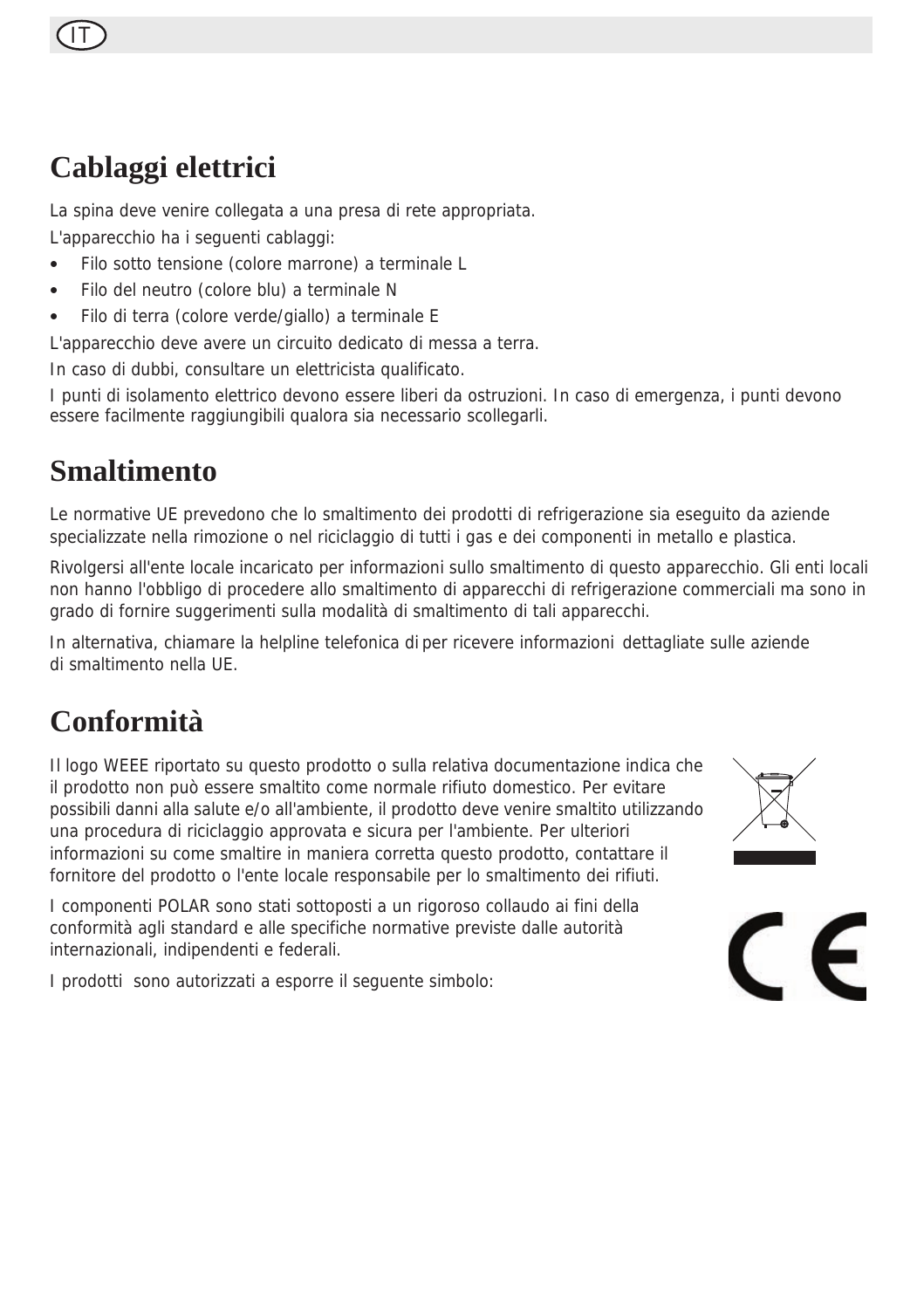

### **Consejos de Seguridad**

- Colóquela sobre una superficie plana, estable.
- Un agente de servicio / técnico cualificado debería llevar a cabo la instalación y cualquier reparación si se precisa. No retire ningún componente ni panel de servicio de este producto.
- Consulte las Normas Locales y Nacionales correspondientes a lo siguiente:
	- Legislación de Seguridad e Higiene en el Trabajo
	- Códigos de Práctica BS EN
	- Precauciones contra Incendios
	- Normativos de Cableado de la IEE
	- Normativas de Construcción
- NO lo sumerja en agua ni utilice dispositivos de lavado con vapor / chorro para limpiar la unidad.
- NO cubra el aparato cuando esté en funcionamiento.
- NO guarde comida en el aparato.
- NO utilice aparatos eléctricos en el interior del aparato.
- Transporte, almacene y manipule siempre el aparato en posición vertical.
- Nunca incline el aparato más de 45º respecto al plano vertical.
- No adecuado para el uso exterior.
- Mantenga el embalaje lejos del alcance de los niños. Deshágase del embalaje de acuerdo con las normativas de las autoridades locales.
- Si el cable eléctrico está dañado, debe ser reemplazado por un agente de o un técnico cualificado recomendado para evitar cualquier riesgo.
- Este aparato no debe ser utilizado por personas (niños incluidos) que tengan limitadas sus capacidades fisicas, sensoriales o mentales, que no tengan experiencia y conocimientos, a menos que estén bajo la supervision o hayan recibido instrucciones relatives al uso del aparato a cargo de una persona responsable de su segurdad
- Los niños deben ser supervisados para evitar que no juegen con el aparato.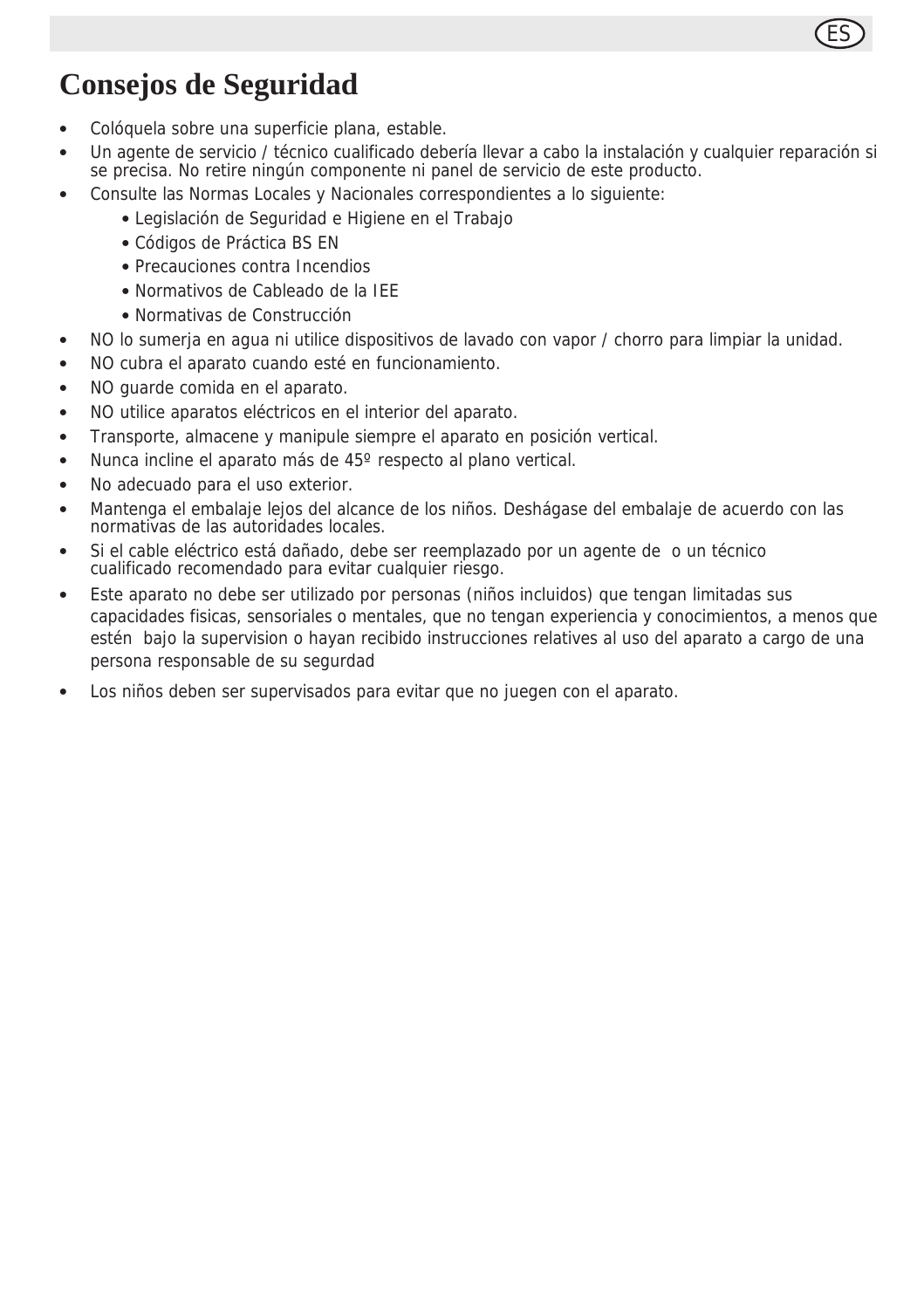

### **Introducción**

Tómese unos minutos para leer este manual. El correcto mantenimiento y manejo de esta máquina proporcionará el mejor funcionamiento posible de su producto.

### **Contenido del Conjunto**

Se incluye lo siguiente:

#### **TODOS LOS MODELOS**

- Frigorífico de Barra Trasera
- Clave
- Manual de instrucciones
- Más..

#### **MODELO DE 1 PUERTA**

• 2 estantes ajustables

#### **MODELO DE 2 PUERTAS**

• 4 estantes ajustables

#### **MODELO DE 3 PUERTAS**

• 6 estantes ajustables

Se enorgullece de su calidad y servicio y asegura que en el momento del embalaje, el contenido se suministró con plena funcionalidad y sin ningún defecto.

Si encontrara algún daño resultante del transporte, póngase en contacto inmediatamente con su distribuidor.

### **Instalación**

- **Nota: Si el aparato no se ha almacenado o transportado en posición vertical, déjelo en**   $\bigwedge$ **posición vertical durante aproximadamente 12 horas antes del funcionamiento. Si tiene alguna duda, deje el aparato en posición vertical.**
- **1.** Saque el aparato del embalaje y extraiga la lámina protectora de todas las superficies.
- **2.** Evite colocar el aparato en zonas húmedas o con luz solar directa.
- **3.** Inserte el (los) estantes deslizante(s) a los niveles deseados
- **4.** Si es necesario, ajuste las patas roscadas del aparato para nivelarlo.
- **Nota: antes de utilizar el aparato por primera vez, limpie los estantes y el interior con**   $\triangle$ **agua con jabón.**

### **Funcionamiento**

#### **Panel de Control**

El panel de control está situado debajo de las puertas, en la parte delantera del aparato

### **Encendido**

- **1.** Cierre la puerta del aparato.
- **2.** Conecte el aparato a la red eléctrica..

**Nota: La Luz de Refrigeración se enciende cuando el aparato está enfriando el armario** A. **interior.**

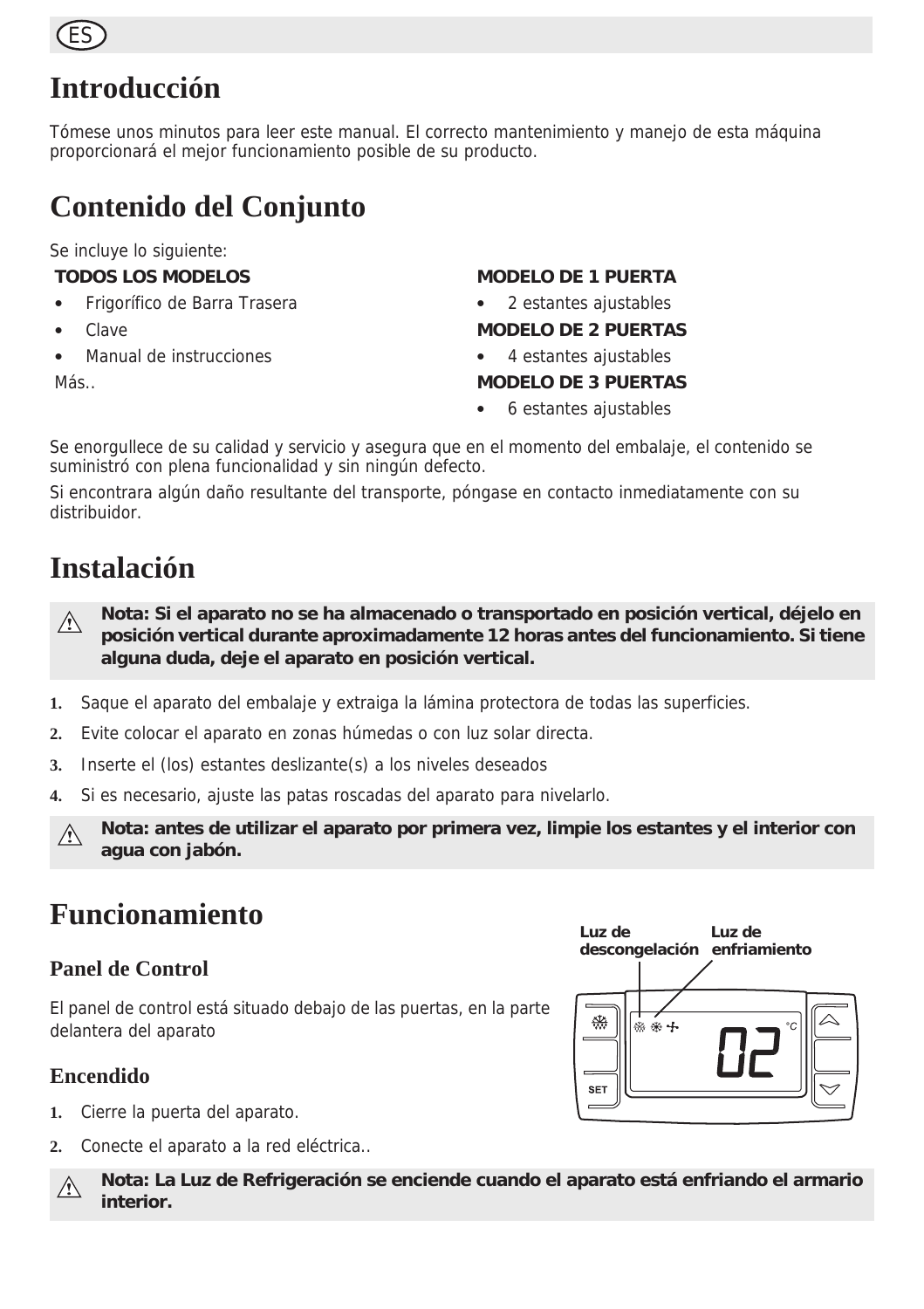### ES

#### **Para cambiar la temperatura de functionamiento**

La temperatura de funcionamiento por defecto 2 °C. Para visualizar la temperatura de functionamiento (punto predeterminado), presione y suelte inmediatamente el botón  $\sqrt{\text{ser}}$ .

Para cambiar la temperatura de funcionamiento;

- 1. Presione y mantenga presionado el botón **ser** durante dos segundos, la "°C" comenzará a parpadear.
- **2.** Presione los botones  $\textcircled{A}$  o  $\overline{\overline{y}}$  para cambiar la temperatura.
- 3. Pulse el botón s<sub>er</sub> para fijar la temperatura.

#### **Descongelación Manual**

Los Enfriadores Bajo Barra tienen un dispositivo de descongelación automática. Sin embargo, en caso de que el aparato necesitara un período adicional de descongelación, pulse y mantenga pulsado el botón  $\sqrt{\ }$  durante 2 segundos.

Los ciclos de descongelación automática se activan cada 6 horas y duran 20 minutos (valores de fábrica).

**Nota: Al efectuar una descongelación manual se reajusta el temporizador automático de**   $\sqrt{N}$ **descongelación. Durante los períodos de descongelación se enciende la luz de Descongelación.**

### **Pulizia e manutenzione**

- Desconecte la máquina y desenchúfela de la toma eléctrica antes de llevar a cabo la limpieza.
- Limpie el interior del aparato con la mayor frecuencia posible.
- No utilice productos de limpieza abrasivos. Estos pueden dejar residuos nocivos.
- Seque bien el aparato después de limpiarlo.
- Un técnico cualificado o un agente de debe llevar a cabo las reparaciones en caso de precisarse.

#### **Limpieza del condensador**

La limpieza periódica del condensador puede ampliar la duración del aparato. El condensador se encuentra en la parte trasera del aparato.



**Nota: Utilice un cepillo suave o un aspirador para limpiar las aletas del condensador, teniendo cuidado en no dañar las aletas.**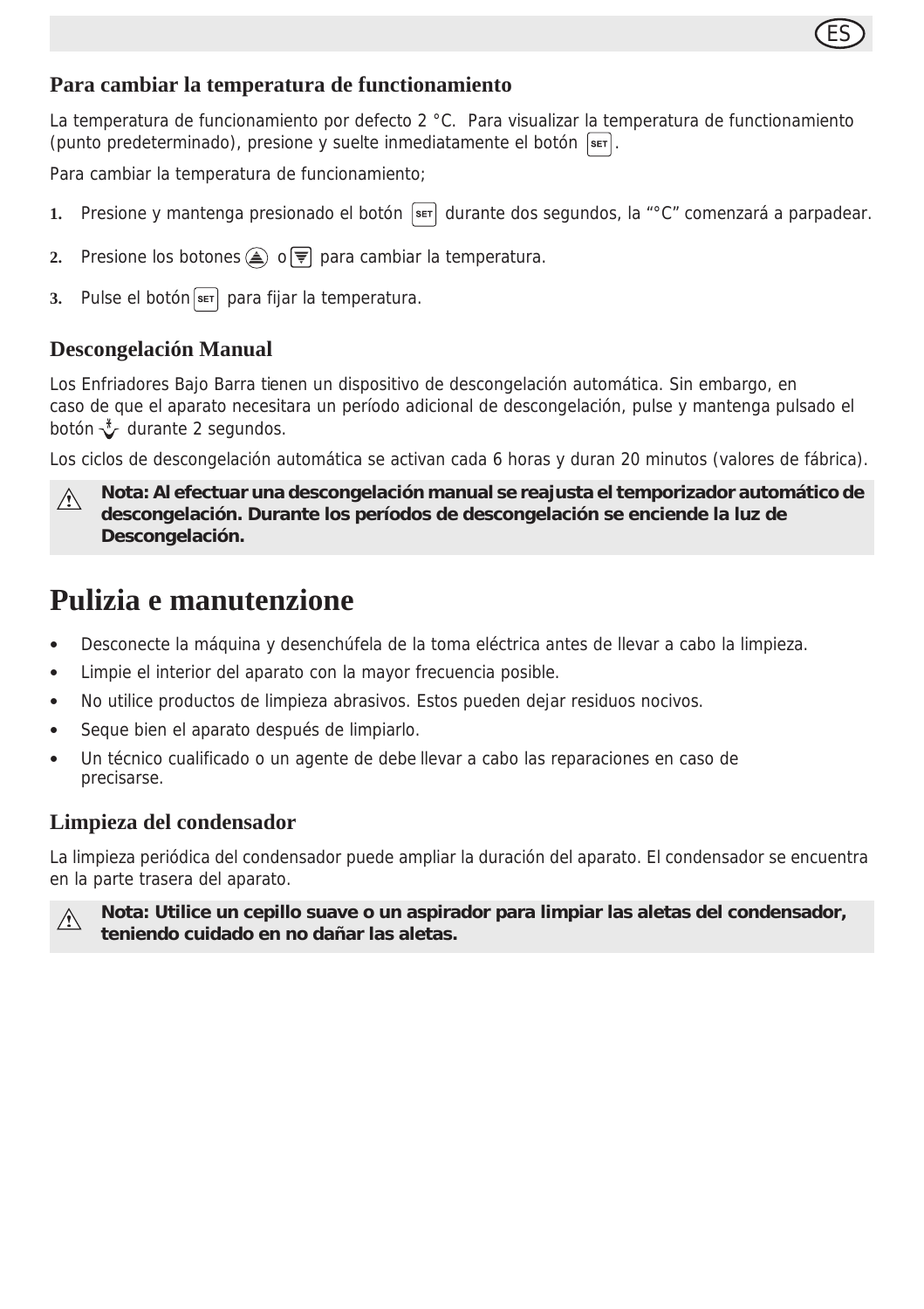

### **Resolución de problemas**

Si su aparato falla, por favor compruebe la tabla siguiente antes de llamar a la línea de asistencia o a su distribuido.

| Fallo                             | Causa probable                                                                                                                  | Acción                                                                    |  |  |  |
|-----------------------------------|---------------------------------------------------------------------------------------------------------------------------------|---------------------------------------------------------------------------|--|--|--|
| El aparato no<br>funciona         | El aparato no está conectado                                                                                                    | Compruebe que el aparato esté enchufado correctamente y<br>conectado      |  |  |  |
|                                   | El enchufe y el cable están dañados                                                                                             | Llame a un técnico cualificado o a un agente de                           |  |  |  |
|                                   | El fusible del enchufe se ha fundido                                                                                            | Cambie el fusible del enchufe                                             |  |  |  |
|                                   | Suministro eléctrico                                                                                                            | Compruebe el suministro eléctrico                                         |  |  |  |
|                                   | Fallo del cableado interno                                                                                                      | Llame a un técnico cualificado o a un agente de                           |  |  |  |
| El aparato se                     | Demasiado hielo en el condensador                                                                                               | Descongele el aparato                                                     |  |  |  |
| activa, pero la<br>temperatura es | Condensador bloqueado con polvo                                                                                                 | Limpie el condensador                                                     |  |  |  |
| demasiado alta /<br>baja          | Las puertas no están bien cerradas                                                                                              | Compruebe que las puertas estén cerradas y las juntas no<br>estén dañadas |  |  |  |
|                                   | El aparato se encuentra cerca de<br>una fuente de calor o el caudal de<br>aire hacia el condensador está<br>siendo interrumpido | Traslade el aparato a un lugar más adecuado                               |  |  |  |
|                                   | La temperatura ambiente es<br>demasiado alta                                                                                    | Aumente la ventilación o traslade el aparato a un lugar más<br>fresco     |  |  |  |
|                                   | Flujo de aire insuficiente hacia los<br>ventiladores                                                                            | Elimine cualquier obstrucción de los ventiladores                         |  |  |  |
|                                   | El aparato está sobrecargado                                                                                                    | Reduzca la cantidad de alimentos guardados en el aparato                  |  |  |  |
|                                   | Ajustado a los parámetros por<br>defecto de fábrica                                                                             | Llame a un técnico cualificado o a un agente de                           |  |  |  |
| El aparato es<br>inusualmente     | El aparato está en contacto con un<br>objeto colindante                                                                         | Compruebe la posición de la instalación y cámbiela si es<br>necesario     |  |  |  |
| ruidoso                           | El aparato no se ha instalado en<br>una posición estable o nivelada                                                             | Compruebe la posición de la instalación y cámbiela si es<br>necesario     |  |  |  |

### **Especificaciones Técnicas**

| <b>Modelo</b>  | <b>Tensión</b> | Potencia | Corriente | Margen de<br>Temperaturas     | Capacidad<br>(litros) | Refrigerante | <b>Dimensiones</b><br>axaxpmm | Peso<br>(kg) |
|----------------|----------------|----------|-----------|-------------------------------|-----------------------|--------------|-------------------------------|--------------|
| <b>SC150G</b>  | 230V 50Hz      | 160W     | 1.1A      | $2^{\circ}$ C a $8^{\circ}$ C | 140                   | R134a 140g   | 925 x 600 x 540               | 54           |
| <b>SC250G</b>  | 230V 50Hz      | 280W     | 1.8A      | $2^{\circ}$ C a $8^{\circ}$ C | 223                   | R134a 140g   | 925 x 920 x 540               | 75           |
| <b>SC315G</b>  | 230V 50Hz      | 280W     | 1.8A      | $2^{\circ}$ C a $8^{\circ}$ C | 223                   | R134a 140g   | 925 x 920 x 535               | 72           |
| SC150SD        | 230V 50Hz      | 315W     | 1.9A      | $2^{\circ}$ C a $8^{\circ}$ C | 335                   | R134a 150g   | 925 x 1350 x 540              | 95           |
| <b>SC250SD</b> | 230V 50Hz      | 280W     | 1.8A      | $2^{\circ}$ C a $8^{\circ}$ C | 223                   | R134a 140g   | 925 x 920 x 535               | 95           |
| <b>SC315SD</b> | 230V 50Hz      | 315W     | 1.9A      | $2^{\circ}$ C a $8^{\circ}$ C | 335                   | R134a 150g   | 925 x 1350 x 535              | 91           |
| <b>SC148G</b>  | 230V 50Hz      | 160W     | 1.1A      | $2^{\circ}$ C a $8^{\circ}$ C | 140                   | R134a 140g   | 925 x 600 x 535               | 54           |
| <b>SC248G</b>  | 230V 50Hz      | 160W     | 1.1A      | $2^{\circ}$ C a $8^{\circ}$ C | 140                   | R134a 140g   | 925 x 600 x 540               | 54           |
| SC316G         | 230V 50Hz      | 280W     | 1.8A      | $2^{\circ}$ C a $8^{\circ}$ C | 223                   | R134a 140g   | 925 x 920 x 540               | 75           |
| <b>SC248SD</b> | 230V 50Hz      | 315W     | 1.9A      | $2^{\circ}$ C a $8^{\circ}$ C | 335                   | R134a 150g   | 925 x 1350 x 540              | 95           |
| SC316SD        | 230V 50Hz      | 280W     | 1.8A      | $2^{\circ}$ C a $8^{\circ}$ C | 223                   | R134a 140g   | 870 x 920 x 535               | 62           |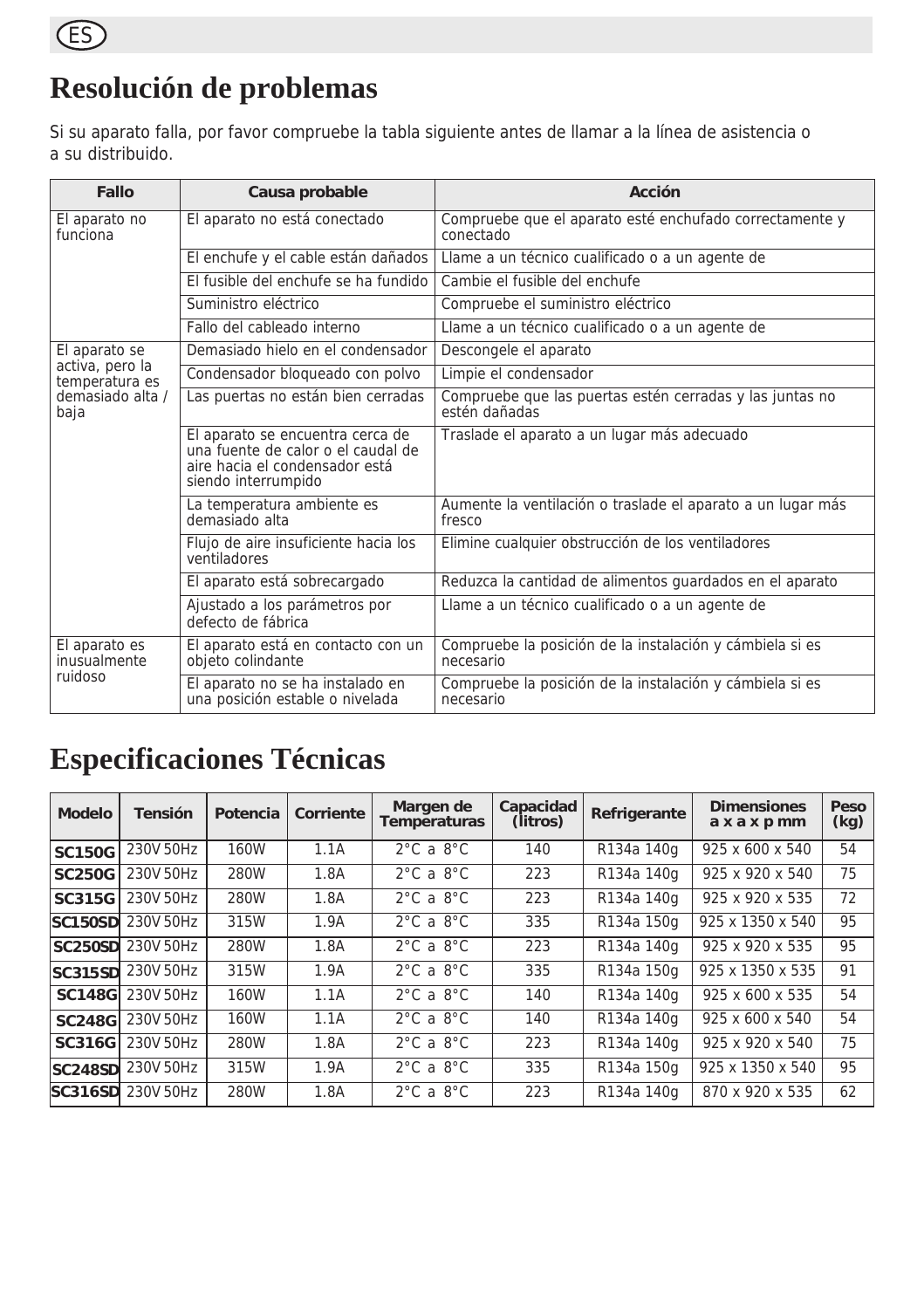### **Cableado Eléctrico**

El enchufe tiene que conectarse a una toma eléctrica adecuada.

Este aparato está conectado de la forma siguiente:

- Cable cargado (de color marrón) al terminal marcado como L
- Cable neutro (de color azul) al terminal marcado como N
- Cable de tierra (de color verde / amarillo) al terminal marcado como E

El aparato debe estar conectado a tierra, utilizando un circuito de conexión a tierra especializado.

Si tiene alguna duda, consulte a un electricista cualificado.

Los puntos de aislamiento eléctrico deben mantenerse libres de cualquier obstrucción. En caso de precisarse una desconexión de emergencia, deben estar disponibles de forma inmediata.

### **Desecho**

Las normativas de la UE requieren que los productos de refrigeración sean desechados por compañías especializadas que extraigan o reciclen todos los gases, componentes metálicos y de plástico.

Consulte a su autoridad local de recogida de residuos a la hora de desechar su aparato. Las autoridades locales no están obligadas a eliminar los equipos de refrigeración comerciales pero pueden ofrecer consejo sobre cómo desechar los equipos localmente.

Otra opción es llamar a la línea de asistencia de para pedir información sobre las compañías nacionales de desechos de la UE.

### **Cumplimiento**

El logotipo WEEE en este producto o su documentación indica que no debe eliminarse como un residuo doméstico. Para ayudar a prevenir posibles daños a la salud humana y/o el medio ambiente, el producto debe eliminarse en un proceso de reciclaje aprobado y medioambientalmente seguro. Para obtener más información sobre cómo eliminar correctamente este producto, póngase en contacto con el proveedor del mismo o la autoridad local responsable de la eliminación de residuos en su zona.

Las piezas han pasado estrictas pruebas de productos para cumplir las especificaciones y normas reguladoras establecidas por las autoridades internacionales, independientes y federales.

Los productos POLAR han sido autorizados para llevar el símbolo siguiente:



ES

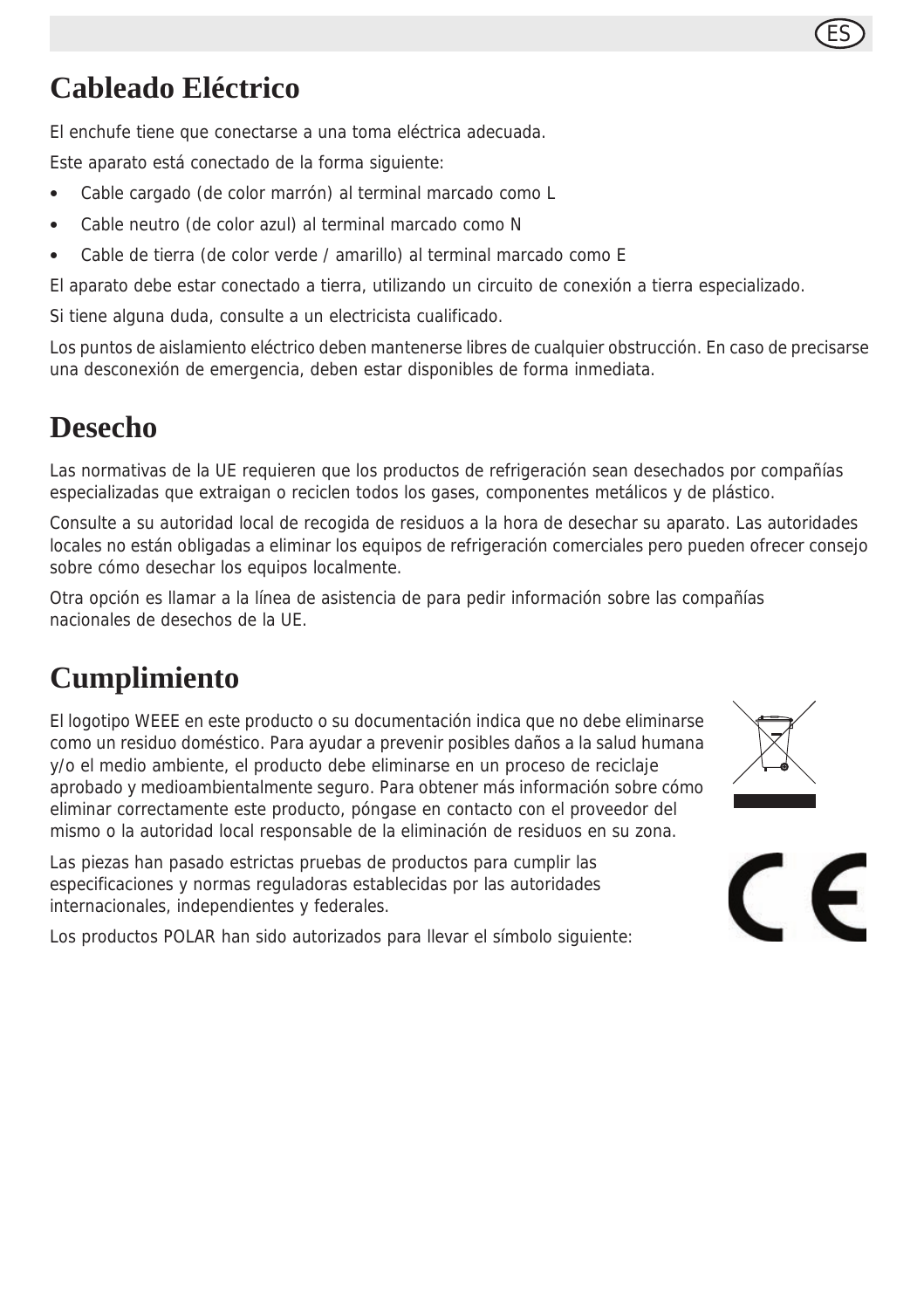PT

### **Conselhos de segurança**

- Colocar numa superfície plana e estável.
- Um agente de serviço/técnico qualificado deverá efectuar a instalação e quaisquer reparações, caso necessário. Não retirar qualquer componente ou painéis de serviço deste produto.
- Consultar e cumprir os regulamentos locais e nacionais no que diz respeito à:
	- Legislação de saúde e segurança no local de trabalho
	- Códigos de trabalho
	- Prevenção de incêndios
	- Normas para sistemas eléctricos IEE
	- Código de construção
- NÃO submergir em água ou utilizar máquinas de limpeza a vapor/jacto para limpar a unidade.
- NÃO tapar o aparelho quando este está em funcionamento.
- NÃO quardar comida no aparelho.
- NÃO utilizar aparelhos eléctricos no interior do aparelho.
- Transportar, armazenar e manusear o aparelho sempre em posição vertical.
- Nunca incline o aparelho num ângulo superior a 45° em relação à posição vertical.
- Não está preparado para uso ao ar livre.
- Mantenha o material da embalagem fora do alcance de crianças. O material da embalagem é para ser deitado fora respeitando as regras das autoridades locais.
- A fim de evitar situações perigosas, a substituição dos cabos de alimentação danificados deve ser feita por um agente POLAR ou um técnico qualificado recomendado.
- Este aparelho não está indicado para ser utilizado por pessoas (incluindo crianças) com capacidades fisicas, sensoriais ou mentai limitaba, ou com falta de experiencia e conhecimento, excepto se tiverem sido supervisionadas ou tiverem recibido instruções acrca da utilização do aparelho por uma pessoa responsavel sue segurança.
- As crianças devem ser supervisionadas para garantir que não brincam com aparelho.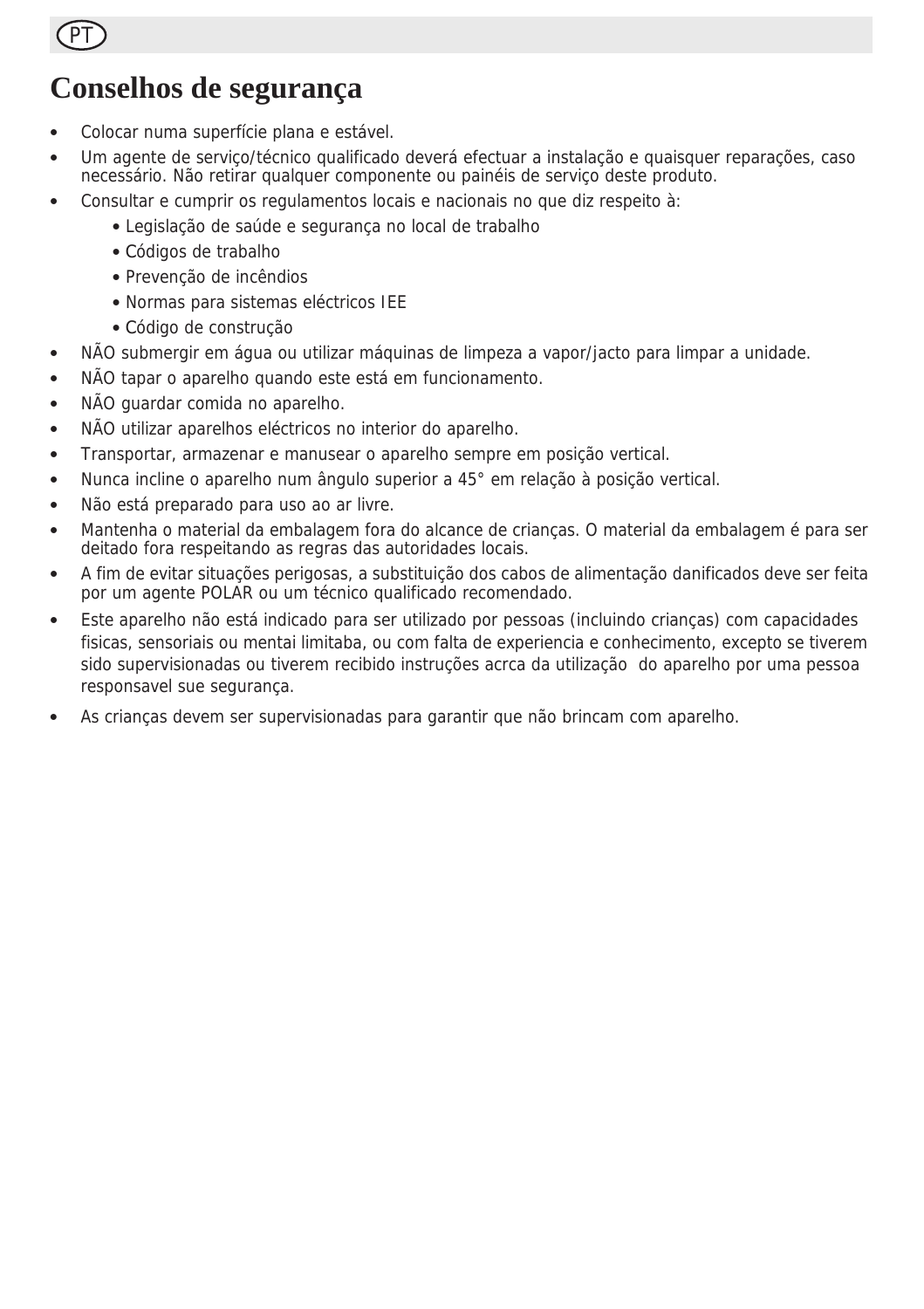### **Introdução**

Por favor utilize o tempo necessário para ler atentamente este manual. Uma manutenção e utilização correcta deste aparelho permitem a melhor capacidade de funcionamento do seu produto.

### **Conteúdo da embalagem**

A embalagem inclui o seguinte:

#### **TODOS OS MODELOS**

- Bancada Refrigerada da
- **Chave**
- Manual de instruções

Mais..

#### **MODELO COM 1 PORTA**

PT

• 2 prateleiras ajustáveis

#### **MODELO COM 2 PORTAS**

• 4 prateleiras ajustáveis

#### **MODELO COM 3 PORTAS**

• 6 prateleiras ajustáveis

A POLAR orgulha-se pelo serviço e a qualidade dos seus produtos e portanto verifica, durante a fase de embalagem, o estado funcional e o bom estado do conteúdo fornecido.

Quando confrontado com quaisquer danos provocados durante o transporte, contacte imediatamente o seu fornecedor.

### **Instalação**

- **Nota: se o aparelho foi armazenado ou transportado numa posição não igual à posição**   $\bigwedge$ **de instalação, deve-se, antes de utilizar o mesmo, colocar o produto durante 12 horas na posição de instalação. Em caso de dúvida deve cumprir a instrução anterior.**
- **1.** Retire o aparelho da embalagem e todas as tiras de protecção das superfícies do aparelho.
- **2.** Evite colocar o aparelho em directa exposição ao sol ou em áreas húmidas.
- **3.** Coloque a(as) prateleira(s) deslizante(s) na altura desejada
- **4.** Caso necessário, ajuste os pés ajustáveis da máquina para o aparelho ficar nivelado.

**Nota: Antes de utilizar o produto pela primeira vez deve limpar as prateleiras e o interior**  $\wedge$ **com água de sabão.**

### **Funcionamento**

#### **Painel de comando**

O painel de comando está localizado sob as portas, na parte frontal do aparelho.

#### **Ligar**

- **1.** Feche a porta do aparelho.
- **2.** Ligue o aparelho à fonte de alimentação.

**Nota: a Luz de Refrigeração acende quando o aparelho estiver a refrigerar o armário**   $\wedge$ **interior.**

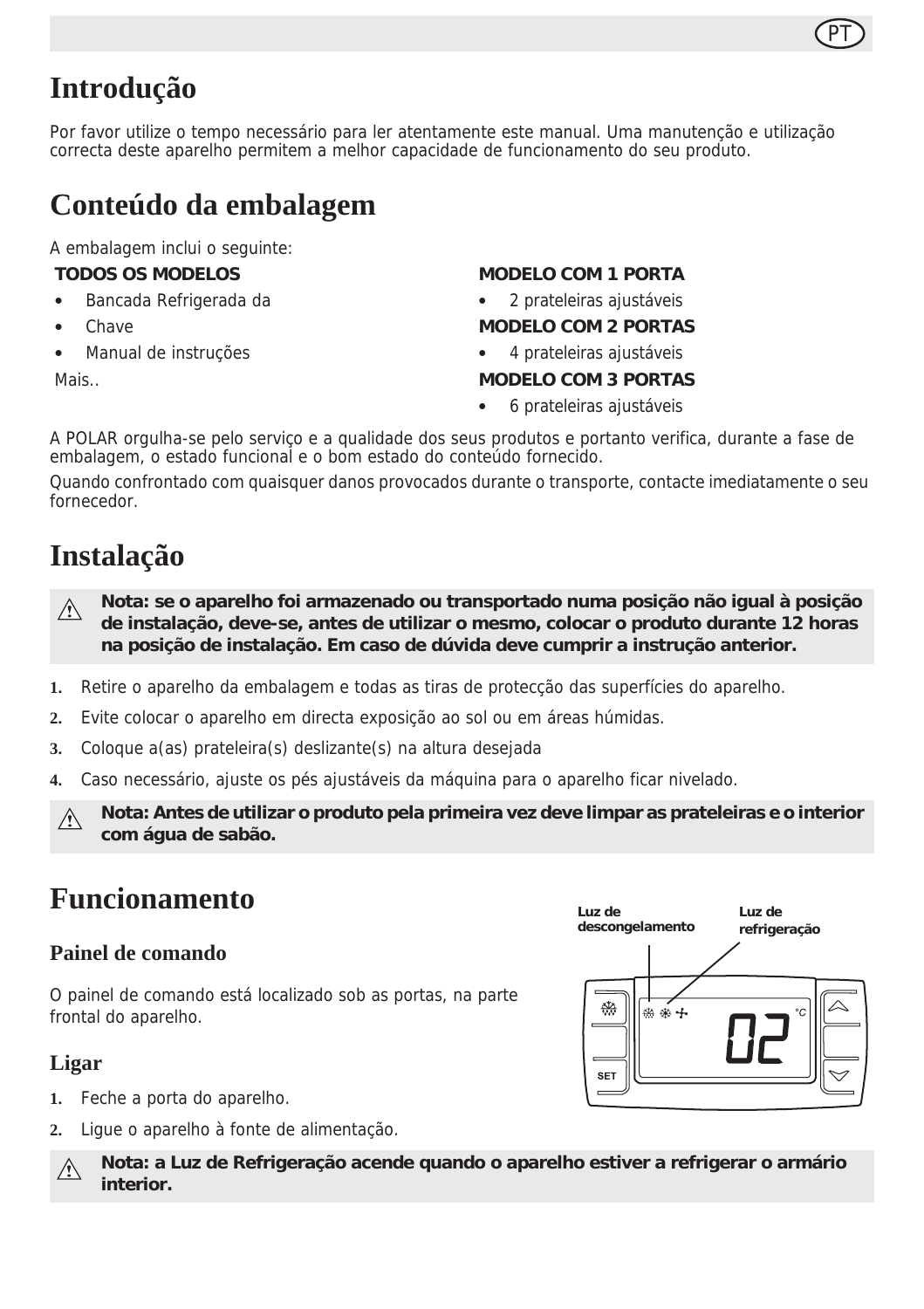

#### **Alterar a temperatura de operação**

A temperatura de operação prefefinida é 2 °C. Para visualizar a temperatura de operação (temperatura configurada), carregue e solte imediatamente o botão

ALterar a temperatura de operação;

- **1.** Carregue e mantenha premido o botão seri durante 2 segundos, "°C" começa a piscar.
- **2.** Carregue no botão (▲) ou vora alterar a temperatura.
- **3.** Carregue no botão seto para memorizar a temperatura.

#### **Descongelamento manual**

As Bancadas Refrigeradas da têm um sistema de descongelamento automático. Contudo, se o aparelho necessitar de um período adicional de descongelamento, prima e mantenha premido o botão  $\sqrt[4]{}$ durante 2 segundos.

Os ciclos de descongelamento automático são realizados de 6 em 6 horas e duram 20 minutos (tempo predefinido pela fábrica).



**Nota: se for iniciado um descongelamento manual, o temporizador de descongelamento automático é reiniciado. Durante os períodos de descongelamento, a luz de Descongelamento (Defrost) acende.**

### **Limpeza, cuidados & manutenção**

- Deve-se desligar o aparelho e retirar a ficha da tomada antes de fazer a limpeza.
- Limpe o interior do produto com a máxima frequência possível.
- Não utilizar produtos de limpeza abrasivos. Estes podem deixar resíduos prejudiciais.
- Secar totalmente depois da limpeza.
- Um agente da ou técnico qualificado deverá efectuar quaisquer reparações, caso necessário.

#### **Limpar o condensador**

A limpeza com regularidade do condensador pode alargar a vida técnica do produto. O condensador encontra-se na parte detrás do aparelho.



**Nota: utilize uma escova suave ou aspirador para limpar as ranhuras do condensador, tendo o cuidado de não danificar as ranhuras.**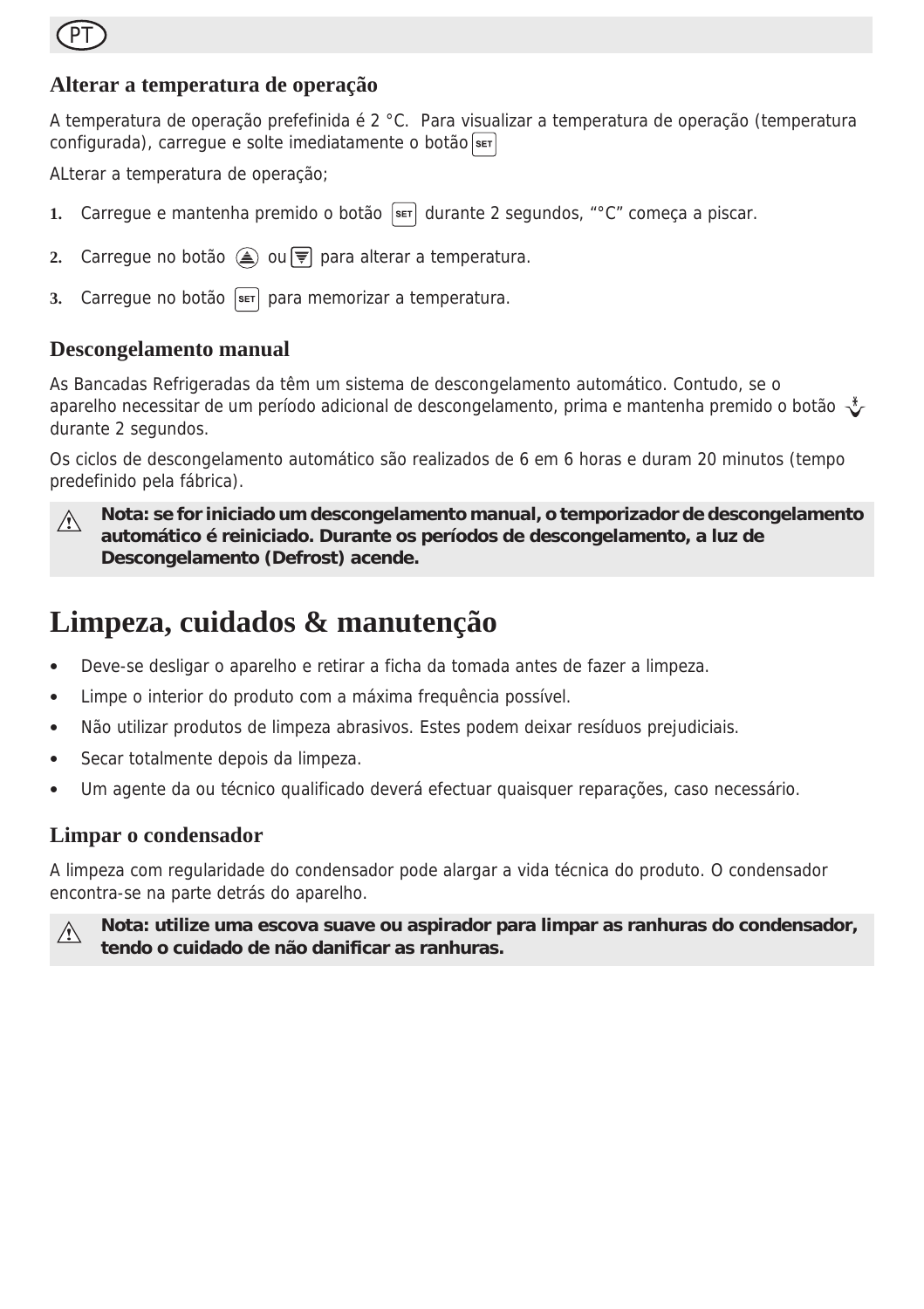### PT

### **Resolução de problemas**

Se o seu produto apresentar uma falha, consulte a seguinte tabela antes de telefonar à linha de apoio ou ao seu agente.

| Problema                                                            | Causa provável                                                                                              | A fazer                                                                           |  |  |  |
|---------------------------------------------------------------------|-------------------------------------------------------------------------------------------------------------|-----------------------------------------------------------------------------------|--|--|--|
| O aparelho não<br>funciona                                          | O aparelho não está ligado                                                                                  | Verifique a ligação correcta dos cabos e ligue o aparelho                         |  |  |  |
|                                                                     | A ficha e o cabo estão danificados                                                                          | Chame o agente da ou um técnico qualificado                                       |  |  |  |
|                                                                     | O fusível da ficha disparou                                                                                 | Substitua o fusível da ficha                                                      |  |  |  |
|                                                                     | Fonte de alimentação                                                                                        | Verifique a fonte de alimentação                                                  |  |  |  |
|                                                                     | Erro na cablagem interna                                                                                    | Chame o agente da ou um técnico qualificado                                       |  |  |  |
| O produto liga mas a<br>temperatura é<br>demasiado alta ou<br>baixa | Há muito gelo no condensador                                                                                | Descongele o produto                                                              |  |  |  |
|                                                                     | O condensador está bloqueado por pó                                                                         | Limpar o condensador                                                              |  |  |  |
|                                                                     | As portas não estão totalmente<br>fechadas                                                                  | Verifique se as portas estão bem fechadas e se as<br>quarnições estão danificadas |  |  |  |
|                                                                     | O produto está perto de uma fonte<br>de calor ou o fluxo de ar em direcção<br>do condensador é interrompido | Desloque o aparelho para um lugar mais adequado                                   |  |  |  |
|                                                                     | A temperatura ambiente é<br>demasiado alta                                                                  | Aumente a ventilação ou deslogue o produto para uma<br>posição mais fresca        |  |  |  |
|                                                                     | O fluxo de ar junto aos ventiladores<br>é insuficiente                                                      | Retire quaisquer objectos que bloqueiem os ventiladores                           |  |  |  |
|                                                                     | O produto está sobrecarregado                                                                               | Reduz a quantidade de alimentos armazenada no<br>produto                          |  |  |  |
|                                                                     | Parâmetros predefinidos pela fábrica<br>ajustados                                                           | Chame o agente da ou um técnico qualificado                                       |  |  |  |
| O produto produz<br>mais ruídos do que o<br>normal                  | O aparelho está encostado a outro<br>objecto                                                                | Verifique a posição da instalação e, caso necessário,<br>deslogue o aparelho      |  |  |  |
|                                                                     | O produto não foi instalado numa<br>superfície nivelada ou estável                                          | Verifique a posição da instalação e, caso necessário,<br>desloque o aparelho      |  |  |  |

### **Especificações técnicas**

| <b>Model</b>   | Voltagem  | Alimentação | Curronte | Amplitude de<br>temperatura   | Capacidade<br>(litros) | Líquido de<br>refrigeração | <b>Dimensões</b><br>axixpmm | Peso<br>(kg) |
|----------------|-----------|-------------|----------|-------------------------------|------------------------|----------------------------|-----------------------------|--------------|
| <b>SC150G</b>  | 230V 50Hz | 160W        | 1.1A     | $2^{\circ}$ C a $8^{\circ}$ C | 140                    | R134a 140g                 | 925 x 600 x 540             | 54           |
| <b>SC250G</b>  | 230V 50Hz | 280W        | 1.8A     | $2^{\circ}$ C a $8^{\circ}$ C | 223                    | R134a 140g                 | 925 x 920 x 540             | 75           |
| SC315G         | 230V 50Hz | 280W        | 1.8A     | $2^{\circ}$ C a $8^{\circ}$ C | 223                    | R134a 140g                 | 925 x 920 x 535             | 72           |
| <b>SC150SD</b> | 230V 50Hz | 315W        | 1.9A     | $2^{\circ}$ C a $8^{\circ}$ C | 335                    | R134a 150g                 | 925 x 1350 x 540            | 95           |
| <b>SC250SD</b> | 230V 50Hz | 280W        | 1.8A     | $2^{\circ}$ C a $8^{\circ}$ C | 223                    | R134a 140g                 | 925 x 920 x 535             | 95           |
| <b>SC315SD</b> | 230V 50Hz | 315W        | 1.9A     | $2^{\circ}$ C a $8^{\circ}$ C | 335                    | R134a 150g                 | 925 x 1350 x 535            | 91           |
| <b>SC148G</b>  | 230V 50Hz | 160W        | 1.1A     | $2^{\circ}$ C a $8^{\circ}$ C | 140                    | R134a 140g                 | 925 x 600 x 535             | 54           |
| <b>SC248G</b>  | 230V 50Hz | 160W        | 1.1A     | $2^{\circ}$ C a $8^{\circ}$ C | 140                    | R134a 140g                 | 925 x 600 x 540             | 54           |
| <b>SC316G</b>  | 230V 50Hz | 280W        | 1.8A     | $2^{\circ}$ C a $8^{\circ}$ C | 223                    | R134a 140g                 | 925 x 920 x 540             | 75           |
| <b>SC248SD</b> | 230V 50Hz | 315W        | 1.9A     | $2^{\circ}$ C a $8^{\circ}$ C | 335                    | R134a 150g                 | 925 x 1350 x 540            | 95           |
| <b>SC316SD</b> | 230V 50Hz | 280W        | 1.8A     | $2^{\circ}$ C a $8^{\circ}$ C | 223                    | R134a 140g                 | 870 x 920 x 535             | 62           |